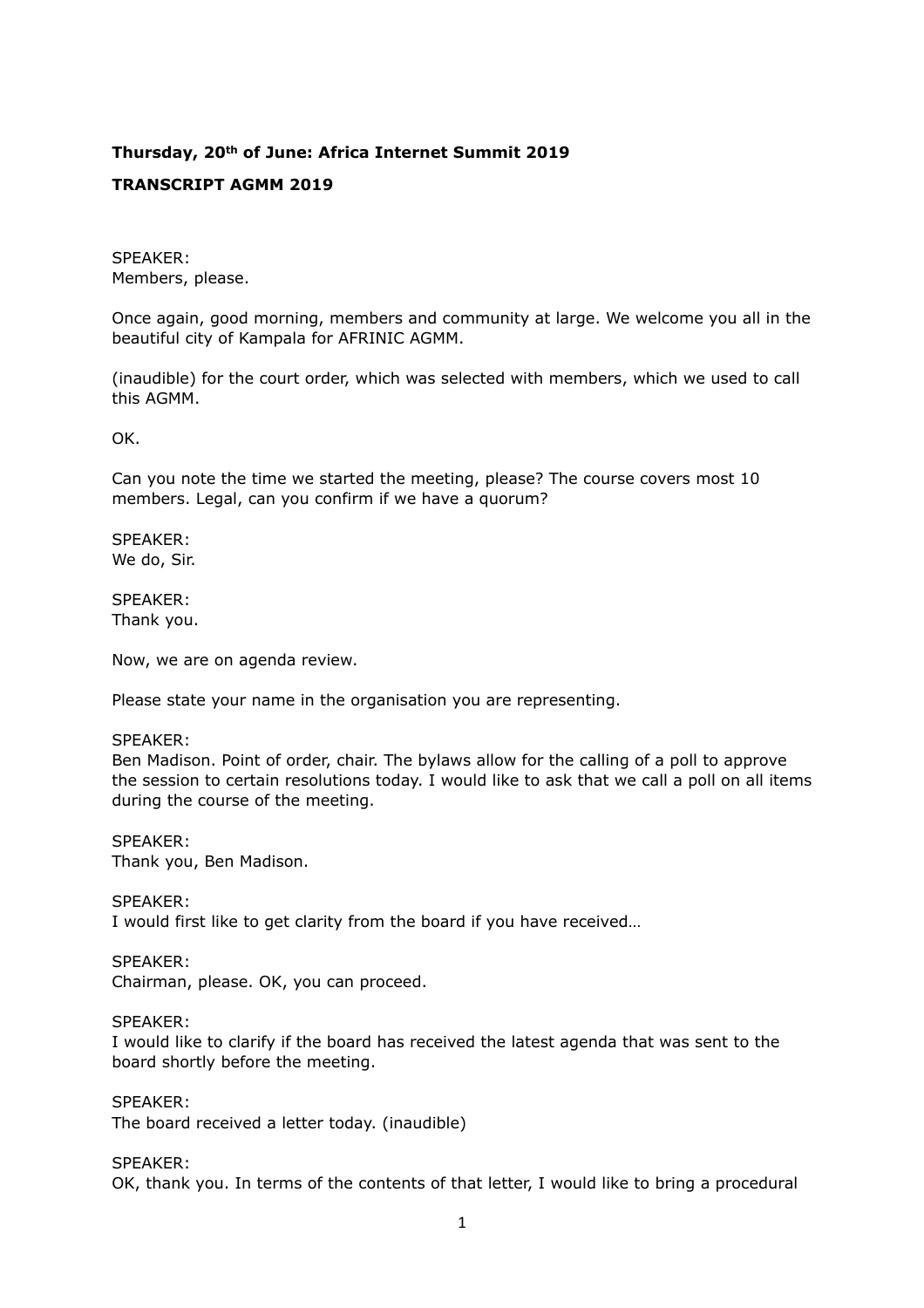#### motion.

# SPEAKER:

Yes, just to clarify, we received a letter, and the board has not yet had time to read it because we just received it. Before I give you the floor, can we please first address Ben Madison's question before we proceed, thank you.

OK, thank you. I have got clarification. I will give the floor to you. Please proceed.

# SPEAKER:

The board is aware that the call for polls is an admissible program during the AGMM, but it is called each time there is a decision. Up to now, I have not heard any proposals which decision is going to be made. If the learned gentleman seems to suggest, in regards to the agenda, I don't even recall that there has been a motion to the assembly to consider and propose amendments or review the agenda. Once it is made, then the gentleman is perfectly in order to call for a poll. Thank you.

# SPEAKER:

Thank you. Ben Madison, you have the floor.

# SPEAKER:

I am aware of the wording of the bylaws and I am more than happy to come to the microphone and call for a poll any time one is valid. In the interest of time and simplicity, I would suggest that it is more expedient to note that I have called for a poll whenever that is valid and we just proceed on that basis without having to waste time.

# SPEAKER:

I will give the floor to legal for further clarification on that matter.

#### SPEAKER:

When it is an easy point to consider, we will consider if it falls to a pole or not. For the sake of expediency, and for the sake of time saving, we are not going to sacrifice the words of the law or the rules. We will do that however long it takes. Thank you.

#### SPEAKER:

Thank you. Thank you, Ben.

Yes, please proceed.

#### SPEAKER:

Thank you very much, chair. I am from Nigeria. If what is being discussed legally now, article 12.11 of the bylaw, I watched to believe that is what is the contention. I am not a lawyer, but my layman understanding of that is that when we get to a point where we need to vote, the chair cannot say all in favour say yes. All not in favour, say no. There has to be a call for poll to see who supports this, you does not support this one by one.

My understanding is that we can only do that when we get to the bridge. If a member comes forward now and insists that every time we need to make a decision, that must be a poll, it is akin to give it a speeding ticket to a parked vehicle. I think that is an abuse to the law. Please can we proceed with a meeting, and where we need to take a poll, we will take a poll. If we are here until tomorrow, that is fine. That is my understanding, and I hope that legal will confirm that I am correct.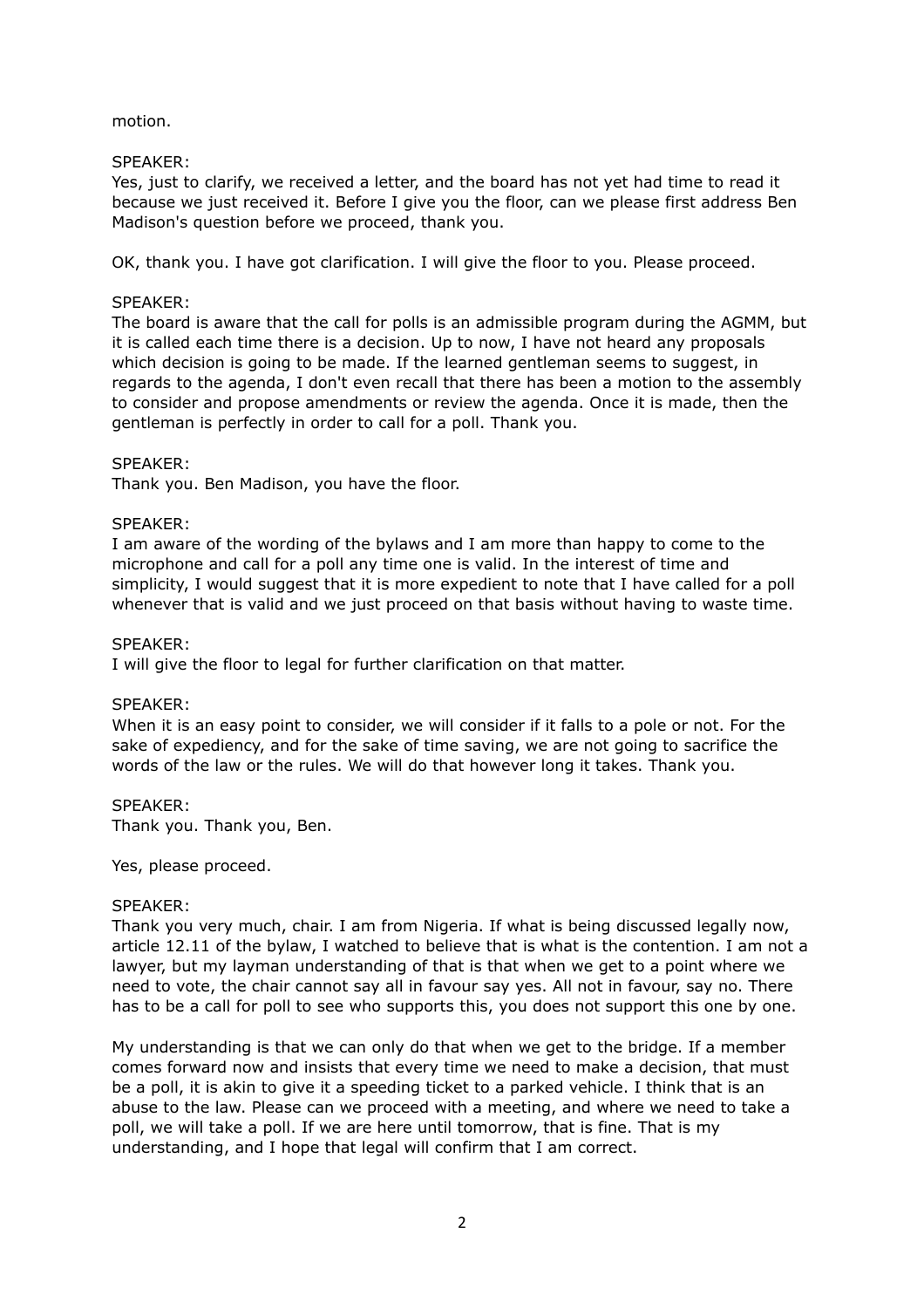SPEAKER: Thank you.

#### SPEAKER:

Yes, indeed, this is what I said earlier. Thank you for corroborating and confirming.

#### SPEAKER:

Thank you. Please, proceed.

#### SPEAKER:

In terms of the agenda discussion, I would like to put forward a procedural motion. It extends the contents of the letter that has already been sent to yourselves, so the details of that, but I will read up the whole motion if you wish.

#### SPEAKER:

One second, I will give the floor to legal.

# SPEAKER:

I apologise for interrupting in your statement, but as you said earlier, there was a document sent to the board where concerns are being raised. We are in the midst of an AGMM. The board has acknowledged receiving the document, the board has already said he doesn't have time to consider it. We will call another board meeting, we will put the paper in, and whatever decision is going to be taken will be communicated to members.

(inaudible) once the board has a meeting and decides. Thank you.

# SPEAKER:

So, from my point of view, representing the constituents that I am representing, the issues that we wish to raise in this procedural motion directly relate to multiple activities that are going to be undertaken during this meeting, and as noted in the document here that I can read to you, we want to review those issues before we get to the point of proceeding with problematic processes further down the meeting. This motion is directly related to the procedures that we are about to undertake for this meeting.

#### SPEAKER:

I don't know, sir. This is what you are telling me.

#### SPEAKER:

Your point has been noted. Let's give the floor to others. I will come back if there is a need for further clarification.

#### SPEAKER:

Mr chair, I always like to approach complex problems from a simple perspective. Item 12.14 on the bylaw, subsection 2 states clearly and I will read to members "A member may give written notice to the board of a matter which the member proposes to raise for discussion or resolution at the next annual general members meeting called in article 11.1 of the meeting at which the member is entitled to vote. Every member has the right to propose a matter to the board."

But the bylaw is clear about the process. Let's as follow the process. "Where the notice is received by the board, not less than 28 days – not one hour – 28 days before the last day on which the notice of the relevant AGM M meeting is required to be given by the board, the board shall at the expense of the company give notice of the member's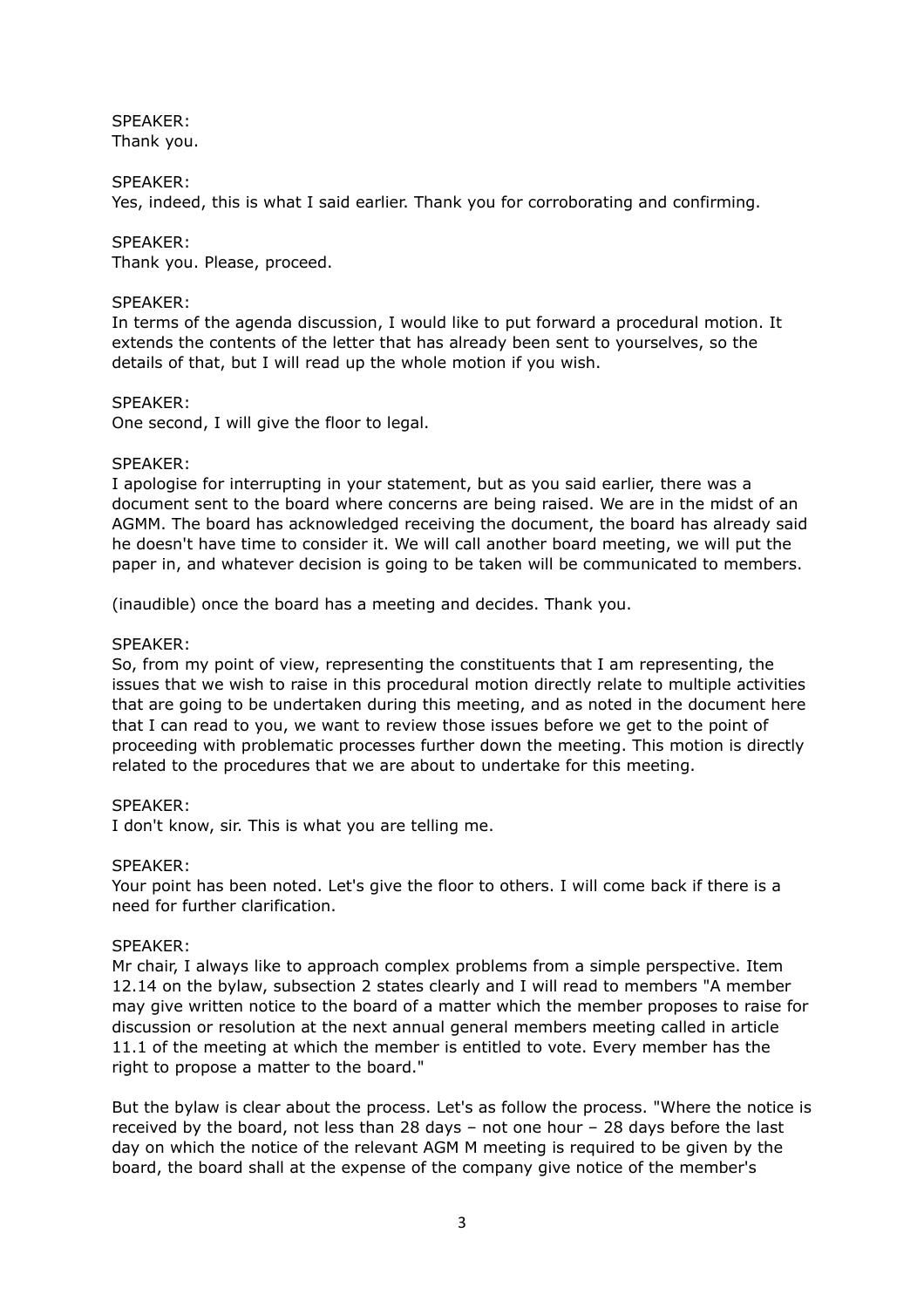proposal and text of any proposed resolution to all members entitled to receive it." So far we have not received.

I understand the issue of impact but there are specific places in the meeting when we will take proposals. Right now our intention is to adopt the agenda. If there needs to be any other matter that should be taken on the agenda, we can amend the agenda to insert that matter at the relevant position on the agenda.

Now, item 5 also states, "Where the notice is received by the board less than seven days before the last day on which notice of the relevant AGMM is required to be given by the board, the board may, where practicable, and at the expense of members give notice of the member's proposal and the text of any proposed resolution to all members entitled to receive such."

Mr Chairman, I think what is right at this point is if indeed the board has received a text from a member which is worthy of consideration by other members, let it be sent 1st to the members. It needs no opinion of the board. We received this. Members, this is what we received. I do not think it is right…

I'm doing pretty well, Mr Chairman! I'm not giving an opinion. I am making a presentation. I'm doing pretty good at summarising. Council, will you confirm I am very much summarising? I cannot summarise the bylaw. It should be sent to members as the bylaw requires. That is what I am saying.

It is wrong to allow a member to read it on the floor or seek the floor because they are not being heard. We must hear them. The law requires we hear them, the law provides a means for them to be heard. That is what I am saying, Mr Chairman. Let's do what is right so we will not continue to fight when we should not fight. I do say and I submit that by what is in the bylaw, that should have come 28 days ago, not today, not one hour before the AGMM. The law requires that it be heard, not necessarily on the floor. Thank you.

SPEAKER:

Thank you.

#### SPEAKER:

Andrew here from liquid telecommunications Holdings. I would submit in rebuttal, with all respect, that in the event that a motion has been denied by the board and a subsequent motion is put before the board where the timeframe of that motion is dictated by the board's refusal to send another motion, then the board has created a situation whereby the subsequent motion is going to be late, and as such, the motion that is late must be distributed to the members because it is simply illogical to say that the board can deny a motion late and then not give members the chance of a battle against an invalid rejection of the first motion.

#### SPEAKER:

Thank you for your comments. Ben, please proceed.

#### SPEAKER:

The section that was to summarise, I don't take issue with any of your interpretation of it, but I think we are confusing the issue of resolutions that need to be voted upon, which affect the operation of the company going forward and the right of the meeting to regulate its own proceedings.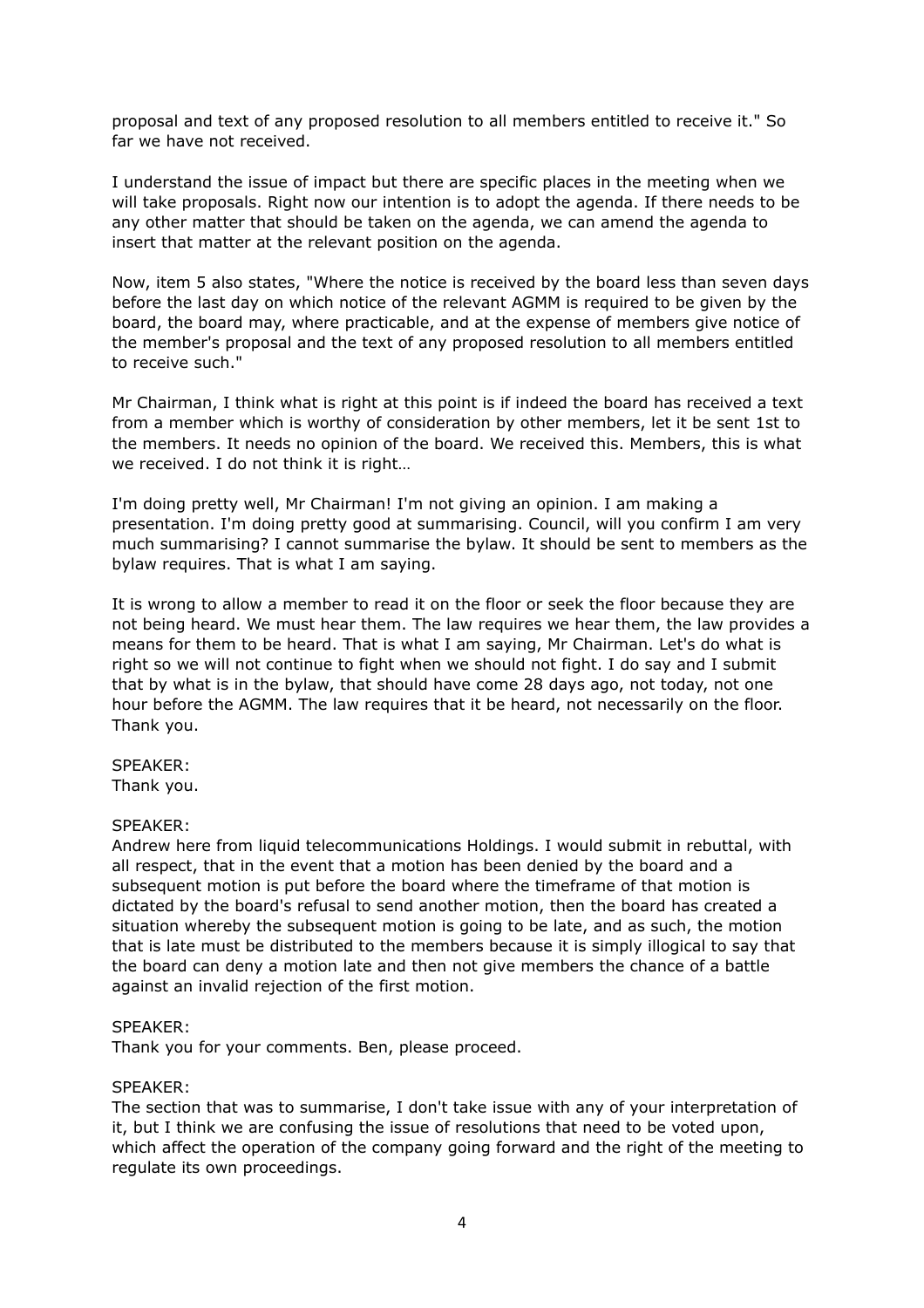We, unfortunately, have not had the opportunity to hear what Graham's motion contains, but the sections of the bylaws that deal with notice of meeting and notice of resolutions to be considered don't speak to the rights of the members meeting to regulate its own proceedings and in so far as we are talking about the proceedings of this meeting, we need to deal with the issues of front because they have an impact on things that come later in the agenda so it is quite rightly consider this before we adopt an agenda in the knowledge we will end up (inaudible) in any event that we are aware of, so I suggest we hear Graham out and then consider if we want to take a decision now or later in the proceedings.

# SPEAKER:

Please proceed.

# SPEAKER:

Thank you. 12.14, section 7 states… Sorry, section 7… "The board shall not be required include a statement prepared by member which the directors consider to be defamatory or vexatious." This is in our bylaw. Yes, we receive the communication which you denied by not putting on the agenda. I read it. It is your right to do that. You must be very clear communicating your intention. Was that notice you received, was it defamatory, frivolous or vexatious? As the bylaws state, was that your reason for denying?

# SPEAKER:

Which notice are you referring to? The letter sent by (inaudible). Which one?

# SPEAKER:

Any correspondence from a member to the board which should be included in the annual general meeting. That's what the law says. That is what our bylaws say, so if the board received any communication from a member saying, "I want this to be considered by the AGMM," the board is obliged to share it with members and not shut it down. Thank you.

#### SPEAKER:

OK, member, set your name and organisation.

#### SPEAKER:

I think it is clear what the bylaws are saying here. There are one of two options – either the board makes a decision that the board will review and get back to the community. The board has that right and the board should not be bullied into doing anything else. The board has the right to make the decision right now and say  $-$  as the legal council said, it shall be reviewed and shared and the board consented to the public mailing list. The option to reader to the community is unacceptable. One or two options as per the bylaw is what we have to play with but not the option of Graham reading the content to us right now. That is not an option we should accept at this meeting.

#### SPEAKER:

Just because I think reading the earlier articles and the bylaws, 12.14. 10, notwithstanding the provisions of this article various proposals made by a member, the board shall have the discretion as to whether notice of such proposal should be given to members. Corporations may act by representative.

It means you decide… It is number nine. I beg your pardon.. Number nine, not 10. You have a choice.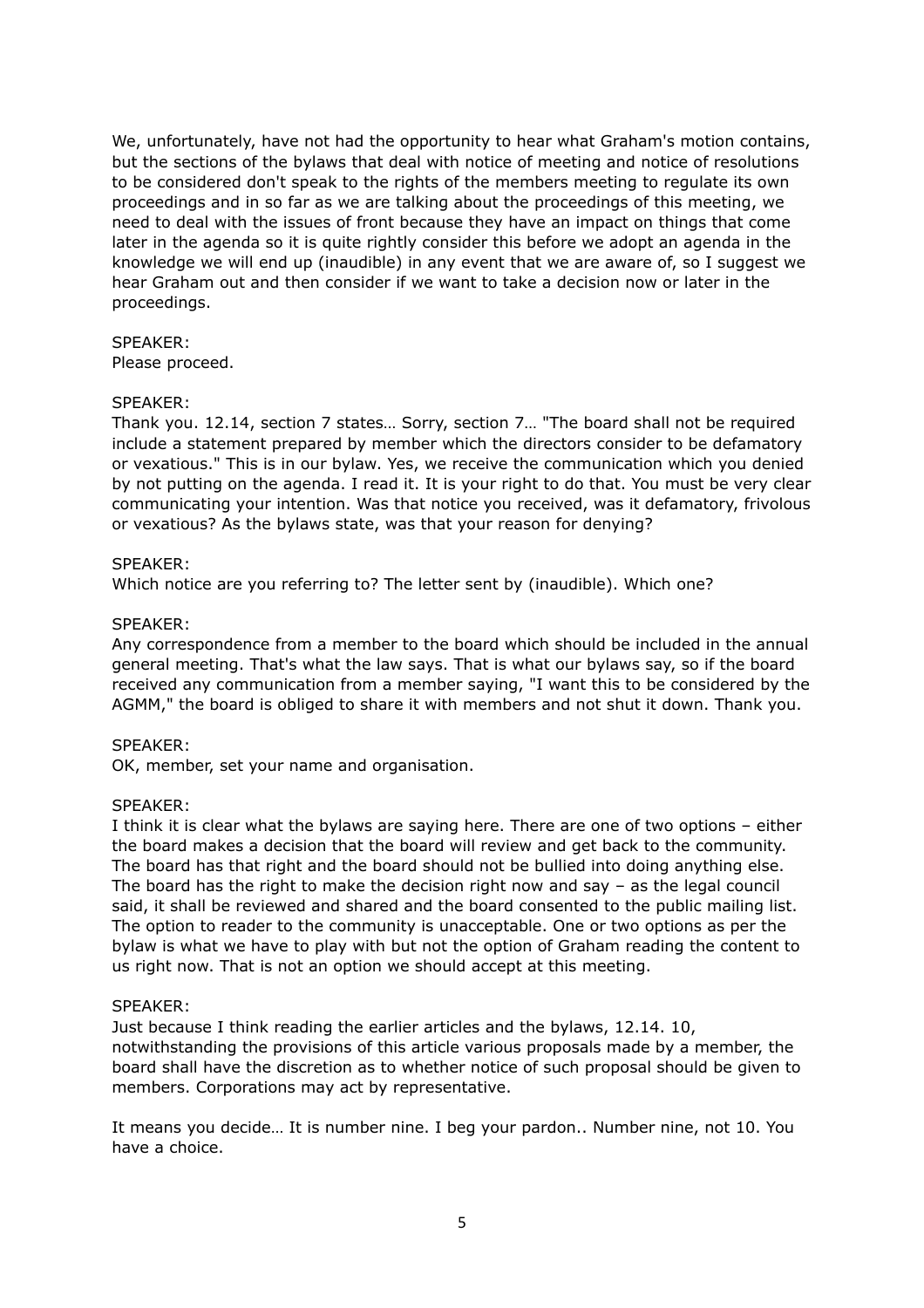SPEAKER: OK.

SPEAKER: Mr chair…

SPEAKER:

Wait. Please state your name and organisation.

#### SPEAKER:

Andrew, Liquid Telecom Holdings. Mr chair, I submit that bylaws do not expressly deal with procedural motions, which is what is being attempted, and I submit to you that clause 12.15 of the bylaws state, "Unless otherwise expressly provided in this Constitution or otherwise mandatory as per the provisions of the act, the annual general members meeting falls under article 11.1 of this constitution may regulate its own procedure, and as such I submit that since this is a procedural motion that is not expressly dealt with in these bylaws, it is this meeting's right to regulate its own proceedings and decide if that should be heard.

#### SPEAKER:

Thank you, Andy.

Please proceed.

#### SPEAKER:

I would like to react to the two submissions ahead of being so we can have clarity. If a provision of the bylaw says that the board shall do something and another provision says the board may exercise its discretion, the word 'may' in law is an option. It does not mean that is what must be done. I want to appeal – this is our organisation. There is really nothing that may be end that communication that we cannot deal with in accordance with what has been stated.

Let me state clearly this morning – I am here and I stand here to make sure that nothing happens to AFRINIC. We shall hear the voices of everybody. The minority has the right to say what they feel but the will of the majority will prevail today. I want to appeal that we exercise no fear on any issue. We are good enough as a community to protect ourselves and to do what is needed to protect our organisation.

I note that my colleagues are raising issues of procedure. Let me again repeat – the only procedure right now has to do with the adoption of the agenda. When we cross that bridge, we will deal with every order of procedure. If the issue is the legality of this meeting, even if we do not want to meet, we are already meeting, so let us decide we do not want to meet but the meeting must proceed to decide we do not want to meet, so let us adopt the agenda and move on.

May I also appeal to my colleagues – you want procedure, I want procedure. Let's work with the community to get procedure. Thank you.

#### SPEAKER:

I second what was said. I don't retract my earlier statement is about feeling strongly that this motion needs to be heard, but I do think that we need to labour the point under this exercise of repeating bylaws to one another. I suggest that we move on.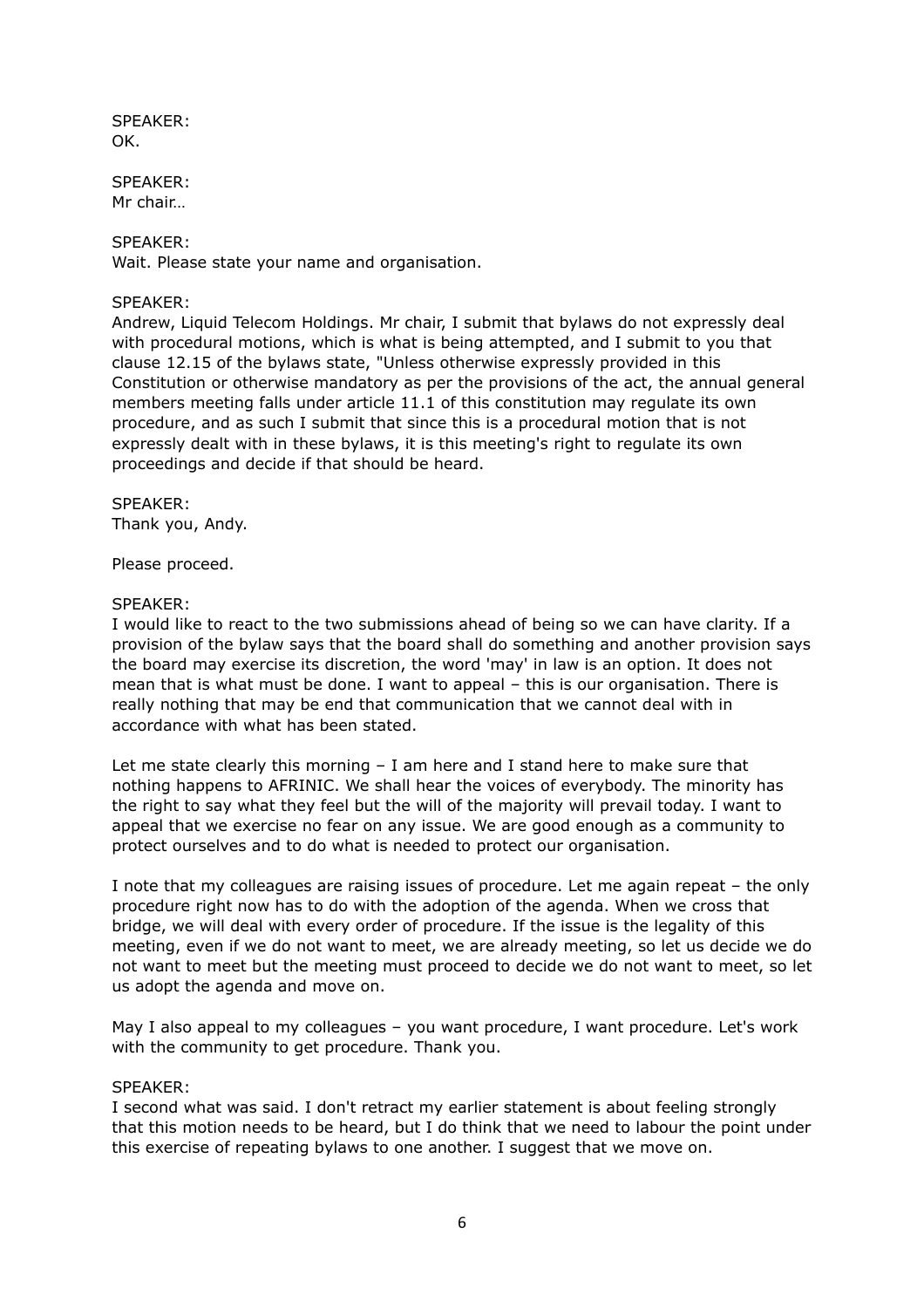SPEAKER: You have something to say?

# SPEAKER:

In terms of the procedure of moving forward with adopting the agenda, can I propose an adjustment to the agenda, that we hear this procedural motion as an earlier item on the agenda before we deal with any electoral or decision-making procedures, so I note there have been some updates, but before we get to any electoral or decision-making procedures that we deal with this motion.

SPEAKER: Thank you. Ben?

SPEAKER: I second.

SPEAKER: Thank you.

#### SPEAKER:

Since we are talking procedure and we are all focusing on procedure, any items introduced now become AOB, so any new items which are not on what we have on the board, that becomes AOB, and we have a space for AOB in our agenda.

So, I propose that we discussed that as an AOB at the right time of the AOB. Since we're talking procedure.

SPEAKER:

Thank you, last comment. Last comment.

#### SPEAKER:

Thank you. I want to appeal to my brother and my compatriot and our host, that the people who have agreed that we adopt the motion have appealed, and my word and choice of word is appeal, and I want to believe that they are honourable in the intentions. They have requested this we discussed early in the agenda before any issue of voting.

I think it is only fair that we look at that request because, as members, we can regulate our own proceedings, and it is always to see how best we accommodate ourselves so that we can all be on the same page to move forwards. So, I want to appeal that we allow this request to sail through on the agenda. We can do it and exceed to the request early before voting starts. We will cross that bridge when we come to it.

(Applause)

# SPEAKER:

Thank you.

#### SPEAKER:

I would also like to submit to the meeting that, since the agenda has not yet been adopted or ratified, that does not place everything now proposed into any other business since the agenda at this point has not been ratified, it does not exist, and therefore, changes can be made.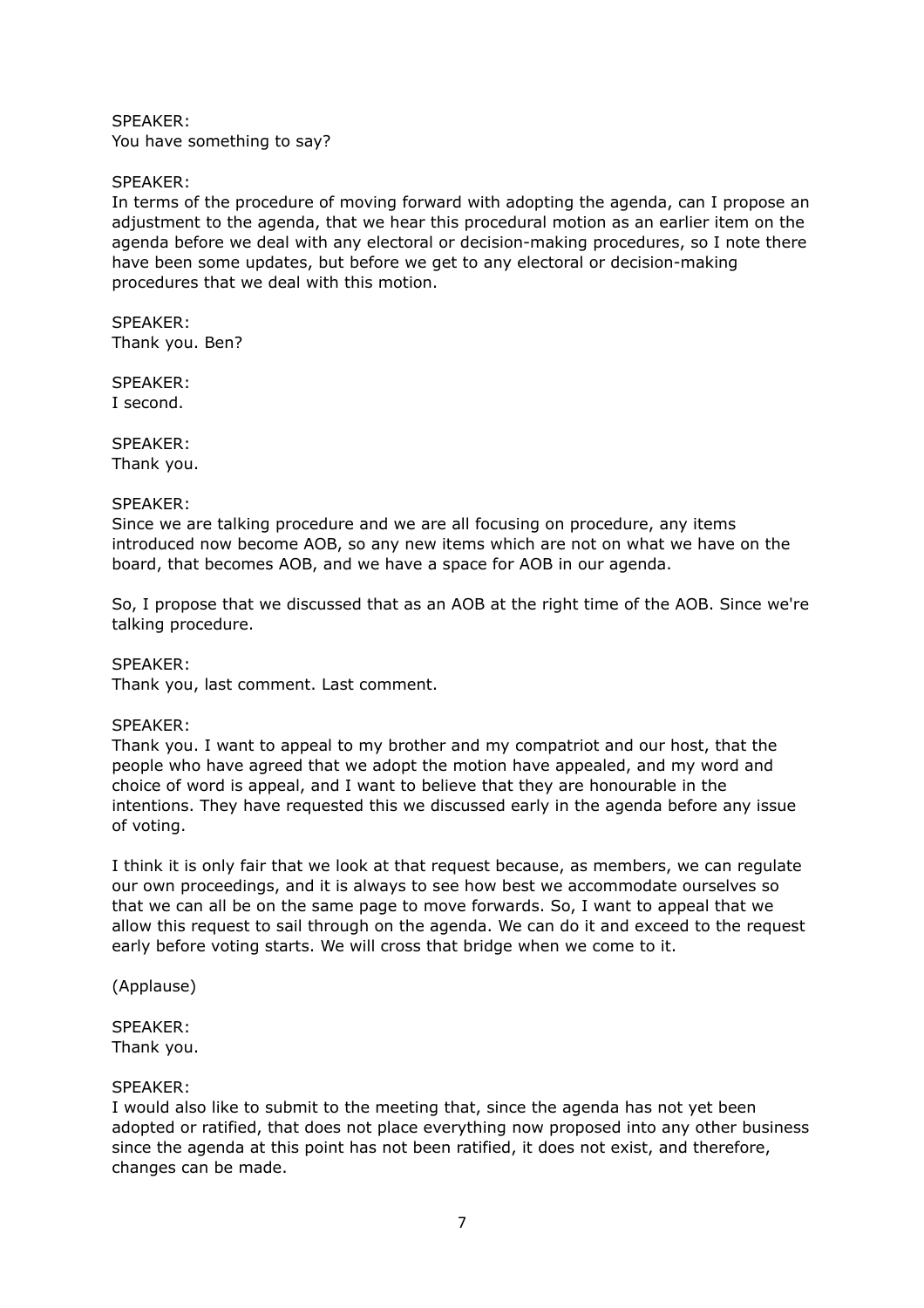#### SPEAKER:

Thank you, members. Thank you all for your comments.

Following the discussion, I will ask for a vote on this matter. The question is, do we need to amend an agenda, and in terms of the motion, (inaudible)

# Those in support? I am asking for a poll now.

# SPEAKER:

I am unclear on the question. Perhaps others are.

#### SPEAKER:

I want to check if members agree that we need to amend the agenda by including the motion opposed (inaudible)

#### SPEAKER:

Liquid Telecom Kenya moves for a formal poll including all proxies.

#### SPEAKER:

Yes, people talk about bylaws and procedures, they say they will worry about it when the time comes. Once it is in motion for a poll, and in this case, moved by the chairman, no other motion of dissent can be entertained. Once the motion has been put in, we proceed to that. The question is, there has been a motion to amend the agenda. We wish (inaudible), and the chairman has proposed away by a poll.

When somebody mentioned proxy, let's distinguish between proxies for voting a board election, for governance elections, for working on special resolutions, and those general proxies which allow members to work on a poll.

So, only those members for voting can vote on the poll. Members who have been expressly designated to vote on election for the directors, or election for the committee, or for voting and a special resolutions, so all those members with general proxy can vote on the poll.

#### SPEAKER:

Thank you, Mr chair, for the indulgence. I totally agree with the Council on this. The role of procedural is that the chair has proposed what we should do go to what members need to do is to follow what the chair has proposed. When the chair then delivers a ruling on the outcome, the members are free to appeal to what the chair has ruled and propose a different method of moving forward from the chairs ruling, so the chairs ruling now is that a poll will be taken. I think that should be taken, and if any member feels that it is not accurate, they may then propose a different way of doing it.

Thank you, chair. I think we should move forward.

#### SPEAKER:

Since the recognition of proxies has, at this point, I would like to draw to the attention of the meeting that the mechanism on the elections portion of the website does not draw the members attention in any respect to the fact that the proxy is issued using that mechanism, and they will not be valid for anything other than the specific election that they are logged into the system to assure proxy under.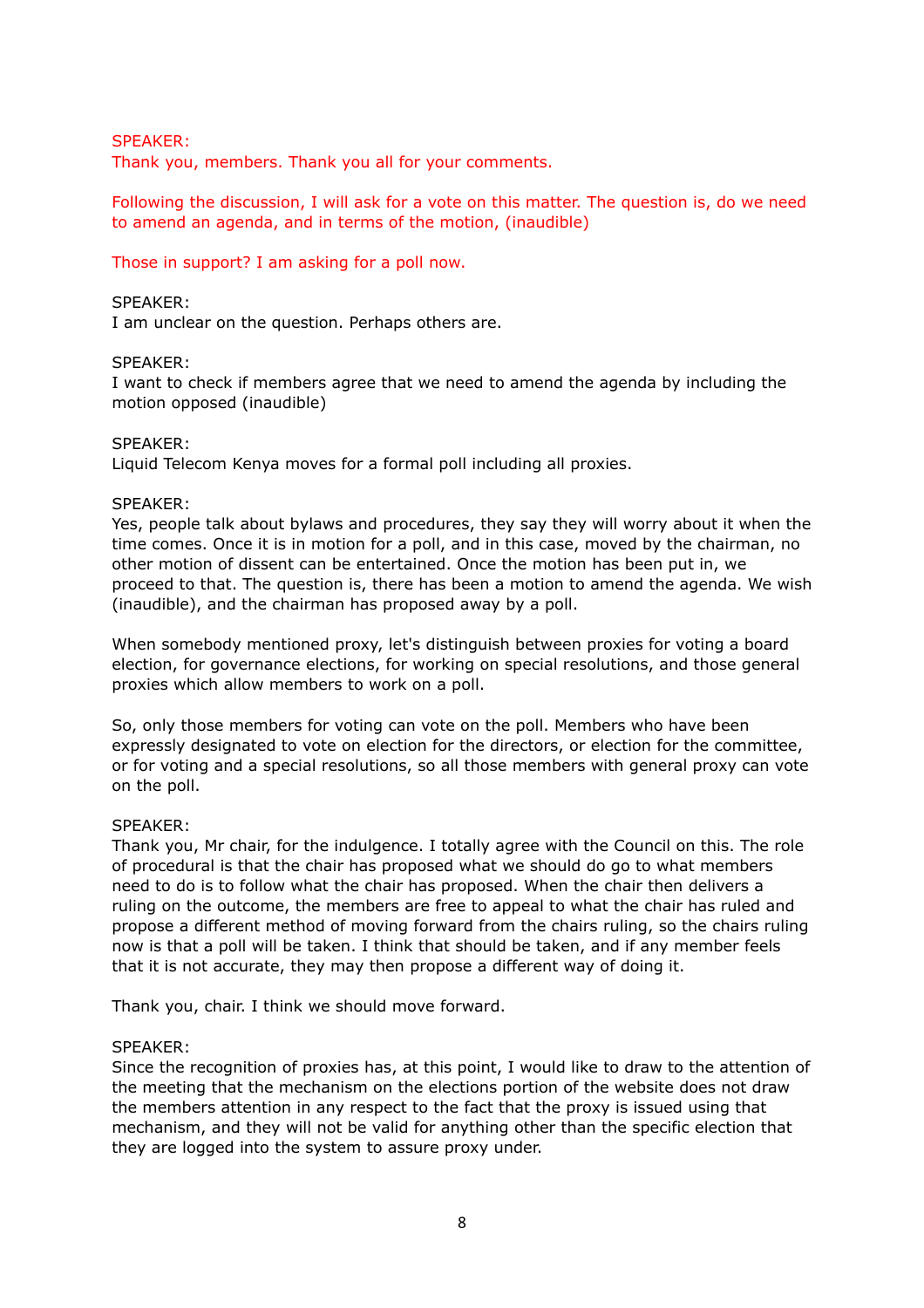As a result, anything under that the governance committee election and the Board of Directors election, we will find a dramatic representation of members who are being represented by proxy. I would like to know if there is anything we can do to remedy this because, failing that, I think this is a fatal defect in the polls today.

#### SPEAKER:

I would submit to this meeting that the companies act does not allow for any limitation on proxies. The companies act states, in section 6, this schedule proxies that the shareholder may exercise their right to vote either by being present or by proxy. A proxy for a shareholder may attend and be heard at a meeting of shareholders as if the proxy where the shareholder.

Further down, it goes on to state clause 6, other than paragraph b5, shall apply notwithstanding any contrary position adopted by the company. There is, therefore, no scope in the companies act to limit the application of proxies and the law is clear.

#### SPEAKER:

OK, before I give you the floor, we have some remote comments.

#### SPEAKER:

I hope I won't forget what I wanted to say. I thought I should go first so I am already here.

I sincerely sympathise with my friend for being very correct with what the company act says, but forgetting one thing. I don't know why you forgot, but those are the shareholders, none of them are holding the proxy, so in terms of the Mauritian act, we are in full compliance. Is anyone seated hostage with a proxy? No, they are (inaudible), and in terms of the company act, (inaudible)

#### SPEAKER:

Issues that we raised were rejected due to timeframes not being adhered to. We are not able to respond in time. The next is that you are contradicting yourself when you say (inaudible). I want to hear what Graham, chair of ISAP, has to say.

Dewole said issues for polls should only be brought up when issues are raised. I would like to give my triple proxies to (inaudible). Paul says he would like to use as proxy for the poll. That is it.

#### SPEAKER:

Thank you. Last comment. I will give the floor to legal, and after that will be (inaudible)

#### SPEAKER:

Yes, I just want to clarify, you mentioned the issue of a general proxy and I just wanted to understand what is the procedure for obtaining a general proxy because I was unable to identify a procedure through the online system to obtain a general proxy.

#### SPEAKER:

Thank you.

#### SPEAKER:

Let me first of all start by saying there is, in the bylaws, any election guidelines more precisely, a section where you are told to put in your proxy at least 24 hours before the meeting starts. So, everybody was aware that these proxies should be in at a particular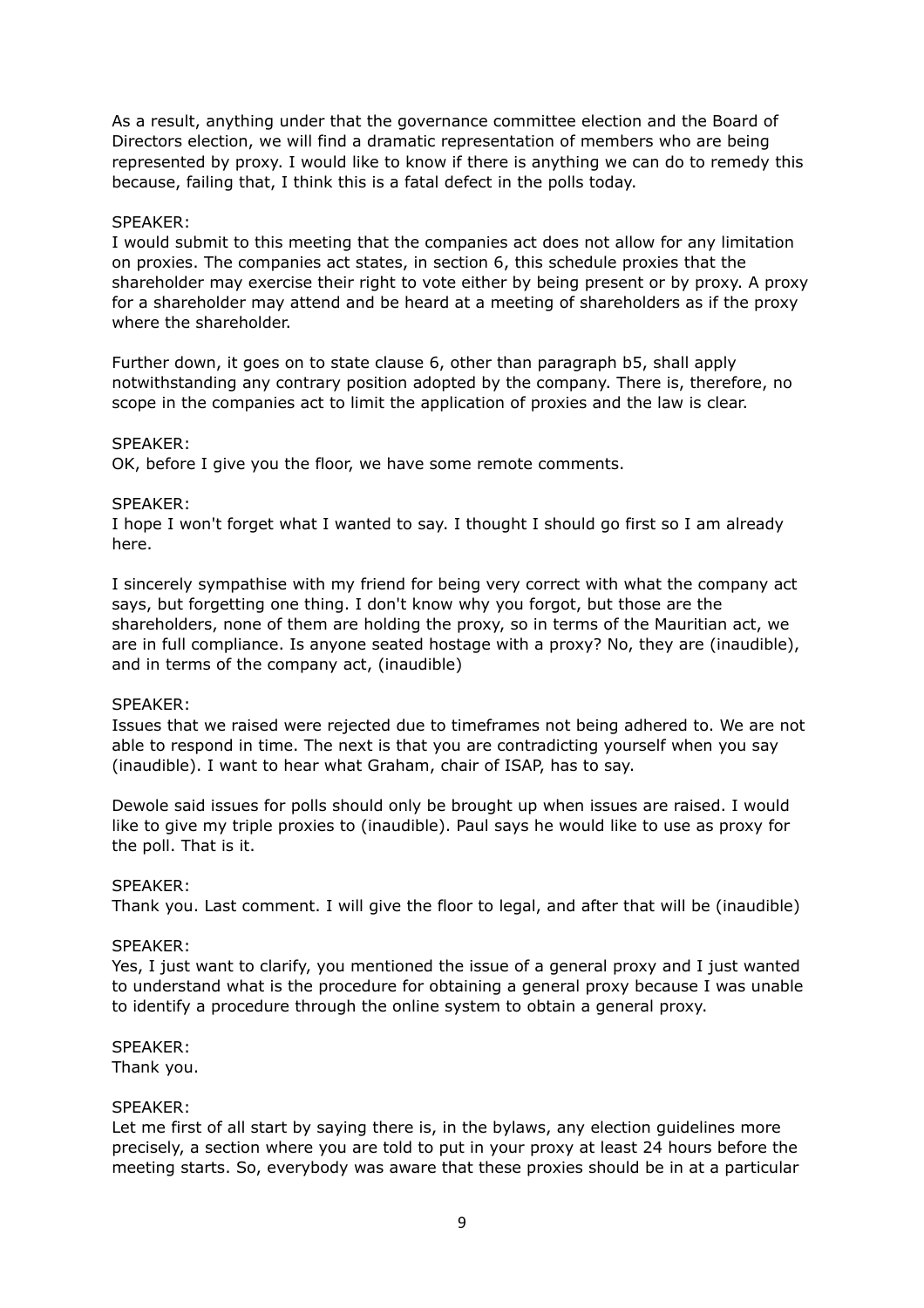time. This would have given the secretariat or the board the time to validate, and then we could move on to a general assembly that was well organised and in terms of the law.

My remark regarding the proxies, that doesn't come from me. It comes from your text. It comes from the text of the proxy which is signed by your company. Your company gives money to X and Y, so when I read the paper, if you are the company, you have given that proxy holder to vote X. How can you vote Y?

If you give him the vote in terms of the proxy provision of 12.121, it says (inaudible) by going to a proxy, so you have given the right to vote.

SPEAKER: The floor is yours.

SPEAKER: I would like to respond.

#### SPEAKER:

We are not in a court of law. We have to respect the rules, and also, we are discussing... For the sake of the proceedings, the floor is closed. You can take a seat, please. Thank you, Ben.

# SPEAKER:

I was saying that if the member, in his wisdom, had decided to entrust his proxy to do X, why do you expect us now to tell him you can do why also? In fact, proxies for X, proxies for Y, proxies for Z. This is what I meant about the general proxies – you can do anything, vote for directors, vote for special resolutions where the member himself has indicated… How can you say, "Do this for me"? If anybody raises any issue in law, I'm telling you this AGMM is not a court of law. If you have anything in law to put in, the place is to be before a court of law. Whatever is common sense, the honourable members can decide on that. If you're wanting to go on purely an issue of basic law, then I'm sorry. Neither I can help you nor can members of the board help you. It is only a court of law that can decide who is wrong and right.

We are limited to what knowledge we have. I'm sorry - I will not pursue a discussion in law with anybody except if I can get a counterargument in law. Thank you.

#### SPEAKER:

OK. I think the way forward will be I will give you one minute, you make your comment. I will give Graham one minute to make his comment and then we proceed to the poll.

#### SPEAKER:

I don't feel like I got a response to my actual question in that little speech. What I was asking for the opinion of counsel as to if there is a solution to the problem we found ourselves in. We have a bunch of proxies that as you say are issued for the purposes of specific decisions to be taken today. Those were issued by the system under control of the company and in terms of a system administered under the election guidelines that are within the control of the board.

I was asking, given that the result of that system is we have a bunch of proxies not valid for the purposes of taking decisions on other points today if there is a solution to that problem to make sure members are properly represented, which they will not be in the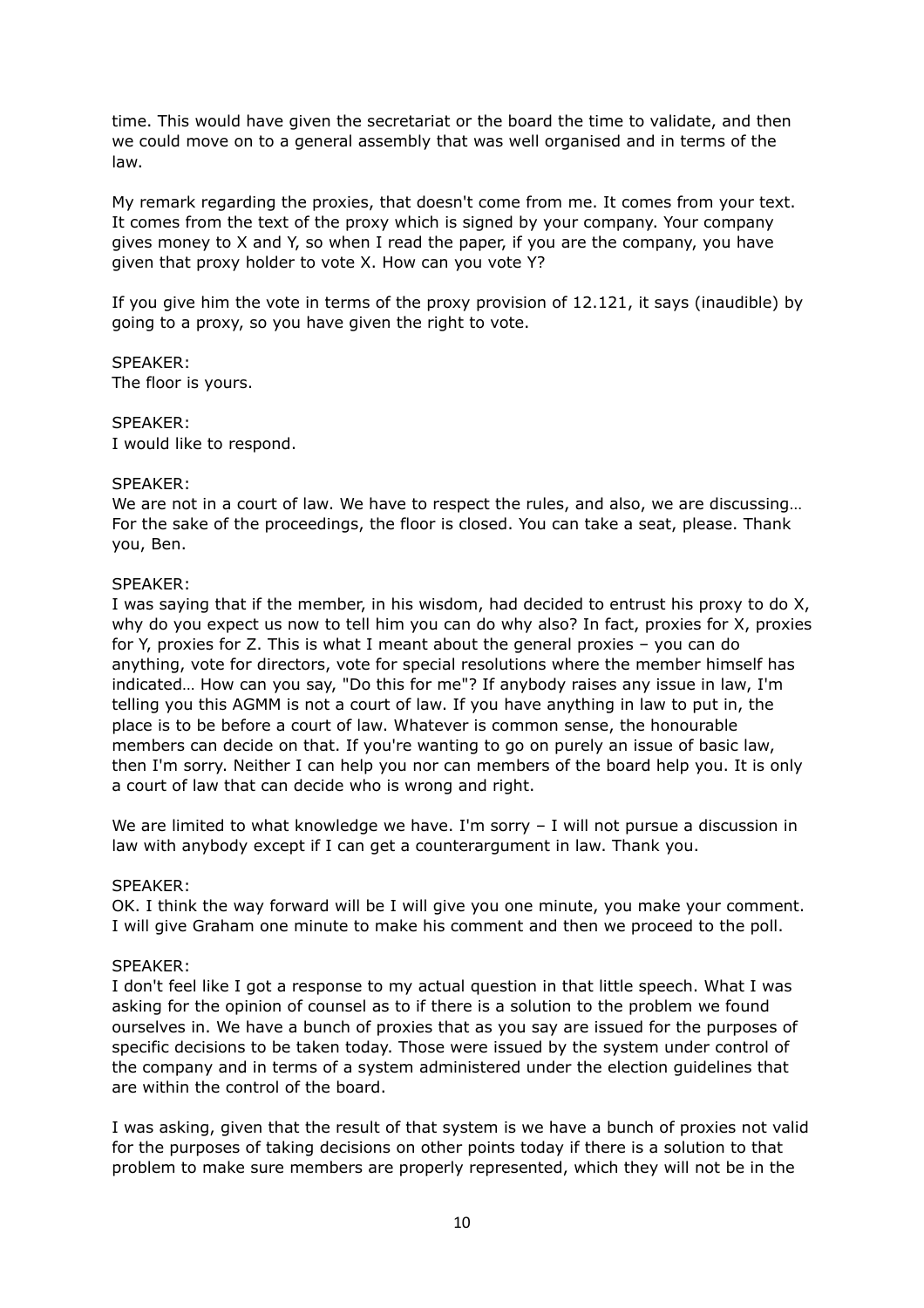status quo?

#### SPEAKER:

Please. Let's maintain order. Andrew… No, no, no!

#### SPEAKER:

All I want is one clarification. You have stated if there is a point of law that we contest, the members need to take this before a body that is competent to hear it being a court. Can you please state that comment made is recorded in the minutes and stands that you have effectively told the members on points of law, we should go to a court?

SPEAKER: Graham, one minute.

#### SPEAKER:

Chair, if you allow them, you can allow me too. It is only logical.

It is simple. We have bye laws and procedures. When the procedures catch us, we now ask for a solution. The procedure will be changed. We propose a solution so we can have a solution next time. Guys, you know it, you're trying to be irrational. Let's have our meeting as planned and any issues – you miss the deadline we have, at 28 deadline you missed, a seven-day deadline you missed. I think my point is made.

SPEAKER: Graham…

#### SPEAKER:

I am not a lawyer and I do not spend as much time as Andrew does studding bylaws. I take my guidance from what is sent by AFRINIC communicators instructing us as to how we should interact. The instruction was we should use an online tool to lodge those. We are told that due to a technicality in terms of the procedure dictated to by AFRINIC as an organisation has now restricted the rights of those who believe that issued proxies broadly on general issues and they should have gone outside of the procedure indicated to create a manually generated general proxy against the general instruction we understood as lay, non-legal persons.

#### SPEAKER:

I have closed the floor already. Thank you for your understanding. Now we will proceed to the poll. I would just ask two questions. The first – if you are in support of the motion to amend the agenda as circulated, raise your hand.

SPEAKER:

(inaudible) a poll outside the proxies (inaudible).

#### SPEAKER:

Andrew, can you come to the microphone to clarify?

#### SPEAKER:

The people in this room who represent multiple members (inaudible).

#### SPEAKER:

If someone represents 14 members, it has to be verified. If it is verified, it is fine. Thank you. I will give the floor to the staff to prepare the logistics. You have the floor.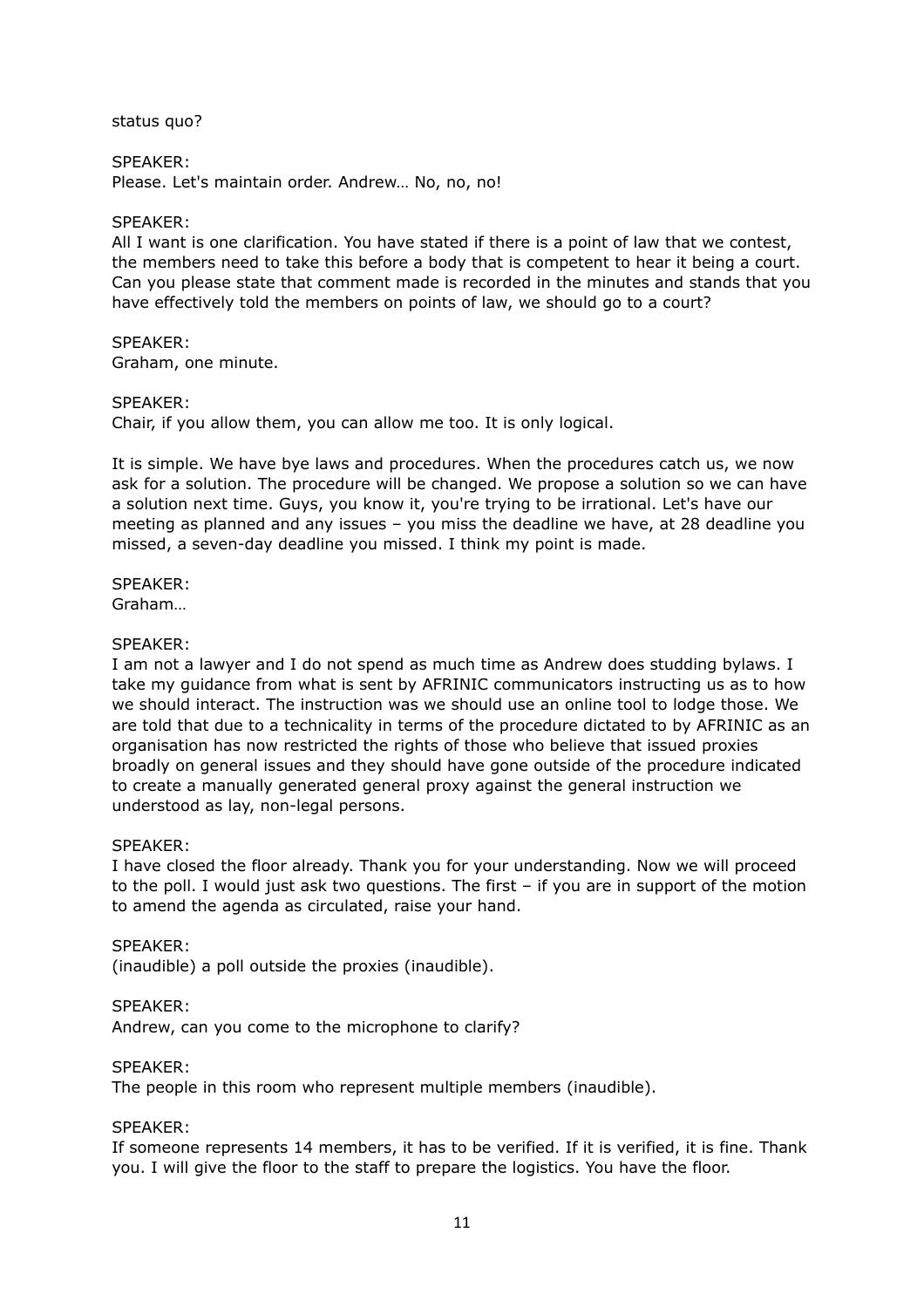#### ALAN BARRETT:

I've heard Alan's comment about your representing multiple members and we are catered for that. You should have a sticker with that number on it and that represents the number of votes you have when you raise your hand. The staff will count as numbers, is your vote does count multiple times if you represent multiple members.

SPEAKER: OK.

SPEAKER: Please…

# SPEAKER:

I would like to ask a question very clearly. I have the impression that many are putting confusion and want to mislead others, so we have two ways of representing. If you want now to give your right so you can say, "I'm giving you the mandate so you can represent in all kinds of elections we are going to have during the AGM…"The other one is you go through a form stating that, "OK, I am giving you my power so you can represent me in a particular election," so we have to take into account the numbers of members you are representing, so what kind of document do you have to present?

We want the lawyers to give us more clarity on this issue.

#### SPEAKER:

The question was asked to me in French. I am going to reply also in French. As I have stated before, so we have a kind of classification among the different proxies, so we have some proxies created so they give you the right to elect the director. The second proxy – in the statement, you can also vote for a different committee. When you have this proxy, your right is limited for a particular issue, so we have some proxies.

They have the right. When it is a question of putting some amendment; otherwise the one who has the proxy can also use his right to each kind of election you are going to have.

#### SPEAKER:

We are discussing how people are voting.

#### SPEAKER:

I want us to have… We need some clarification – do we have also a check, what kind of proxy, special one? A particular proxy. You need to explain to us if they have a global right, so we need also to check.

#### SPEAKER:

If I understood correctly  $-$  I will ask the same thing in English  $-$  my understanding of the earlier answer was only those general-purpose proxies issued in terms of the wording contained in the actual bylaws would be valid for polls on the floor. The number that I have in my badge at least include some specific proxies only valid for board elections. I personally have no problem with a decision to recognise for all other purposes as well but if we are sticking to the bylaws to the letter, that is not what those proxies say.

#### SPEAKER:

Thank you, chair. I wanted to be sure my layman's understanding is what we are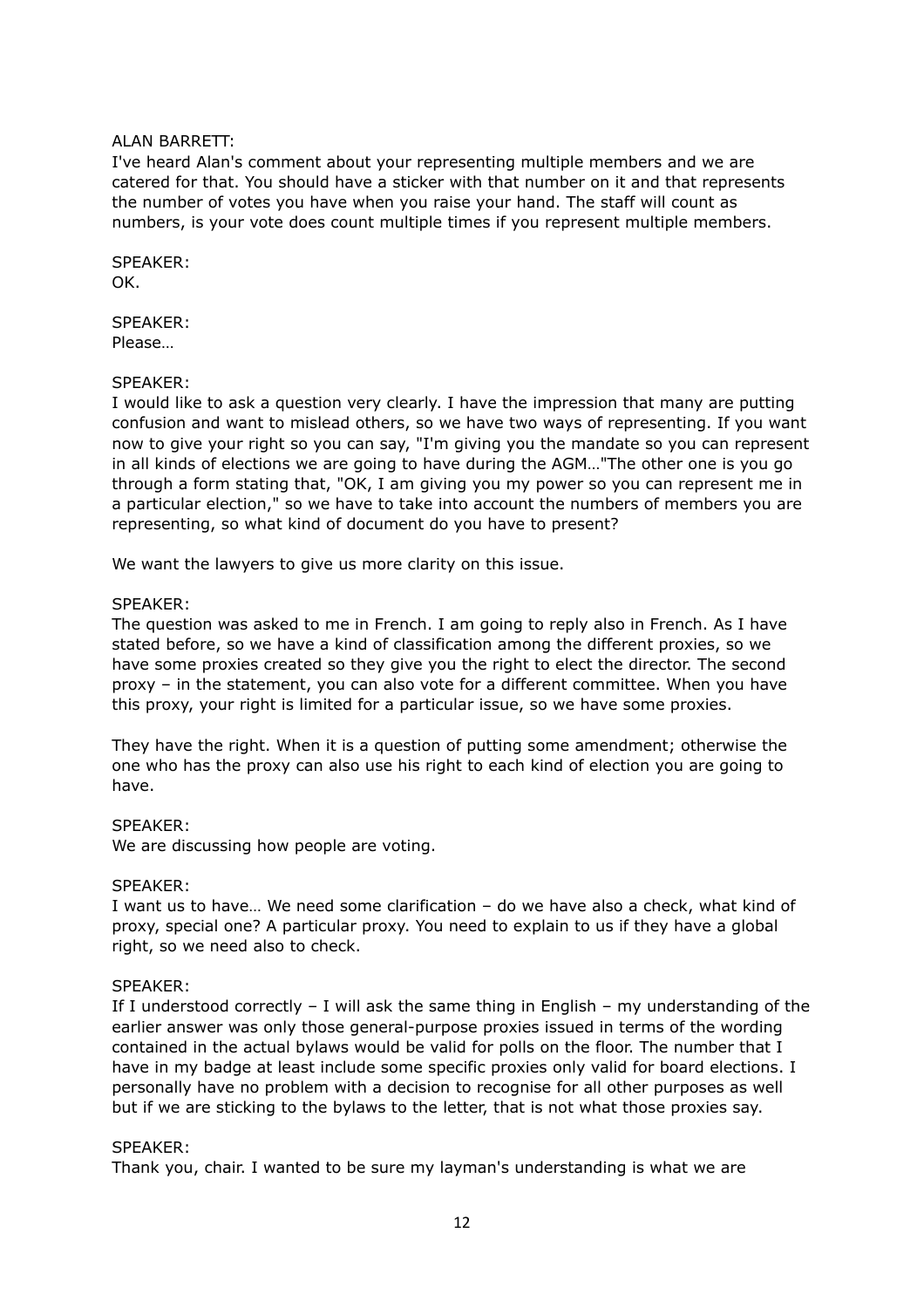discussing. A member who comes to the meeting representing six companies would have six votes. Those six votes can be used any time and matter is being discussed. A member would say, "Company one says this, company three says this." That is the type of vote we need when discussing issues. There are also members who say, "I cannot attend. You work in my organisation but I give you the right to vote on my behalf at the election of directors." That is a voting proxy.

You cannot bring that and begin discuss saying, "The member said…" He only said you could vote on his behalf for specific candidates. I want to understand these are the distinctions so people who carry the voter right for people don't come to the table to influence decisions.

#### SPEAKER:

I would have concurred with your understanding had there not been specific instructions given on the proxy paper for the carrier of the proxy to do X. On the proxy paper he is told to vote for directors, so the member is limited to doing only that because if the member has chosen to put it there, there is one good reason for that.

# SPEAKER:

You are correct with that confirmation. Thank you.

# SPEAKER:

If a member specifically suggested to carry over the proxy to do only one active voting today, that member cannot do all the act of voting today.

# SPEAKER:

Thank you. 30 seconds.

#### SPEAKER:

I submit to you that where members should be seen and heard to remote participation, you have to have a mechanism to include the votes of members who are online participating. How you will verify those, I do not know. But the companies act is very clear on this, that remote participation is a valid participation in the meeting. All remote participants who are members have to participate. Please let us know how you will let but occur.

#### SPEAKER:

I think the floor was closed. Your question is on technicality. 30 seconds.

#### SPEAKER:

I am from Nigeria. I have a proxy and for a technical reason there was an issue with the website so I couldn't use the proxy that was included in the system which almost everyone else has.

In my case, we use a letter that was very specific, that I include the name of the member that is very specific. If there are others like that, how do you distinguish between them?

#### SPEAKER:

That is a question for the person who validated the proxy, not me. We are just checking some logistics. Honest.

OK, members, 5 minutes break just to open the logistics. Thank you.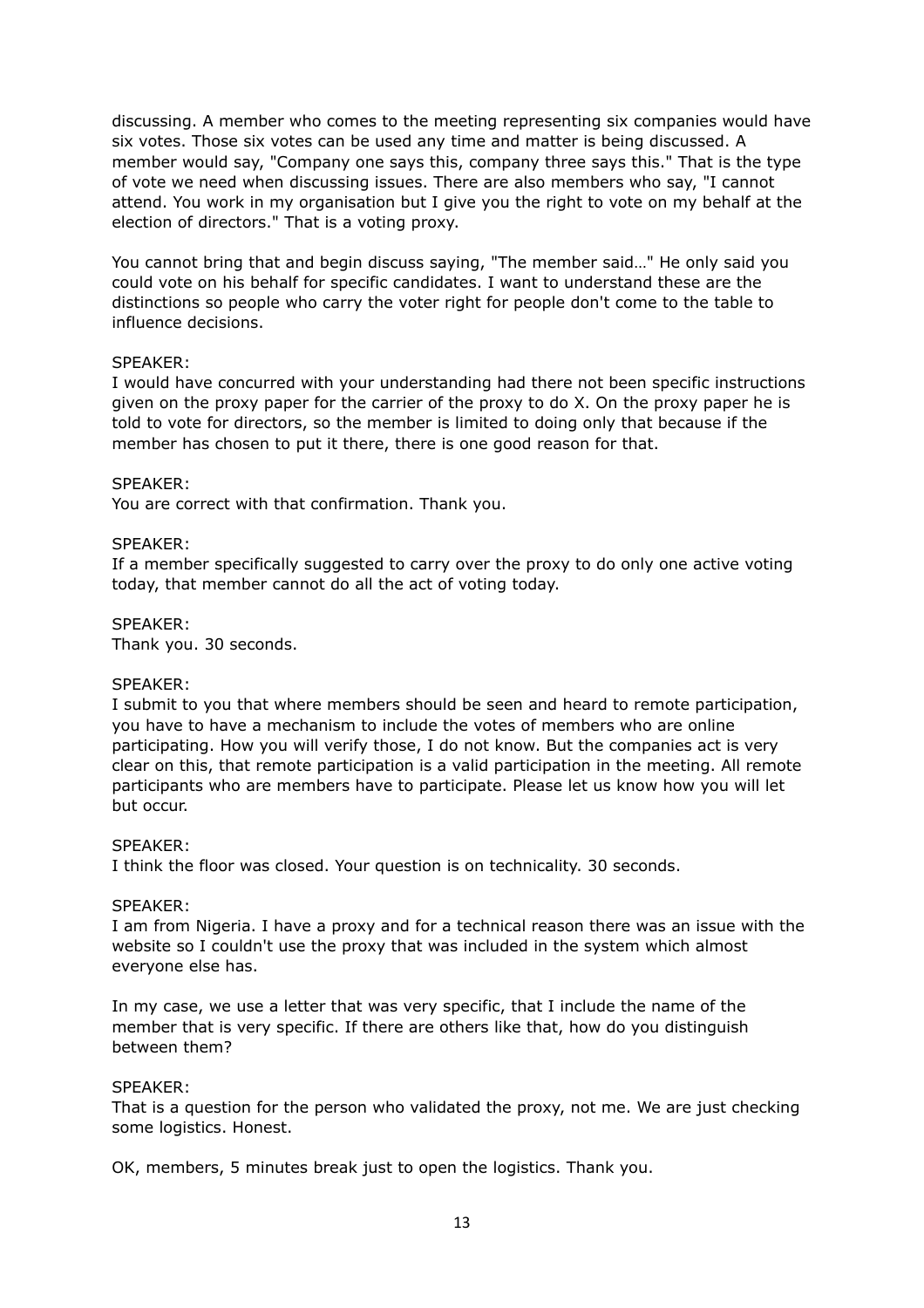# SPEAKER:

Should we do lunch and come back? According to the agenda, it is time for lunch. It might help process.

Chair, maybe I will be able to sit with Andrew and make things better.

#### SPEAKER:

If they wish to leave for lunch, there has to be a motion to adjourn, and we then reconvene, and if there is a motion to adjourn, I will call poll.

#### SPEAKER:

Chair, we cannot have the motion because the meeting hasn't started yet, so…

# (Applause)

# SPEAKER:

I point out that the court order states that the quorum should be 10 members of any type…

#### SPEAKER:

Can we have the microphone shut down? Microphone shut down. I didn't hear you.

#### SPEAKER:

OK so, members, we would like to call upon eight of the members to come back during the break to the prep room so that we can identify which numbers apply to elections and which was do not, as requested by the chairman.

Please come back to the prep room. It will be quick and easy. We have a spreadsheet with all of your entitlements, so we will make it very quick. Thank you very much.

#### SPEAKER:

We will resume at 12:15. Thank you, members.

#### (Break)

#### SPEAKER:

Can we request, please, everybody who voted online, if you voted online, you still need to show how many votes you were entitled to. If you voted online, please go to the AGMM room to get the preference sticker. Thank you.

#### SPEAKER:

Members, we are back. Please take your seats. Members, we resume our meeting. OK. Thank you. As we discussed in the first part of this meeting, we will take a poll. I have two questions. The first question will be… Members, I am calling for a poll.

The way we will proceed – the staff identify the accounts for each member, which means if a member has 50 but, when he raises his hand, the staff will look at his badge and see that the member has 50 votes.

The first question is all those in favour of amending the agenda, please indicate with a show of hands. Staff…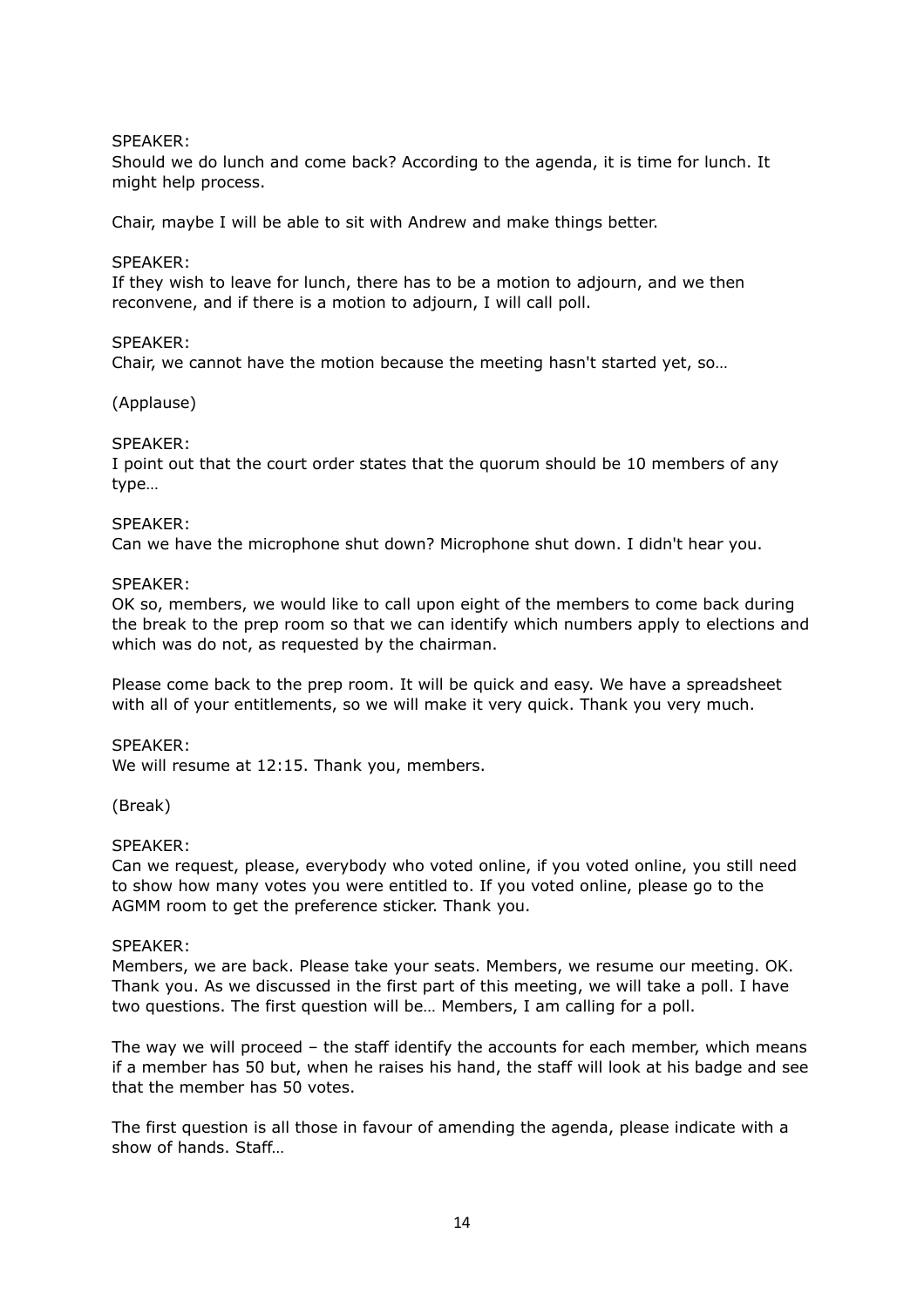#### SPEAKER:

To make things easier for the staff counting the votes, may I ask that in your hand you place your badge with your number clearly visible? Thank you.

#### SPEAKER:

Thank you. All those in favour of not ending the agenda, please indicate by a show of hands. Board members can vote. Please. Those against, please raise your hands. The question is – all those in favour of not amending the agenda, please raise your hand and your badge.

Board members can also vote. OK. Thank you, members. In favour, 43. Not in favour, eight. The motion carries. Motion to adopt the agenda with amendments… I am seeking to include the motion, so he can come and read his statement.

#### SPEAKER:

I have a clarification because you are asking us to vote on something. We are amending the agenda. That is clear. Where on the agenda will the motion be heard? If we are amending the agenda, where will it be heard? We asked for it at the beginning. What is the situation? It is not AOB.

SPEAKER: Mr Chairman, motion to hear it after vote activity.

SPEAKER: Noted.

SPEAKER: I second that motion.

#### SPEAKER:

After activity updates, which is… Thank you, members. Now we are on the approval of last AGMM minutes. We received an amendment from one member. We have included the amendment. I will seek motion to adopt with an amendment, if there are no other amendments, apart from what was on the list.

SPEAKER: (inaudible)

SPEAKER: Seconded by?

SPEAKER: That was Andrew wishing to second his own motion, which I don't think he can.

#### SPEAKER:

Now I will present the board activity update. Thank you. OK. On the board activity update, the first slide shows the board composition as it stands. As you can see on the panel, we don't have Mr Roberts from the East Africa region due to health issues, and also we do not have (inaudible) due to unforeseen family reasons at home. That is why he could not be here but he is coming back.

On board composition, we had several meetings and we passed 79 resolutions – quite a lot – just to show you the board was very busy last year on different issues we had to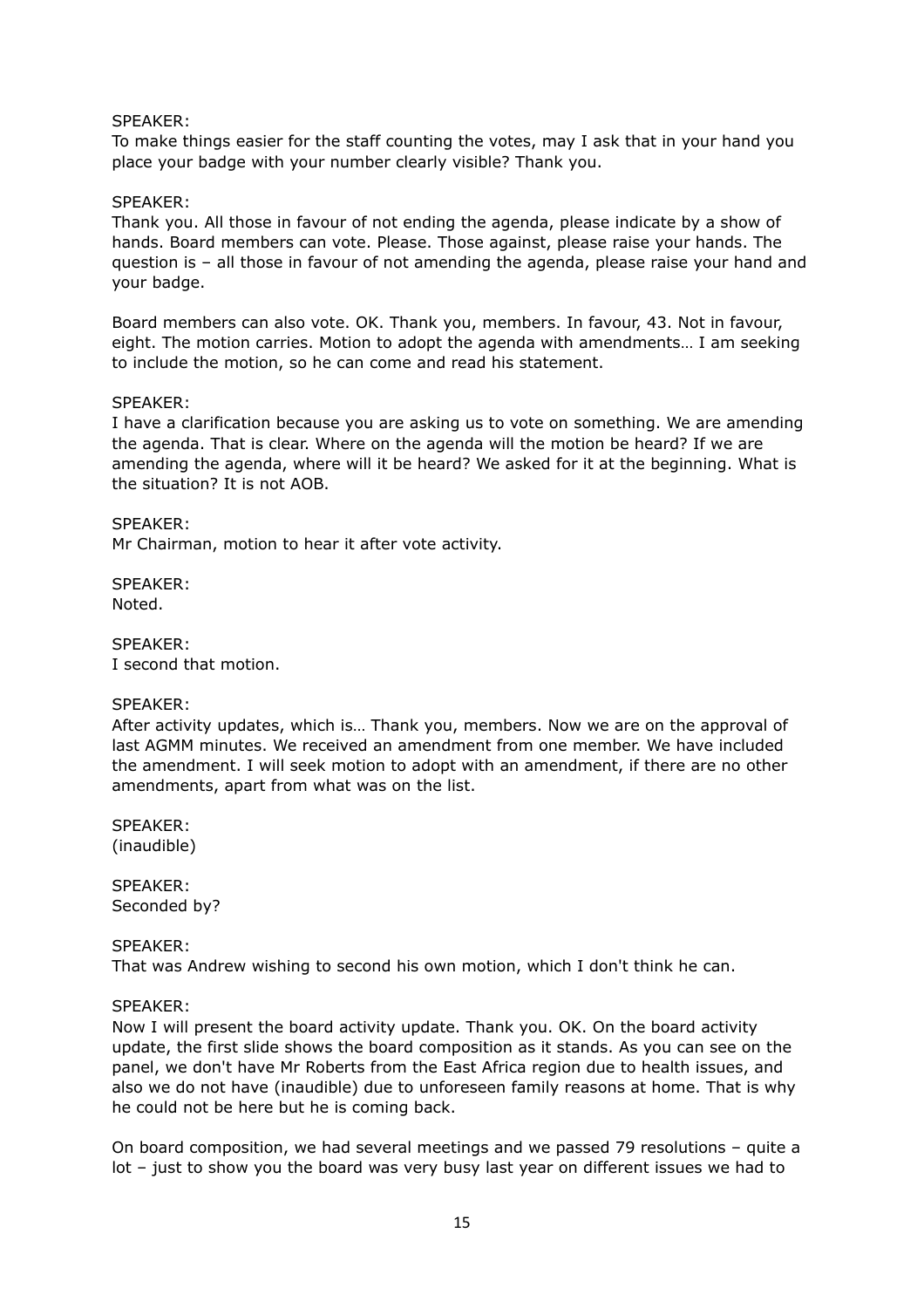face in order to satisfy our member base. Here we have the board attendance. You can see, as a board, we have done our best to attend all the meetings.

Also, just for information, the family (inaudible) was selected as part of the AGMM notice. Last year we had some challenges. The first we are all aware of – it was the old election. We all know what happened in Dakar last year. We could not fulfil the quorum requirement. The board considered the first option, and it was shared with members.

On the election guideline, as we do every year, we reviewed the election guideline to add amendments. One of the key amendments was the removal of (inaudible) above and also we have included due diligence for members. Before accepting the nomination, there has to be due diligence. We have proceeded with the appointment of a new director (inaudible) just to fill a casual vacancy.

Also we had an investigation into committee reports. The report was shared with members and we also have the bylaw, a task carried out by (inaudible). We have board standing committees, finance committees, chaired by SM.

OK, team members can remember, last year, we had a fee review committee, and the committee was composed as is displayed on screen. They submitted the board, the board now is discussing to see the way forward. I think the finance director might cover these aspects if there are any questions.

We also have non-com, section 9 of the bylaw, and last year, we had to do that because we had two seats. We had some members of the design, and in order to fulfil that seat, we would create that just to fulfil the bylaw requirement.

OK, the committee was composed by (inaudible) last year. The committee was (inaudible), and we do also have (inaudible), and also last year, we had finalised a frame of reference between the board and the Council of Elders.

We do also have the governance committee which is composed of (inaudible) as a legal adviser to assist on legal matters.

We do also have the (inaudible) committee. We have to have this because we had this committee which was composed of Adam, Luke, Paolo, and after the election in Senegal, we now have a so-called (inaudible) who were elected by the community last year.

The board had a retreat in Mauritius, and the board also attended training on-board best practices, just to make sure that we are covering all the corporate requirements.

Internal policy ratification, we ratified four policies. In terms of some of the achievements, as a board, we have removed the ND obligation. You will remember we had one resolution which was saying that every discussion within the board meeting was subject to the MBA. We have removed that resolution, but we still have the board members assigned. I think there was a discussion… I think Frank (inaudible), and we also perform the appointment of a director.

The approval process was shared with committee members, and also, we received some feedback which was improved on the way we receive. We had the appointment of the PWG committee as I said earlier on, and we had a good case with AGMM, and also, we amended the guidelines as I said earlier.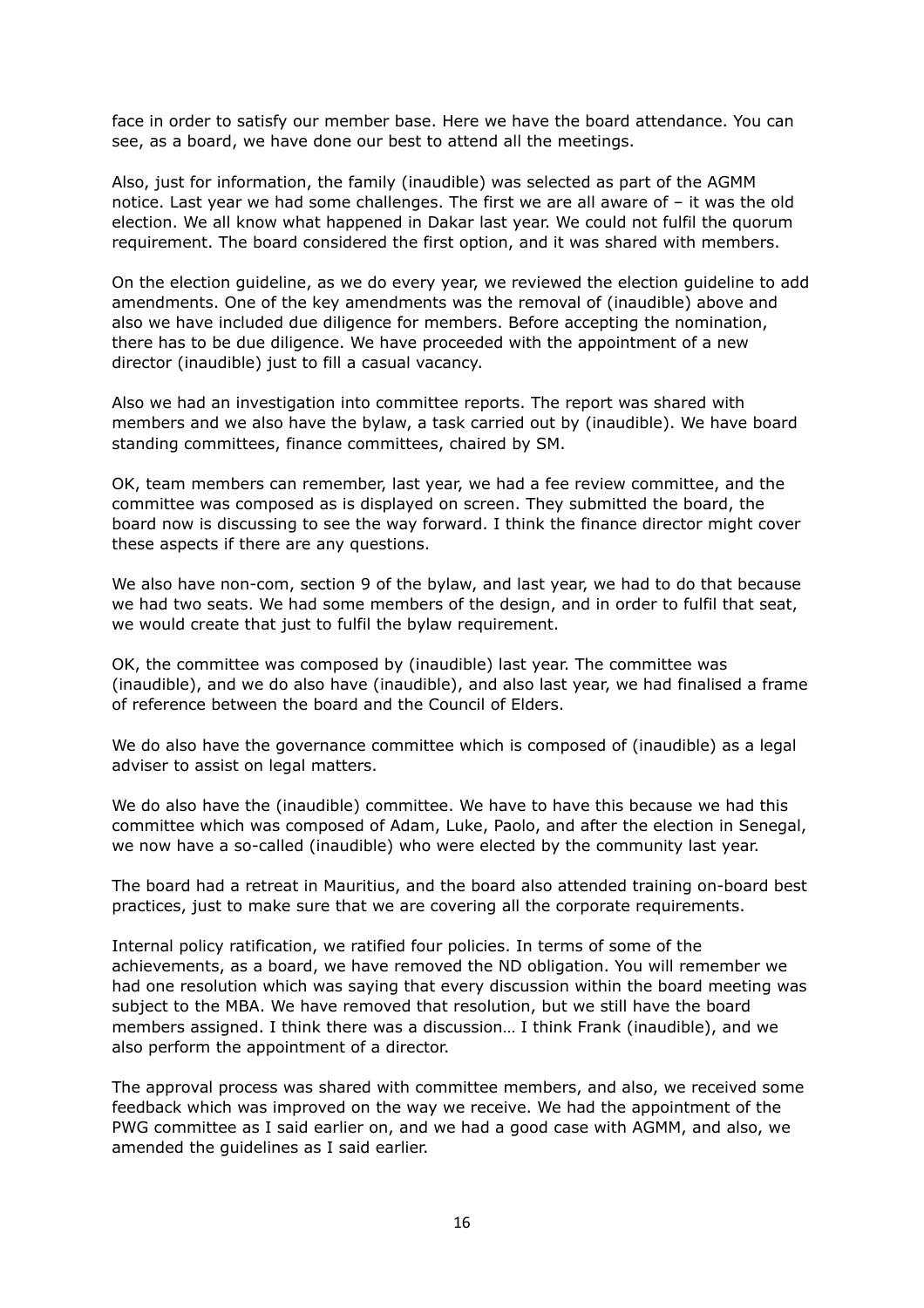On this note, I would like to thank you all. Thank you.

(Applause)

SPEAKER:

For the sake of time management, can we take all the questions after the CEO update. Thank you.

Alan?

#### ALAN BARRETT:

My name is Alan Barrett, the CEO, and I made tell you some of the things we have been doing on the staff side during 2018.

Everything we do is designed to serve the members and the community, and we rely on membership to pay our fees, and this graph shows membership growth over the years. In 2018, 158 new members joined AFRINIC, and at the end of the year, our total mothership was 1666.

We distribute internet number of resources, IPv4 and IPv6 addresses to our members. We distributed about 6.1 million IPv4 addresses. That is about 0.4/8.

We also processed 24 transfer requests based on the transfer policy that was approved early in 2018, and out of those 24 transfer requests, two of them… Sorry, 12 of them were finalised and approved.

The graph shows the IP address distribution over the year 2018, so to the left, you see January, and to the right, you see December. The last few months, very much slower than the end of the year.

A total of, as I said, about 6.1 million IPv4 addresses.

(inaudible), 112 blocks in total, but some of them were smaller, or small multiples of / 48. Out of these blocks, we distributed about 77/32, and this graph shows the IPv6 distribution over the years since 2006, so every dot on the graph represents a year.

We distributed 170 autonomous system numbers in 2018, and the total since we started is 1752. The graphic shows the number of ASNs over a year, so every bar is a year, and you can see a steady increase. It is not really increasing much but staying fairly steady.

AFRINIC holds to public policy meetings every year. One of them is the Africa internet Summit which AFRINIC does incarceration with many other organisations. AFNOG and all the other organisations.

The other one is a standalone AFRINIC Public Policy meeting which… It is a bit smaller and we only do it as an AFRINIC meeting.

So, the AFRINIC 28 meeting took place in April and May 2018 in Senegal. We had about 500 people in attendance. The AFRINIC 29 meeting was held in Tunisia in the last week of November 2018, and we had about 250 people in attendance.

During the year, 11 policy proposals were introduced or discussed, and five of those reached consensus. This table shows those five. The dilatation policy was approved, and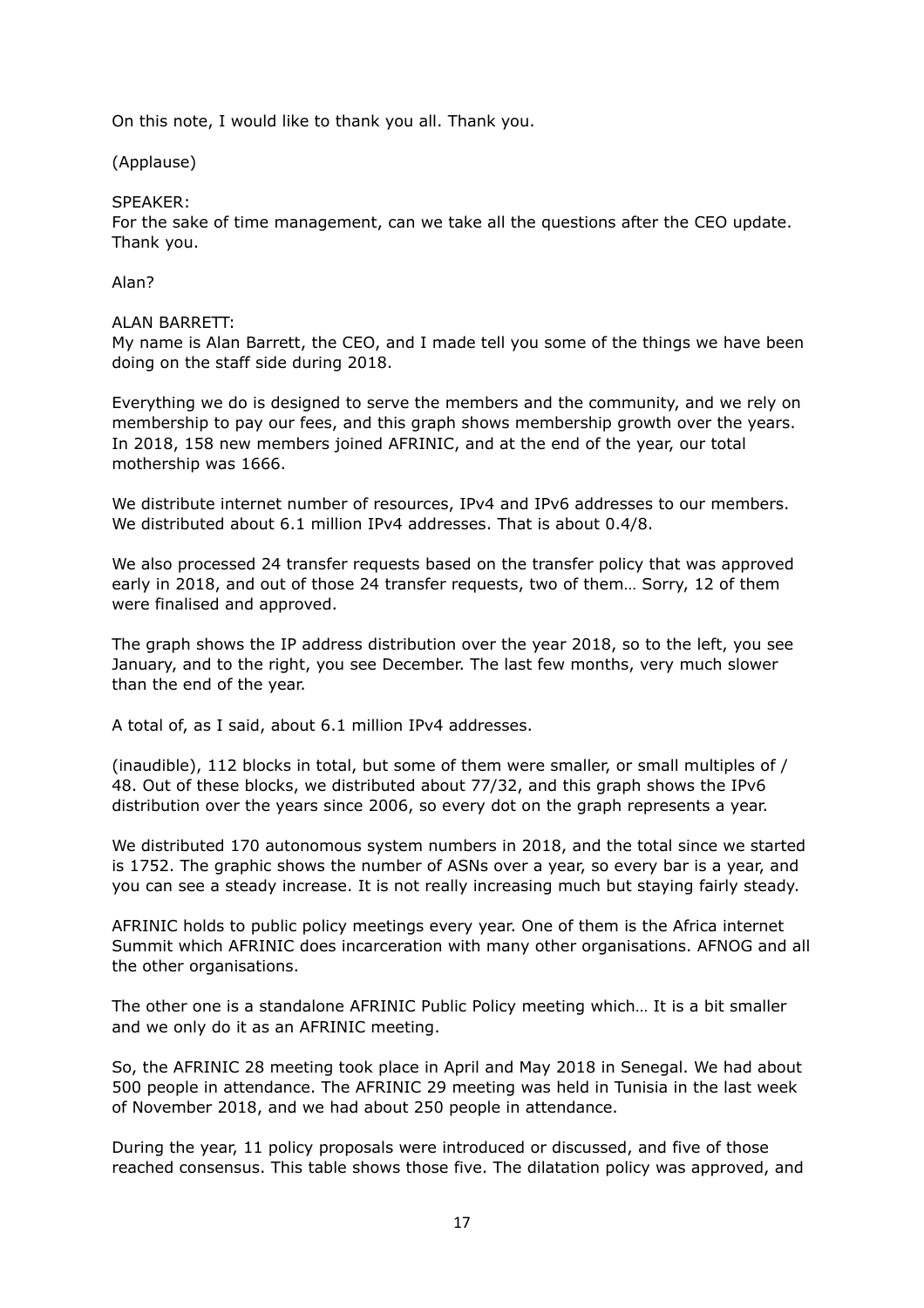that authorises AFRINIC to clean up the WHOIS database that is unreachable.

So, the process is that if we take the reverse service that you have registered for your IP addresses and they are not working, we send you an email and send more later, and eventually, if you still haven't fixed it after some reasonable time, it is a few months, then we remove your DNS records from the WHOIS and we keep on sending email encouraging you to fix it.

The next one is the IPv4 transfers. It provides a mechanism for the addresses to be transferred from one AFRINIC member to another. Alternatively, from a legacy space holder to an AFRINIC member. Only within the AFRINIC region, does not allow transfers to or from other regions. Both the sender and the recipient must be in the AFRINIC region. They must not be engaged in any disputes, they must be members in good standing. The recipient has to use the space in accordance with all other recruitment policies.

The third policy proposal that was approved is an IPv6 policy. It is a small technical change to the way that they can be done, no major impact. I think the biggest one is that if you feel you have made a mistake in your initial IPv6 application, you can increase the size that you applied for as long as you can justify it.

No, sorry, that was IPv6 initial application update. The fourth policy on this list. If you've requested a /32 but you can justify more than that, then you can come back and get more and the process is fairly streamlined.

The last policy on the list that was approved in 2018 is the IPv6 PI update, and the biggest change their is that it requires IPv6 based which was allocated to end users providing independent space must be announced in the global routing table as a single aggregate within 12 months.

So, those are the five policies that were approved. An important part of our services capacity building, training and similar activities.

So, in 2018, the training team started to focus very much more on e-learning and direct assistance with IPv6 deployment, focusing much less on face-to-face training.

So, we have an IPv6 deployment support helpdesk were an AFRINIC engineer will work directly with somebody who needs help and will provide very concrete guidance in how to configure your system is to deploy IPv6.

We also run IPv6 deployathons where we put several people in a room and directly assist them to deploy IPv6 in their home networks. By home, I don't mean your house, but your business.

We are focusing on e-learning and developing e-learning course material, and we also have a certification platform called CERT e6. It is a series of written exams, and if you pass, you get a certificate from AFRINIC which is ratified by the world IPv6 Forum. We started this in 2018, and 32 candidates took part in the examinations.

We will be gradually increasing that as we can. We were also looking for partners who can help us run the exams, so if you have a classroom environment with an invigilator who can help run the exams, then we would be interested in discussing a partnership with you.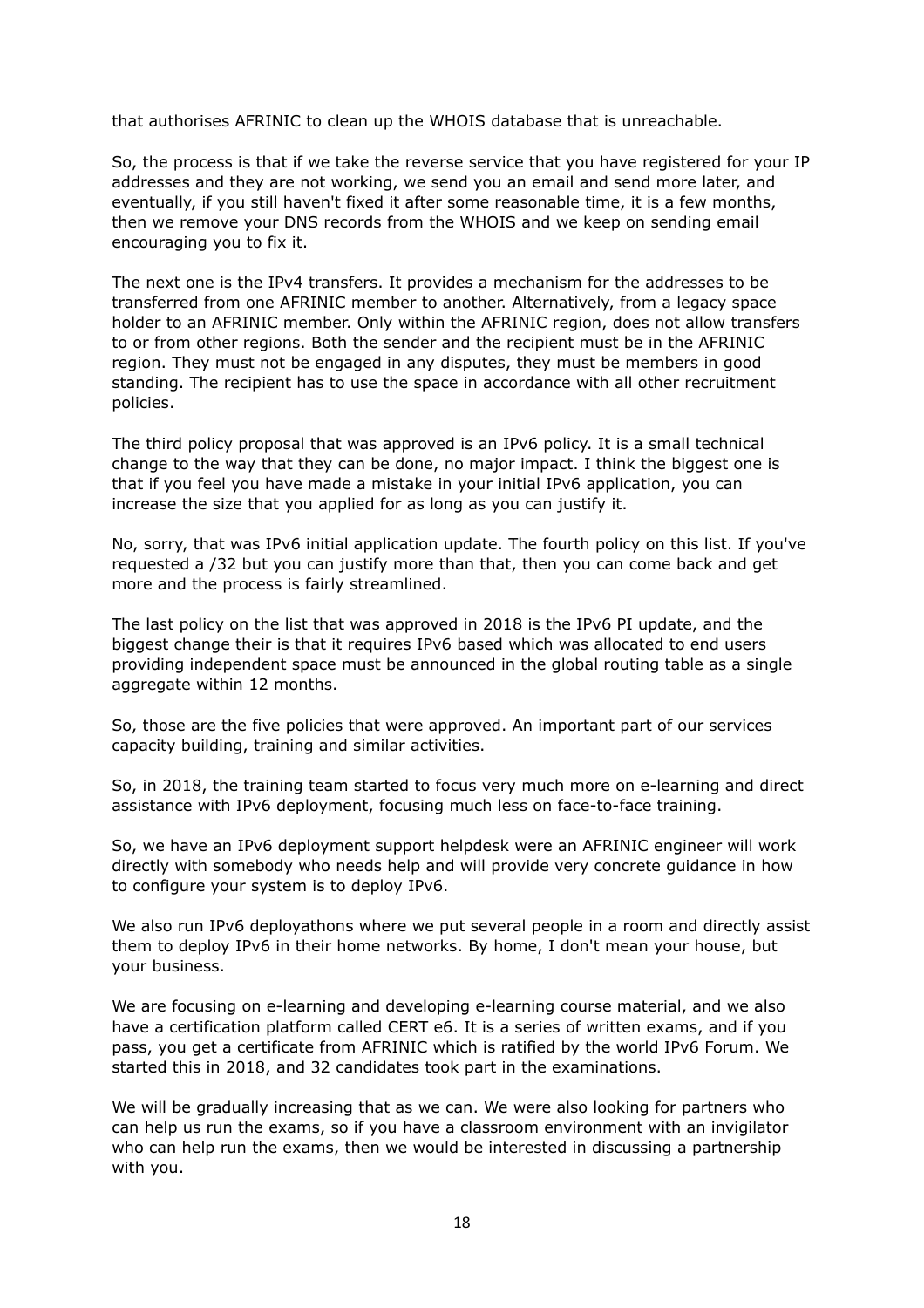So far, we have signed a partnership agreement with this list of countries, Cameroon, Tunisia, Morocco, Egypt, Nigeria, Sudan, Kenya, Senegal and Mali. In those countries, we have signed agreements to help us with the exams, and students who passed will get this certificate.

We have the fire Africa grants and awards program. FIRE stands for the fund for internet research and education. We have received funds from external donors, including the International and research centre. That is part of the Canadian government.

We have received grants totalling about \$100,000 and we spend the grants and offering small awards… Grants and awards to project in Africa.

Our technical services team is involved in the implementing policies. Internally they have set up an SLC monitoring tool to help our staff to know how well we are sticking to our service level commitments. We are supposed to respond to queries within two days and we have a tool that lets us know if we are achieving that. We do not always comply with the two-day response commitment. We know that is a problem. We are slowly improving.

We have added features to MyAFRINIC to help them and reset their password. We have created a system to help us screen candidates for workshops. Very often we get requests from participants for workshops that are more than we can handle. We may be able to run a workshop for 20 students and we may get 50, 100 or 1000 applications, so we have a system to help us screen them.

We have also implemented a fees calculator to help members understand their future fees in case the new fees proposal is approved.

Our research team has published two papers at the EAI Africomm. One of the papers won an award. Congratulations. They have run several workshops and have, in collaboration with partners of Internet Society South Africa and Vanilla, created a proof of concept portal called worldwide Internet data Explorer and we have received very good feedback. People find this useful.

We are looking to collaborate with ISPs on possibly sponsoring some enhancements in future.

We also sponsor some deployment of RIPE atlas probes. We deployed four last year. On the finance side, we got about 150 new members… Sorry, 158, and as membership grows, revenue growth as well, so our revenue grew by 8.4% in 2018 to a total of \$5.3 million.

Out of that about 181,000 was late payment penalties. Your invoice is sent in November and is due for payment at the end of January. If you pay in January or February, that is OK, but if you pay in March or later, we charge late payment penalties. That added up to \$181,000 in 2018.

We give discounts to research and education institutions. They get a 50% discount, and also critical infrastructure, which mostly means exchange points, they get some resources free of charge, so if we put a financial value of this discount, it was \$222,000.

The graph shows revenue growth over the years – a nice, steady increase there.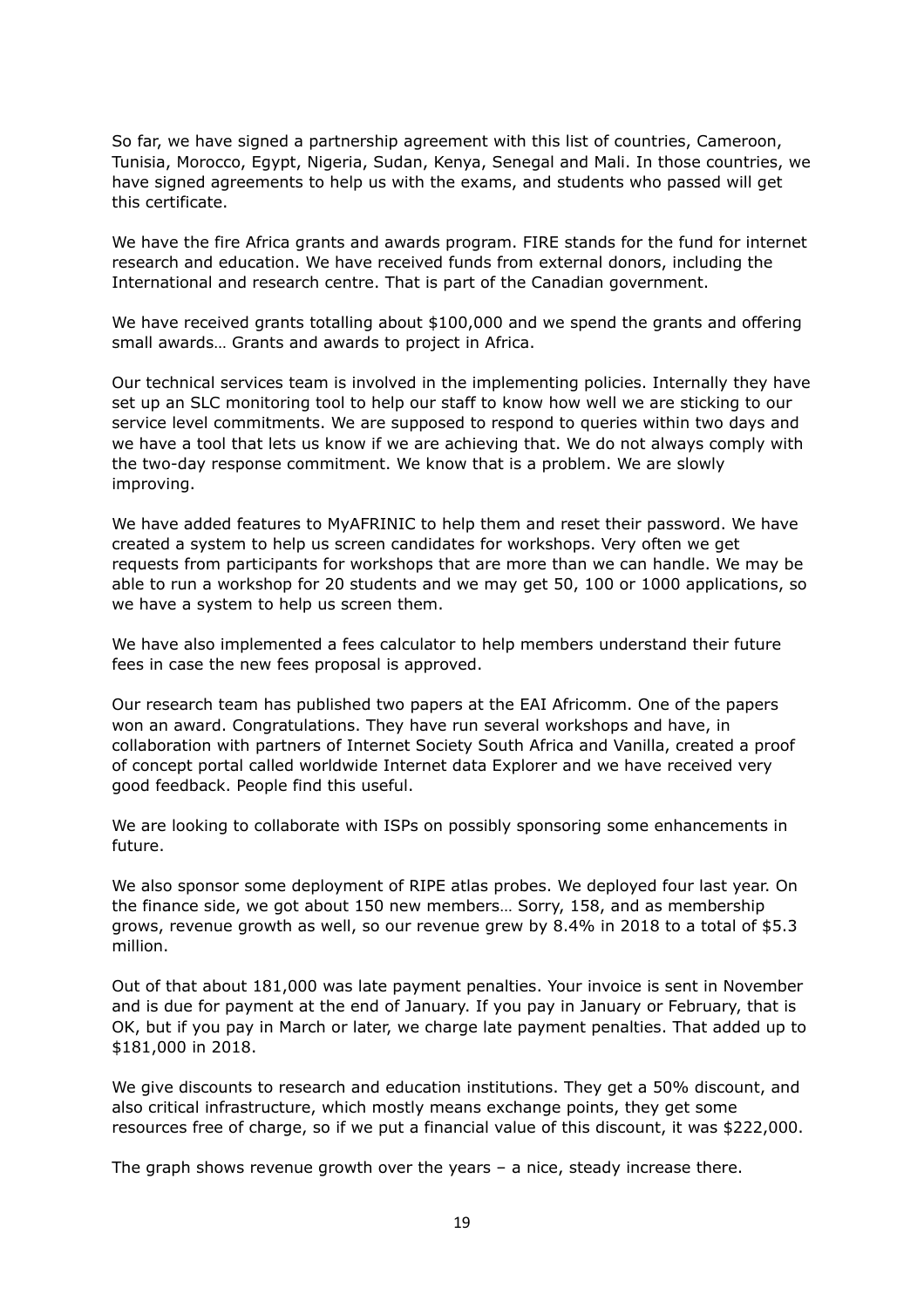We receive sponsorship, mostly for events, and in 2018, sponsorship in monetary terms was less than usual at \$64,000 but we also receive a lot of in-kind sponsorship which does not show on the balance sheet. We have sponsors paying for things at these meetings. They might pay for all the lunches or the gala dinner or for buses back and forth between different hotels, and that doesn't show on the balance sheet.

Taking into account revenue and expenses, our revenue is up from 839,000 the year before. The graph shows our total reserves. These include cash and accumulation over the years.

We also have a particular subset of reserves called the strategic cash reserve consisting of dedicated bank accounts where we make fixed deposits which 1 to 2% interest. That is what we get from banks. The total is \$1.878 million there. In 2018, 800,000 was added, bringing the total to nearly 1.9 million at the end of the year. The strategic cash reserve is intended to cover operational costs for a two-year period and we are gradually building up to that and the money is locked down so it is difficult to spend. We need a board resolution to spend any of it and more signatures to spend that money then you would need to spend from our other bank accounts.

Thank you.

(Applause)

# SPEAKER:

Thank you, Alan. The floor is open for questions.

#### SPEAKER:

A couple of questions the Christian or any other board member. I would like to understand the reasoning for a couple of actions taken by the board over the course of the year. The first is with respect to the resolution of the quorum issue we found ourselves in after Dakar. My reading was there were two solutions – approach the court to hold an AGMM, regardless of the usual requirements – and the second was to hold a special general members meeting to vary the bylaws to alter the quorum requirements and I would be interested to hear why the board chose to approach the court rather than have recourse to its members.

Would you like to address that first question?

The second question – in a similar vein, I would like to understand the reasoning of the board behind the decision to remove the option to vote on the above in the election ballots this year.

#### SPEAKER:

No question for the CEO? Thank you. Andrew.

#### SPEAKER:

I have one question for the board arising out of the minutes of the board meetings. The minutes make reference – very heavy redacted reference – to the DPO. I would like to hear about that letter and under what circumstances it was received. Thank you.

SPEAKER: Thank you, Andrew.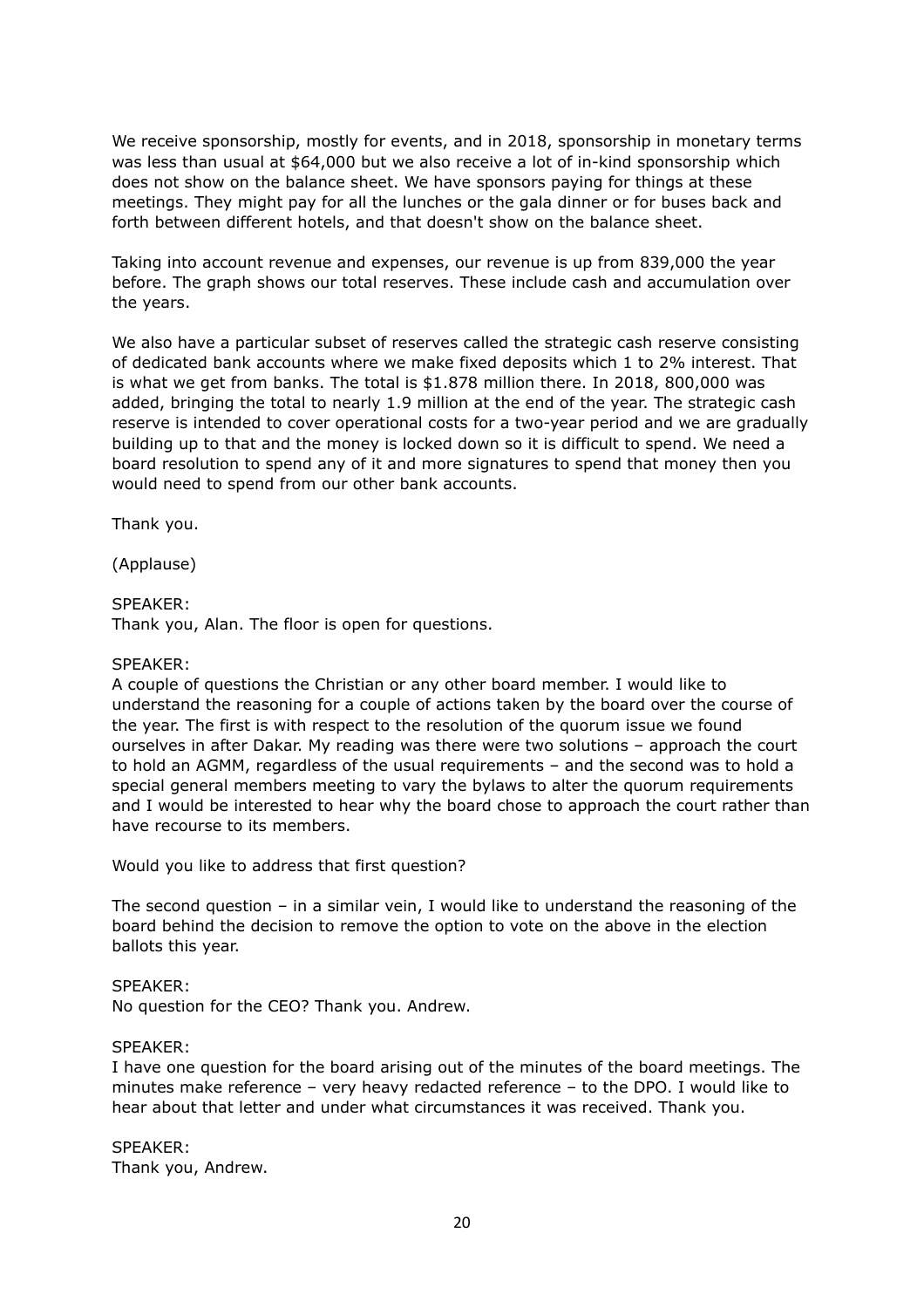#### SPEAKER:

OK. On the first question regarding the quorum, the board after receiving legal advice and considering the options on the table… I will come to explain why the board felt that was the best option. Thank you.

#### SPEAKER:

Thank you, Mr Chairman. I never thought I would have been asked to explain my legal reasoning in the particular matter. For those who are not aware I will refer them to section 1.1.8 of the companies act. Any director, shareholder can move the Supreme Court where they find themselves in the practicability of holding AGMMs. These are clear, express provisions and I didn't think that was a matter to be considered by the AGMM. This is something corporate, something legal. It is not something which could have been decided by the SGMM, so we thought and I gave the advice, which I think is the proper advice until I am proved wrong, that was the way we should have gone, we have gone and the member of the Supreme Court never found any objection, telling us we didn't have jurisdiction.

We had, we got the result and today we are organising the AGMM. I thought we should have been applauded for this, not criticised. Thank you.

#### SPEAKER:

On the question regarding DPO, I will give the floor to SM to respond to that.

#### S. MOONESAMY:

Thank you, chair. The company received a query from the data protection office. I think it was last year. I think the minutes (inaudible) resource members mentioned the minutes of 1 February 2019 and what is redacted – there were discussions about the board because we received another letter as a follow-up to that enquiry and we had a discussion about that, with the board, and it is a legal matter and why it is redacted. Thank you.

SPEAKER: Ben, please.

#### SPEAKER:

For the purposes of the minutes, I would like to note I object strongly to the characterisation of my question as criticism or you reserve the right to give legal opinion to the board. I did neither of those things. I was asking for insight into the thinking of the board that is accountable to its members.

#### SPEAKER:

Thank you, Ben. Any other questions? I see none. Now we move to… Sorry, there is a question. Thank you.

Following the meeting in Dakar, the board has considered all options, at the same time, as always the board sought legal advice. The board decided not to remove it. Also, it should be (inaudible) the members, the adding of the above on the guidelines, it was a board decision, not a member decision, the removal.

The board was the entity (inaudible) to add it. There was no legal issue to remove it. That was the reason behind it. Thank you.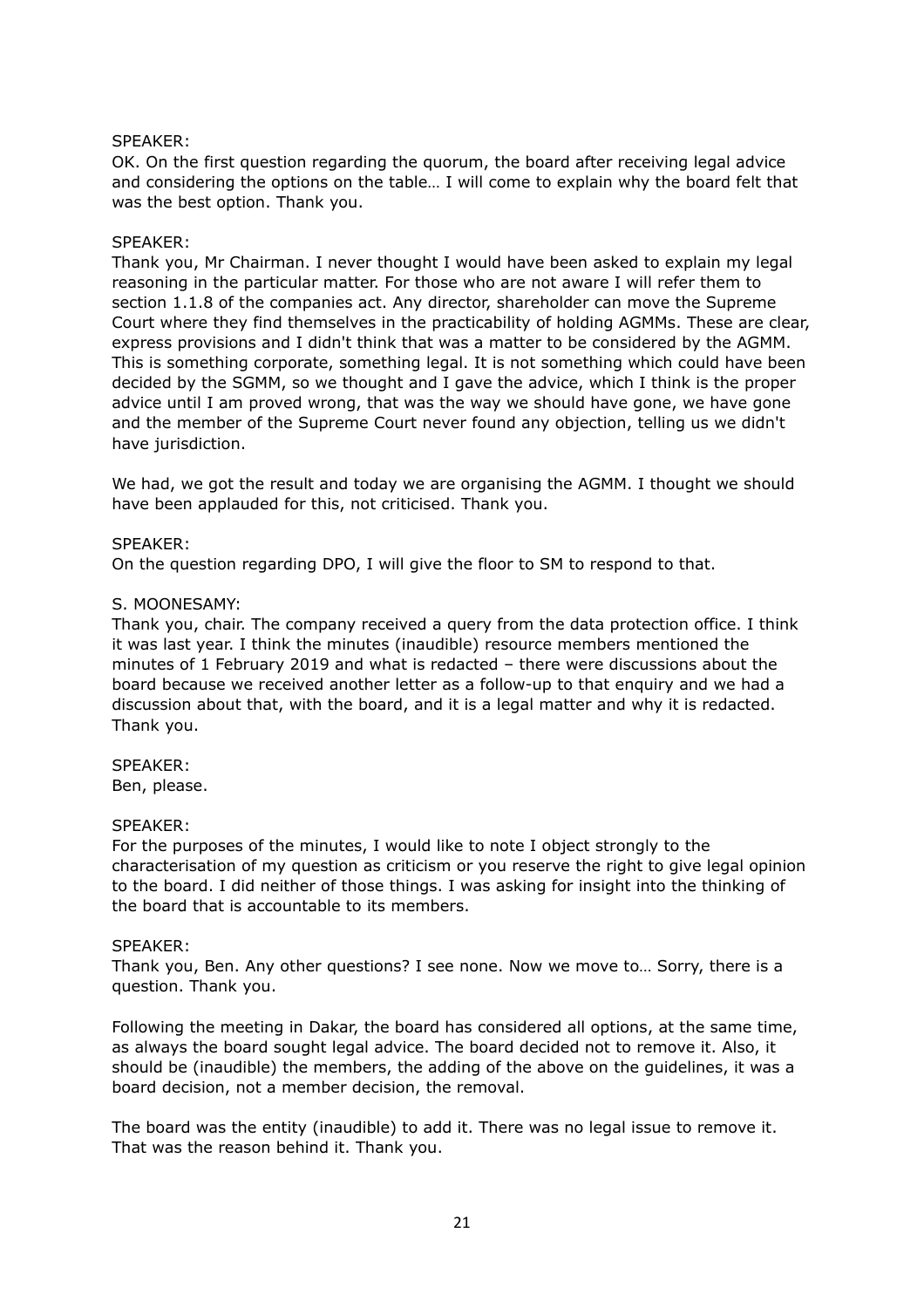#### Any other comments?

# SPEAKER:

I would like to clarify my question. I did not suggest for a moment the board was not within their rights to change that part of the procedure. I believe it was within its rights. I wanted to know why it thought it was right to do so.

# SPEAKER:

Please.

# SPEAKER:

We have the right to ask. This is the basis of transparency. If this had been given at the time, it would not have been raised here.

SPEAKER: That is directed to me?

SPEAKER: Yes.

# SPEAKER:

I concur with the learned member's reflection he had the right to ask the question. I reserve the right to explain, which I do.

# SPEAKER:

There is another question. The board gets to (inaudible). The board can, effectively, elect the next board.

SPEAKER: Sorry, it is not very clear.

# SPEAKER:

Thank you. I think the issue is very simple. The issue is that… OK. Let me rewind. The idea of having none of the votes on ballots is to give members the opportunity to say that people on the slate don't measure up to what they want as directors.

Now, the interpretation, when that election is done, it is not that (inaudible), but that two or more candidates, one, two, three or more candidates did not win. We did not find somebody suitable, and not that there was an individual who has won an election.

Now, flowing out of that, this is where the issue of transparency and accountability comes in. If board members who are charged with replacing themselves with new people, charged with giving that, that is their responsibility.

They have one obligation to ensure continuity by retaining experience. They have another obligation to ensure turnover by injecting new blood.

It then becomes a crisis when they find out that they are serving board members, not people who are (inaudible), so getting to that condition, one will have expected the board to say hey, there is a crisis brewing. We can't seem to find people who will be injected to ensure autonomous blood while we retain experience.

I want to say this before we move on. This is an experience. How do we ensure that, in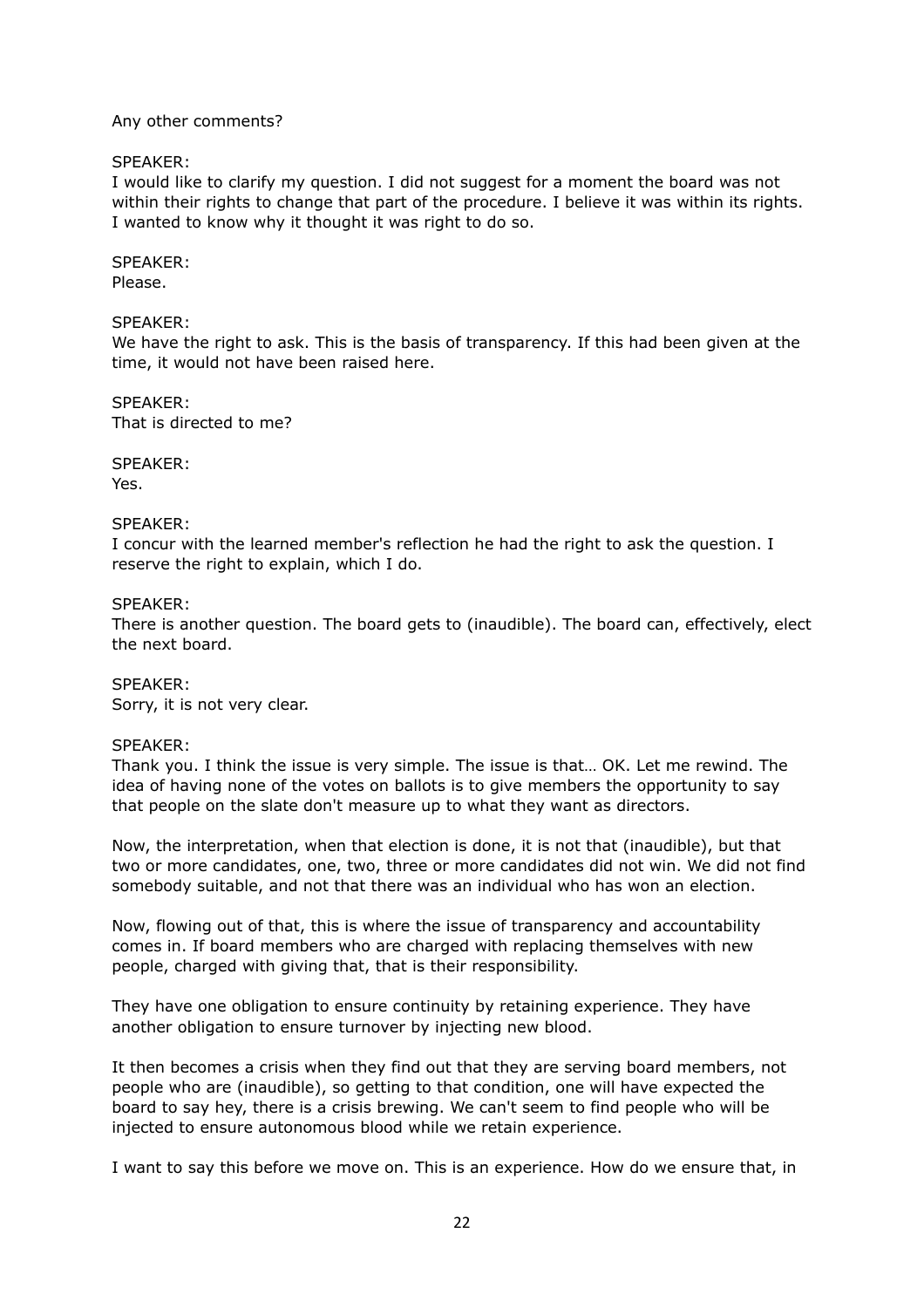future, we don't get into that situation, but for now, a mistake has been made. That is correct what we can correct in the future and move on as we have always been doing. We have evolved. We have faced challenges and found a way around it. A member not being able to carry more than (inaudible), and we fixed it.

People having to send videos so if they cannot come in person (inaudible), and we fixed it. Let's fix this challenge as we have always done, and we will move on. But I would love the board to acknowledge where they did not act on time so that fairness is seen and accountability is upheld.

#### SPEAKER:

Thank you.

#### SPEAKER:

I have three questions… Two questions and… I wouldn't say a rebuttal. I will add to that that I completely agree that if the rules that exist are not working for us for whatever reason, then the rules as ratified by this community give us a process by which to amend those rules, and I would argue very strongly that if we wish to move forward, and there are many of us in this room who have no desire to do AFRINIC harm. Let me be very clear on that.

What we want is an AFRINIC that is accountable to its members, that follows the rules as ratified by the members. And if the rules do not work for the members, or from the board, the board are members, it is the owners of the member who feels that those rules are not working for him to come to the floor with a special resolution and say, "I wish to amend the rules." That is the only way that the rules can be changed. Anything else outside of that breaks the bottom-up governance model as is enshrined in the system.

This is where I think some of the conflict is coming.

Now, onto my question. There was minutes of a meeting that were discussed on the mailing list where the board chose to consider taking action against a fellow board member, and sanctioning the CEO for violations of NDA. The minutes are very clear. The board members, every single board member that is at this table, was a signatory to an NDA. That NDA documents very clearly states that documents that are matter of public record are not under the purview of the NDA.

As such, the board knew because they signed on it, that there was no violation of NDA, and as such, I would like to hear what is the board's rationale for pursuing an action that is minuted for the world to see that is in direct violation of a document to which every board member is a signatory.

#### SPEAKER:

Thank you. Last comment before we respond.

#### SPEAKER:

Mr Chairman, this is not a comment, this is just an information, and appeal as we move forward. I don't know if I am violating NDA by saying this, but let me say this so we can move forward.

It is not the first time that a board would try a member of the board for violation of NDA and not find that board member guilty. When I was chairman, I know and it is in the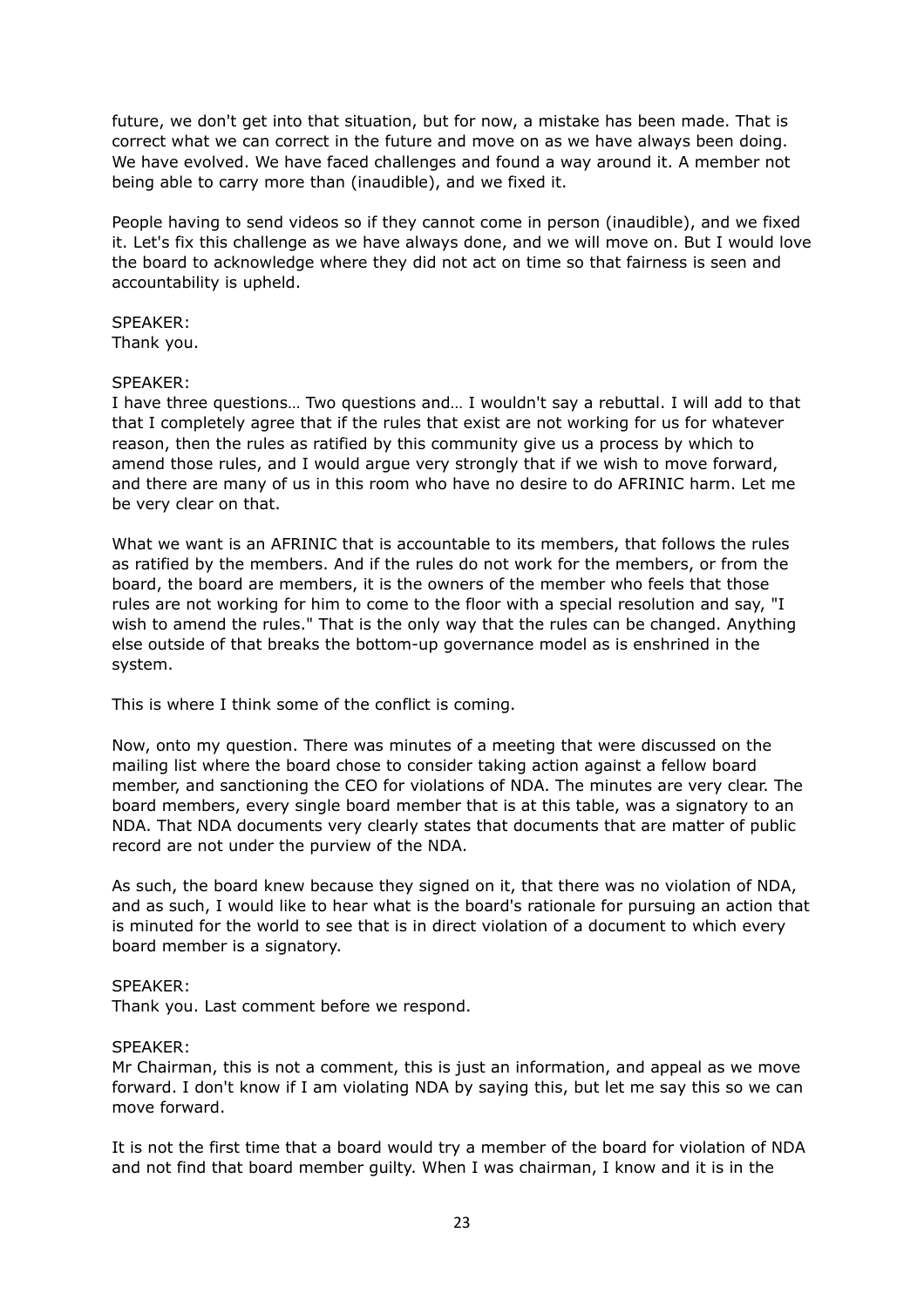minutes. I don't think I am violating NDA, but the current chair was found not guilty, discharged and acquitted. I think the board just had issues with (inaudible), and we should move on. Thank you.

# SPEAKER:

Thank you. On the question regarding (inaudible), every day, we do and amend the guideline which means that all the challenges we faced in this election would be incorporated for the future to avoid the issues we are facing today. That is the process we always do. OK?

On this note, we… OK.

Now, we are on the agenda with the motion for (inaudible). Please, with your statement.

# SPEAKER:

Thank you very much. I would like to, as a starting point, draw the attention of the room and the board to the fact that the contents of the letter I sent to the board has been distributed to the community or to the members, so that relieves us from the requirements to rehash all of the introductory issues that are in the letter and form a lot of this paperwork, so I will get to the resolution at the end.

I just want to raise a couple of things in terms of setting the scene for this. There are concerns I have heard in the hallways and the room today that there be some desire to destroy AFRINIC. We have certain outliers in the community who are very vocal about wanting AFRINIC to no longer exist, or to go back to when we had other things, and I would like to make it clear that that is not the viewpoint that I'm coming with.

I come representing South Africa. The organisation is an internet service providers Association. We have 180 members in South Africa, and around 150 of those members are resource holders, and the consensus amongst the resource holders that we represent is that if you want an organisation that is running and functional and transparent and fair, we do not want an organisation that is destroyed, so everything we are doing here is with that intent in mind.

I also want to point out that, while Andrew speaks on behalf of of many people, he speaks in his own capacity and he does not necessarily represent the mandate of South African ISPs but we do share current opinions with him on certain issues.

Another question that was raised was about how many of these issues were new. I believe the vast majority of these issues are issues that have been raised in one way or another in various fora, in private discussions, public discussions, and that there was nothing here that is substantially new and unknown. We have clarified it into a single set of clauses or statements, but I don't believe there was anything here that is potentially new.

And just to echo what was said, I believe there have been mistakes made all around here and we are looking to find a solution to this mistakes and move forward and take AFRINIC forward into the next years and years of its lifetime.

So, excluding all the introductory notes here that are essentially in the letter that is in the public domain already, the resolution is as follows. As such, the organisation moves a procedural motion voting on any resolutions as well as in the election (inaudible) to the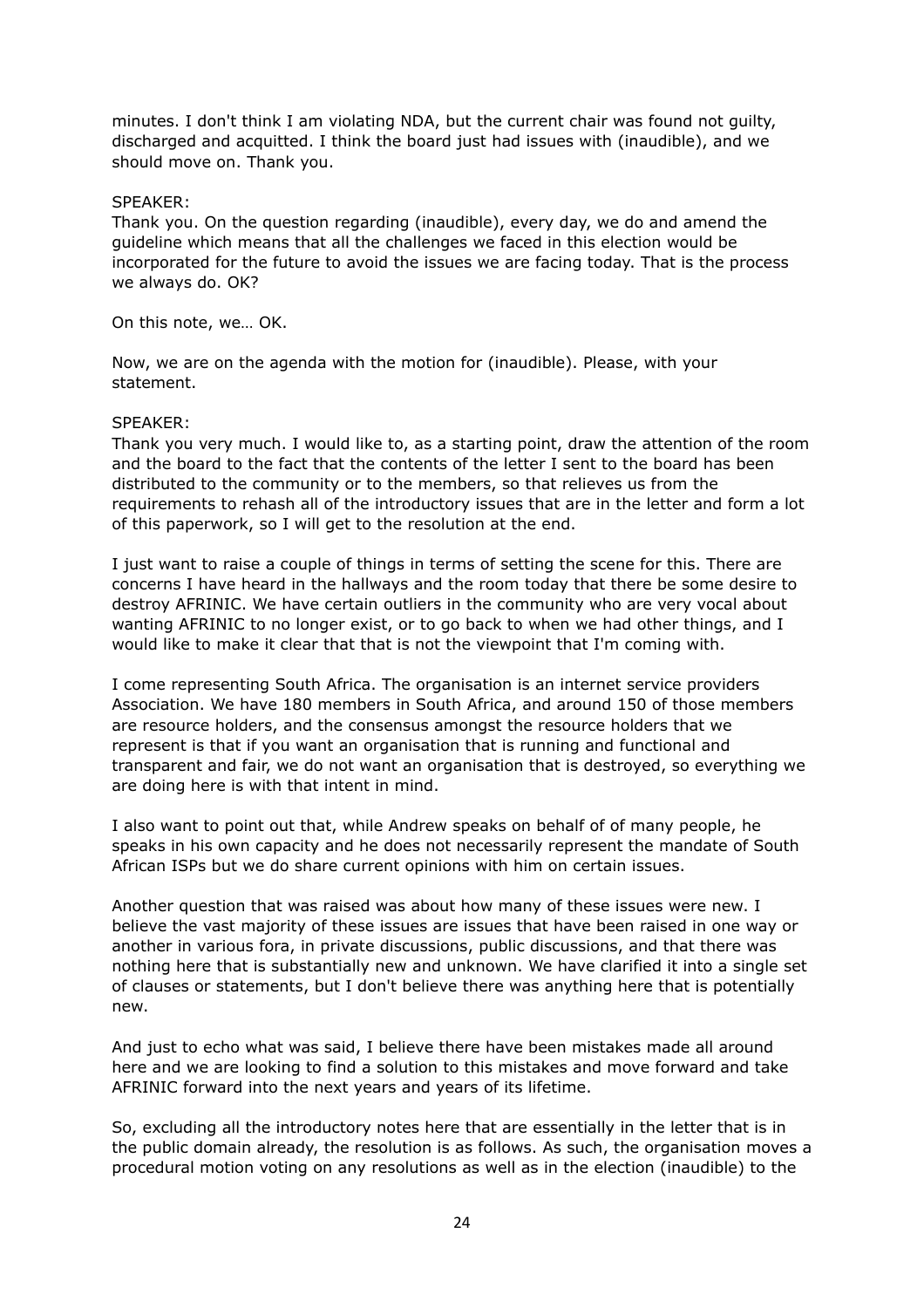procedural irregularities addressed in a letter are adequately addressed by AFRINIC and its board. Thank you.

SPEAKER: Thank you. Ben?

#### SPEAKER:

Thank you, chair. While I very much recognise and appreciate the courage of our colleagues from South Africa, and especially appreciate the President of the Internet Service Providers Association doing this, I think it carries a lot of weight, and it is worthy of consideration.

In this position, there is a chicken-and-egg scenario. We need to do some things to be able to do some things. But if we do some things, we may never be able to do some things again.

So, can we be very careful so that we can shoot ourselves in the foot while our foot is in our mouth. That will be a serious tragedy.

What I see in that resolution and the way it has been crafted is that there should be no election today. Because, when you say until the time that this has been addressed, my very small reading of that document is that it requires very comprehensive reading to address each issue, and that is going to be done and done properly, it is not a one-day affair. Probably not a one-week affair. Probably not a one month affair.

I would be very comfortable if it was crafted very simply to say, "I propose that we have an AGMM in the next three months." A motion that comes carefully designed and crafted to postpone the election ad infinitum is like shooting us in the leg, and then postponing the election beyond today, what will happen is that some board members… The board may not be quorate again, and we enter the cycle of entering this again, and (inaudible), and the terms of somebody numbers will have expired again, and we end up in a loop. That is why I say it is a chicken-and-egg proposal.

My proposition for a way forward, I believe everybody in this room is respectable and honourable. At some point, I thought I was the reason why AFRINIC was not moving forward. I thought I had integrity and honesty issues. I stepped down from the board. It hurts my heart to see that a huge sacrifice was made and we are not making progress.

We are at the threshold of doing this. We need a commitment from the board, not board members. To look at even the smallest member as having impact. Where I come from there is an adage that says a leper who has no fingers may not succeed in milking a cow but it can still (inaudible) every month that you milk away. Ladies and gentlemen, let us recognise people have rights, appreciate the fact we have diversity, increased respect for each other.

I am very good friends with people from South Africa. Look at the appeal, look at the commitment to make sure this organisation will be better (inaudible) by those whom we charge to run it. It is us, our organisation, we are all here. Let us do the elections, let us fix the issues. The first issue we need fixing is we must have the right not to elect the candidate.

Where we started it was yes/no. Yes, I vote for, no I do not vote for. You do not put anything. You have abstained. If it is a majority, you are elected. Why we cannot reject a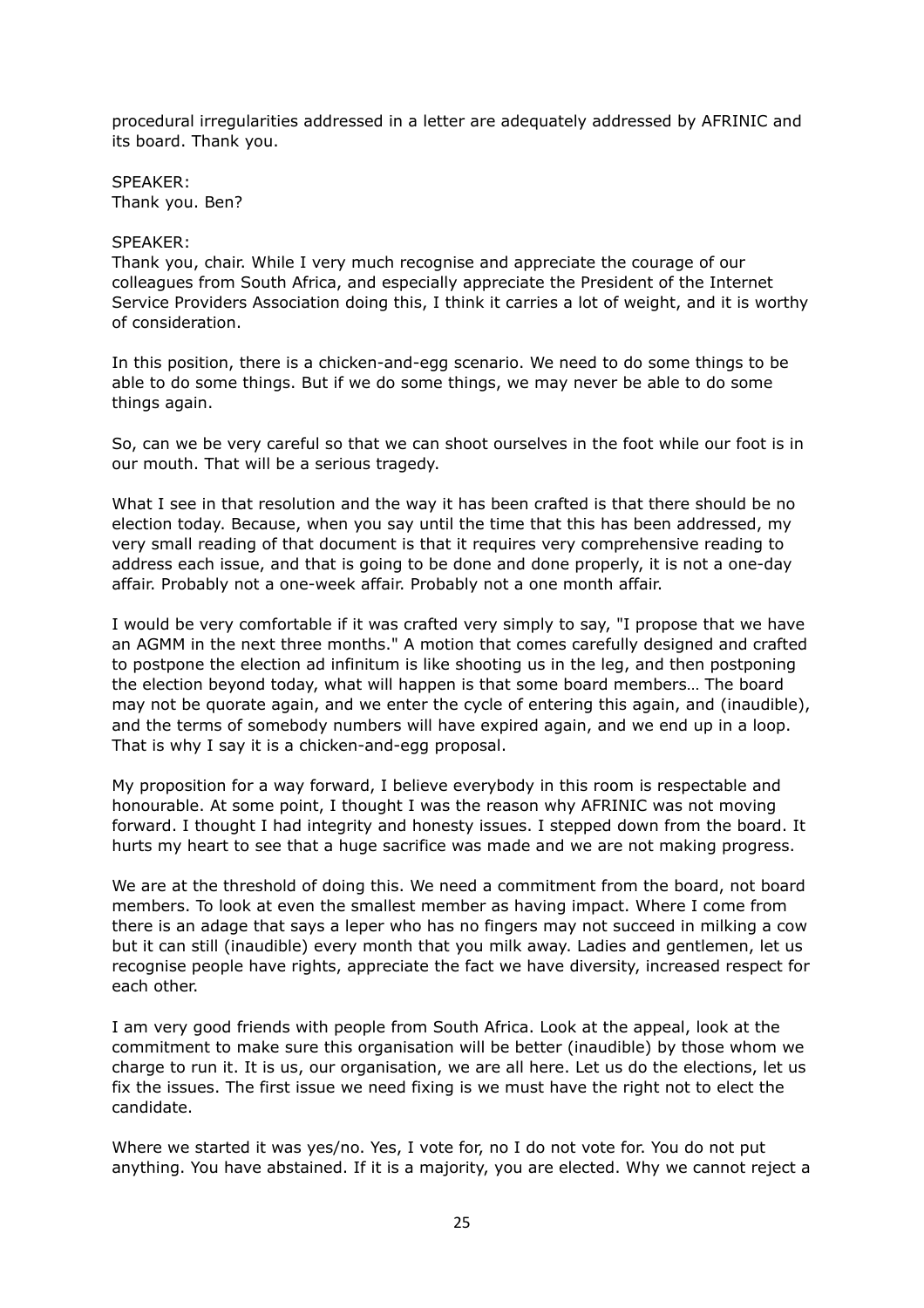candidate, for me, is a puzzle. We should be able to reject those we do not want. If we take care of all those things, there is no need for blood shedding and war on the floor of our AGMM.

It is in the hands of those from South Africa to waive the olive branch and for us to respected. We will open a new chapter and we will move on. I apologise if I have spoken for too long. Bach other.

I am very good friends with people from South Africa. Look at the appeal, look at the commitment to make sure this organisation will be better (inaudible) by those whom we charge to run it. It is us, our organisation, we are all here. Let us do the elections, let us fix the issues. The first issue we need fixing is we must have the right not to elect the candidate.

Where we started it was yes/no. Yes, I vote for, no I do not vote for. You do not put anything. You have abstained. If it is a majority, you are elected. Why we cannot reject a candidate, for me, is a puzzle. We should be able to reject those we do not want. If we take care of all those things, there is no need for blood shedding and war on the floor of our AGMM.

It is in the hands of those from South Africa to waive the olive branch and for us to respected. We will open a new chapter and we will move on. I apologise if I have spoken for too long. Thank you.

(Applause)

SPEAKER: Ben.

#### SPEAKER:

I will not be able to express any of this as eloquently as that. I do not have recourse to those analogies. I agree with everything just said and my only reservation really about this motion is the vagueness regarding the action it caused the members to take going forward. I am firmly of the opinion a legitimate election cannot take place today for a variety of reasons, some of which were spoken about, some of which are outlined in the document distributed by Graham.

But I think the point that was raised was about not finding ourselves in a governance loop (inaudible) and I am not clear of what the specifics of the way forward should look like. I would be inclined to support a motion more specific than the current one regarding what that way forward looks like so we can leave here with some certainty.

Faced with a choice between certainty and uncertainty (inaudible) an illegitimate election, I personally would choose the uncertainty.

SPEAKER:

Thank you.

#### SPEAKER:

We have an interesting situation here. We have a process where we call out for candidates and nominations, self nominations or you nominate other people. We have a region that failed to nominate or member of a particular region failed to self nominate and this is not the first time we have had it. This is AFRINIC 30. We have had meetings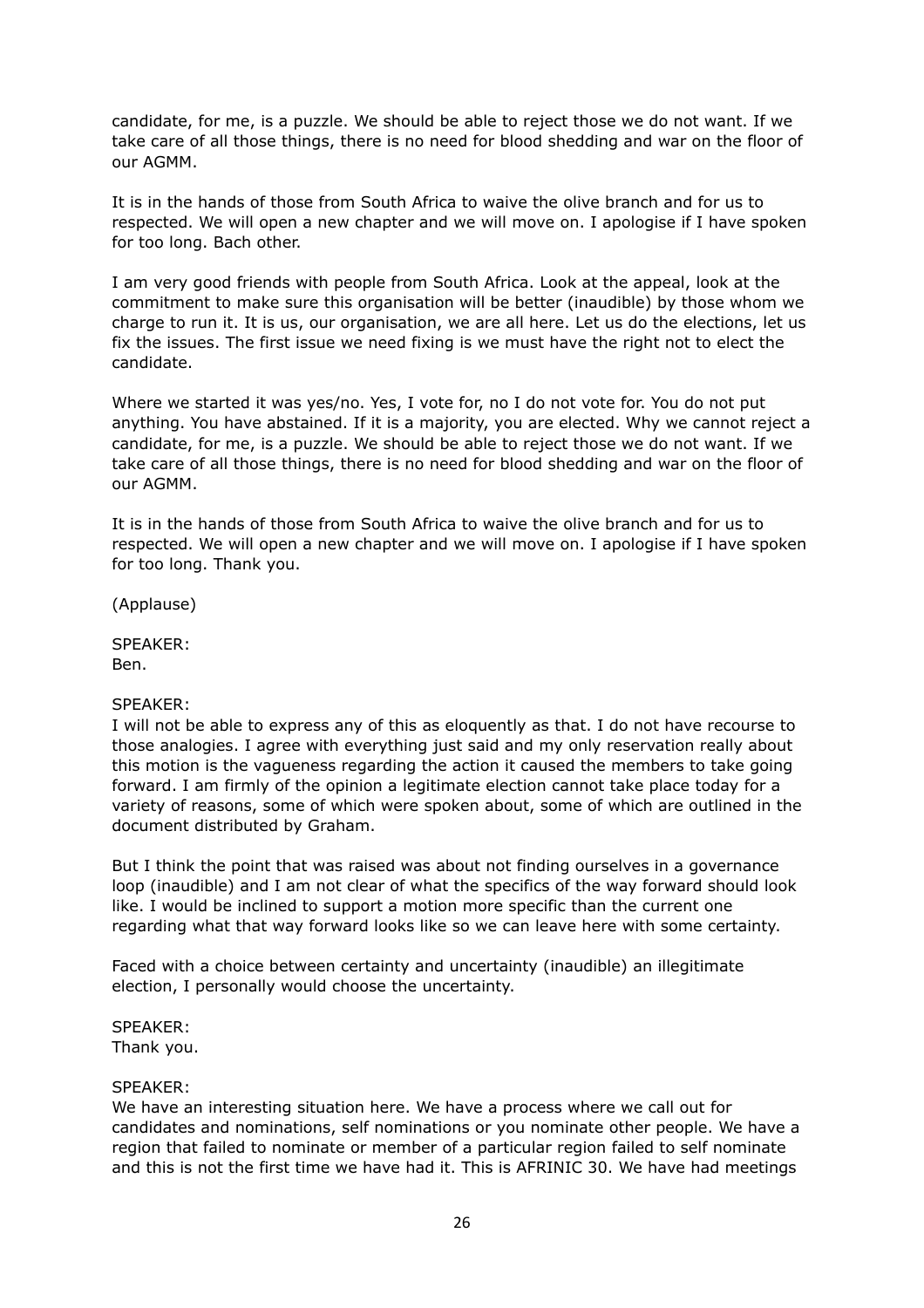and we have the situation.

When the regions failed to bring alternatives, we take the alternative presented to us. That is the democratic process. If you are not opposed, you are not opposed. The unopposed concept came from that. We have a region that failed to present and failed to give us alternatives. They are now crying for. You cannot have that. You cannot come here and cry foul. You had a year to find credible candidates. If you do not have credible candidates representing the South African region, I can present candidates from East Africa to represent you.

Guys, it is a responsibility of the region to find a credible candidate. We have a candidate you do not think is credible, that is your opinion, we think he is there and we are ready for him to go. It is your responsibility to present a candidate to us.

SPEAKER:

Thank you.

# SPEAKER:

Chair, I'm sorry I want to appeal to that. He who wants to make these should not use pepper as one of the ingredients. Please! I'm here trying to make peace. Put your pepper spray in your pockets!

Having said that, chair, let's deal with the real issues and not point fingers at people who did not act. For what it is worth, if South Africa did not put up many candidates, it might mean they like somebody from West Africa to represent them. I don't think we should deny them that right and I'm doing very well to speak for the silent majority from South Africa.

Having said that, Mr Chairman, I really want us to deal with the real issues. I remember it was in Djibouti when I was still chair that some lady called Fiona went to the microphone and said the problem of the board was simply governance. She proposed one simple mechanism for fixing that problem that day in Djibouti.

For those who remembered it was a setup something called a governance committee. Do they really exist? Are they really addressing and fixing our governance issues? I see we are electing between the governance committee every time. What really are they doing to help us with these governance issues? I would be curious to ask the governance committee to advise us on the conundrum, the governance conundrum, we have now so those whom we have appointed or elected to serve a purpose in the community are serving that purpose.

I also am aware we have another organ called the council of elders which is in our bylaws. They are supposed to serve a purpose for times like this. Have we totally relegated them that they cannot guide this baby to be able to do what it is supposed to do?

I also didn't remember in the course of this that the finance committee of the board has given us a report. How are our finances from the board perspective? What about the audit committee? What is the committee of the board doing? Where is our oversight?

I think those are all important issues we need to deal with before we then go into electing new board members, otherwise a cycle… I don't want to use the term bad governance, of governance that does not appeal to everyone and is acceptable to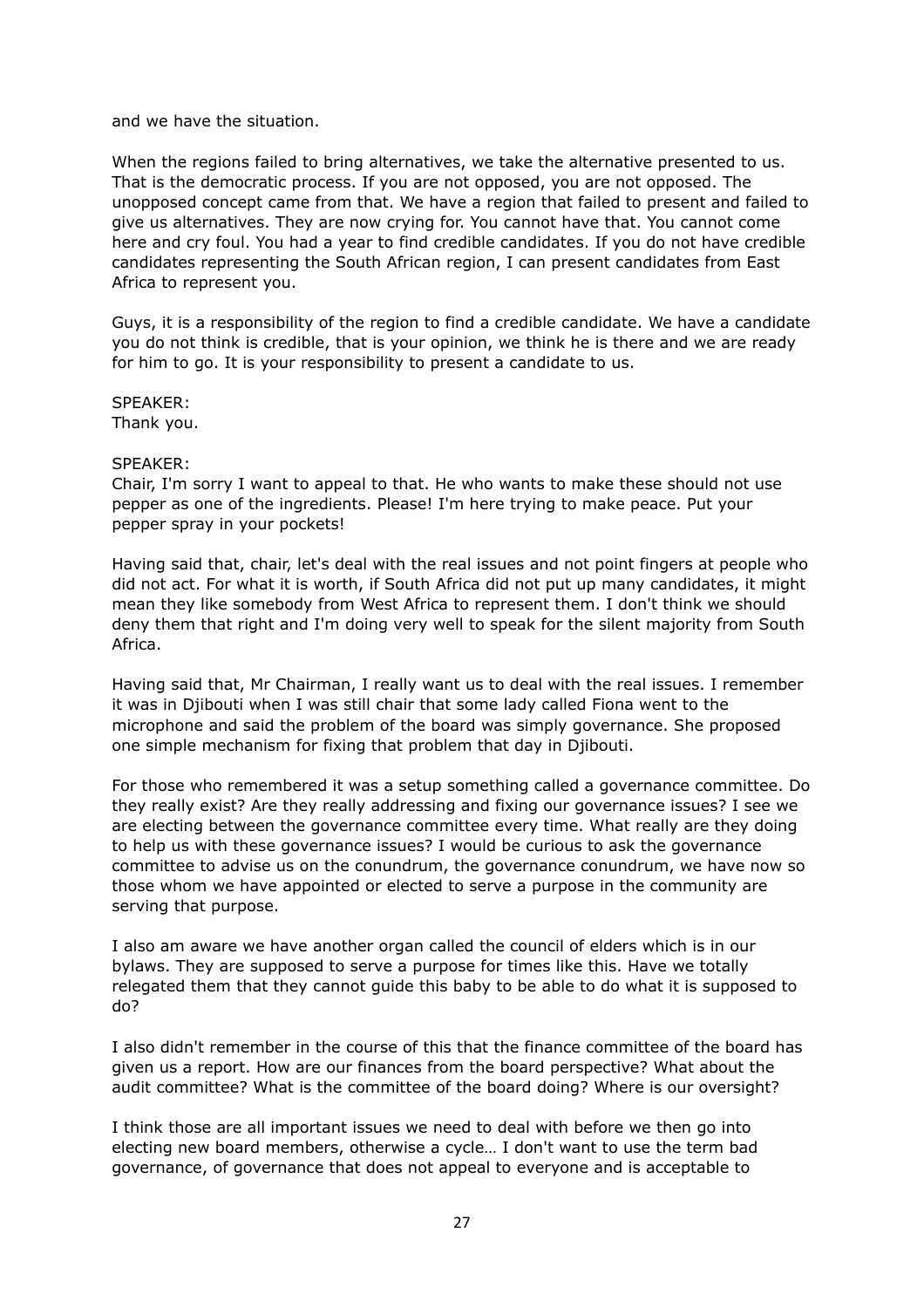everyone, will perpetuate, so can we – again I plead with my colleagues from South Africa who I am struggling to speak for on their behalf – to address the real governance issues, let us commit to fixing things, let us demand things be fixed. Let us reflect the ballot reflects yes and no and not a tick box.

If you have two yeses, it is an invalid ballot, and invalid voted for the same position. I just cannot remember when we introduced none of the above as a candidate. Let's fix things we can fix but those ones I have a problem to fix right away, let's commit to fix them. We're not having elections today (inaudible) and the people on whose behalf I am speaking on a very happy and this includes the born young generation of users.

#### SPEAKER:

I support a lot of what has been said. My take on this – and I stayed openly I am not speaking for the South African members here. I speak for the members I directly represent. I have no wish to see the death of AFRINIC. I have heard the rumours in the corridor. I don't. I believe this organisation is very, very necessary within Africa.

That being said, I cannot countenance a situation where I participate in a process that I believe is fundamentally flawed and stands in violation of that which the membership base ratified. I agree it creates a difficult solution… A difficult problem should the election not go ahead today but a point to my colleague and I say to him, "There is a solution to the problem. It has been put forward." On the members list, there is the option to call a members meeting before midnight tonight, and it has been in the hands of the board since the day this issue was raised at the beginning of June, and while I realise there is a difficult situation here, the fact is myself, as a member and the members I represent look at it in this manner.

If we allow an election to go ahead that fundamentally is not valid as per the rules that this community established, this community had the option of changing bylaws in Mauritius in 2015. This community chose to ratify those rules, and if we allow a situation where we participate in an election that is in violation of the very rules we ratify, I would argue we set a precedent, precedent across the continent, that the rules can be modified every time the situation gets difficult.

That is the death of corporate governance, and what I believe is that for the strength of AFRINIC, for the strength of the Star alliance, for the strength of the continent and corporate governance approach, we must ensure it is corporate governance that rules the day, and the bottom-up approach, as was enshrined in ICP2 as enshrined in the representations given, when the representation stated members would have the right to elect, it would be the members that brought the board forward, that is what is enshrined in the foundation of the (inaudible) and we (inaudible) that we change, and what I am saying is we have the option to call a special general members meeting provided it is called by midnight tonight.

The board is quorate to call a meeting before midnight. We can give the members – every person I'm looking at in this room – the right then to fix the issues. We cannot do it here because of other clauses in the bylaws but we cannot step outside of the role of the rule of law because it is difficult. That is not the way corporate governance works.

SPEAKER: Thank you, Andrew. Professor?

SPEAKER: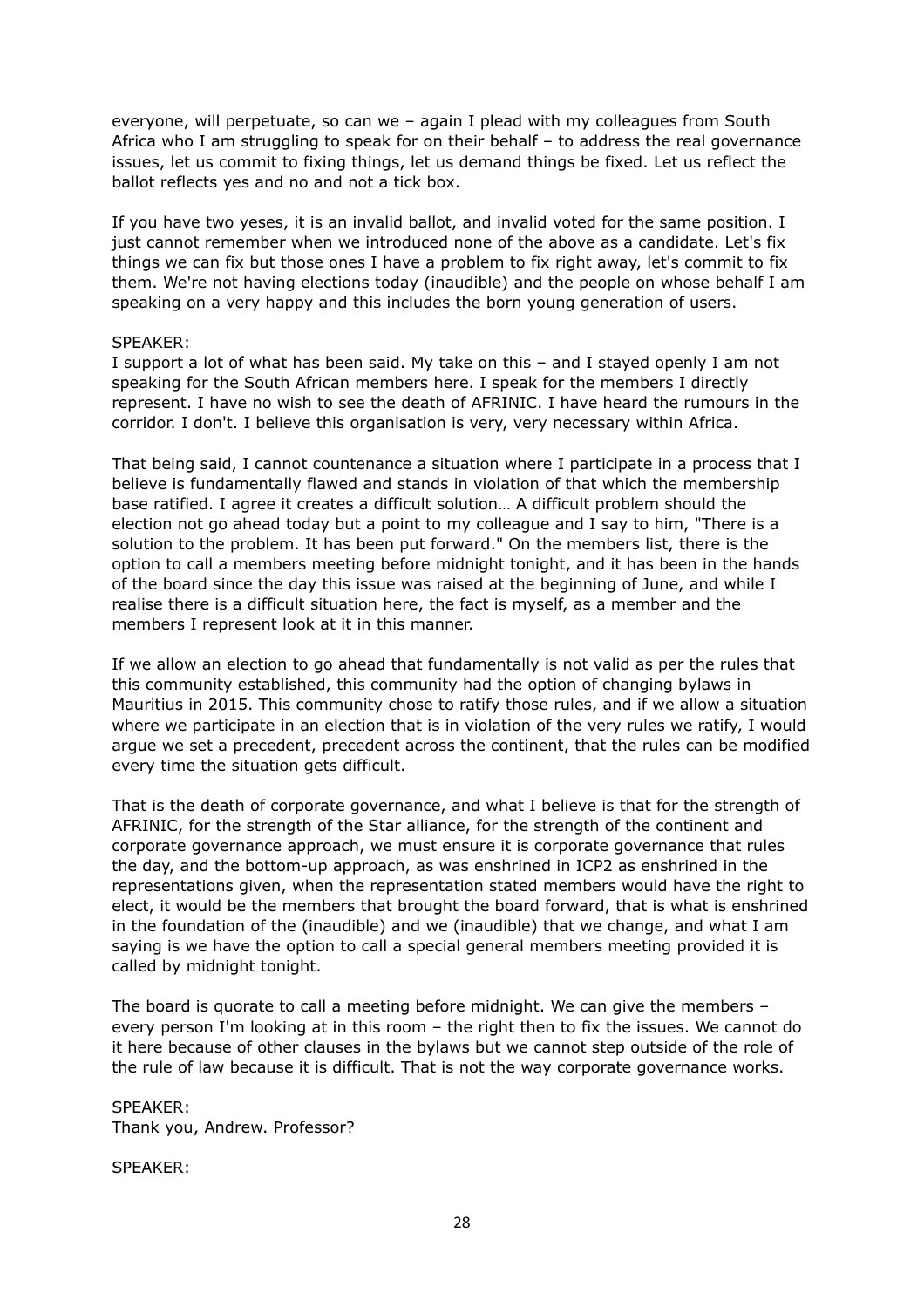We have been at AFRINIC since 1995, and we have been working away gradually. In the process, we have seen challenges. Some of which, we have been able to solve every well, and some of which, we are still facing challenges.

What is not good for me is that you may be adopting the solution by fatigue. You try to be doing this by fatigue. We have been here since the morning and going on and on and on. I, for one, am getting tired. I want to leave and go for lunch. It should be easy for us to solve but it seems to be very difficult for us to solve, so I am having challenges that, if the goodwill is there to solve these things, then presumably we have to each accept that we are part of the problem and will be part of the solution.

We will not be able to solve or make peace at any cost. It has to be mutual sacrifice in my opinion. So, we should be willing to… Even though it is not perfect, let's move the ball forward a little so we can say yes, we discussed it, I wanted this but I couldn't get it, I didn't want this but I also did this. That way I can see that we have made some progress.

If you try to make peace at any price, you know what happens? It causes a problem, and by the time you get to it, it is much larger. Some of the challenges we are having is because we do not chip at the problem. We postpone the problem.

We need to address this.

A number of things were mentioned that I can give some comment on. None of the above… If you read carefully the language in the guideline, you would actually see that in none of the above (inaudible). If you except the premise that none of the above is not a human being, (inaudible), but the guideline was very specific.

It said that the candidate with the highest wins. You see? We could take one object one, but when presented with multiple, and one of them got the highest, that person wins.

If you don't like somebody, you say you don't like that person, but if there are multiple, choose one and go. These are the kind of compromises I am seeing we need to be thinking about.

I do also recognise that it is actually very important that we all participate more. I sense that, sometimes, we see don't participate, don't participate, and then we see participate. That means you are using (inaudible). We should just commit to participate and do our very best.

Truly, with the number of members in the South Africa region, we should have presented five or more. At least you have a choice. At the same time, it is conceivable that your interests are elsewhere, and so you do not put this on high priority.

We are willing to understand that, but within our own scheme of things, we do have a mechanism that if you don't get candidates, (inaudible), so let's move on. We can continue this discussion for as long as we want, and everything you say, I can come and see the opposite. We can drag it, but what is the point. I don't think we should drag this too much. We have heard you. We have read the statements, and yes, there were some challenges.

If we commit to address this challenge is, it makes sense to proceed. I think everybody is getting tired. We have heard it. We can see that we are willing to apply ourselves to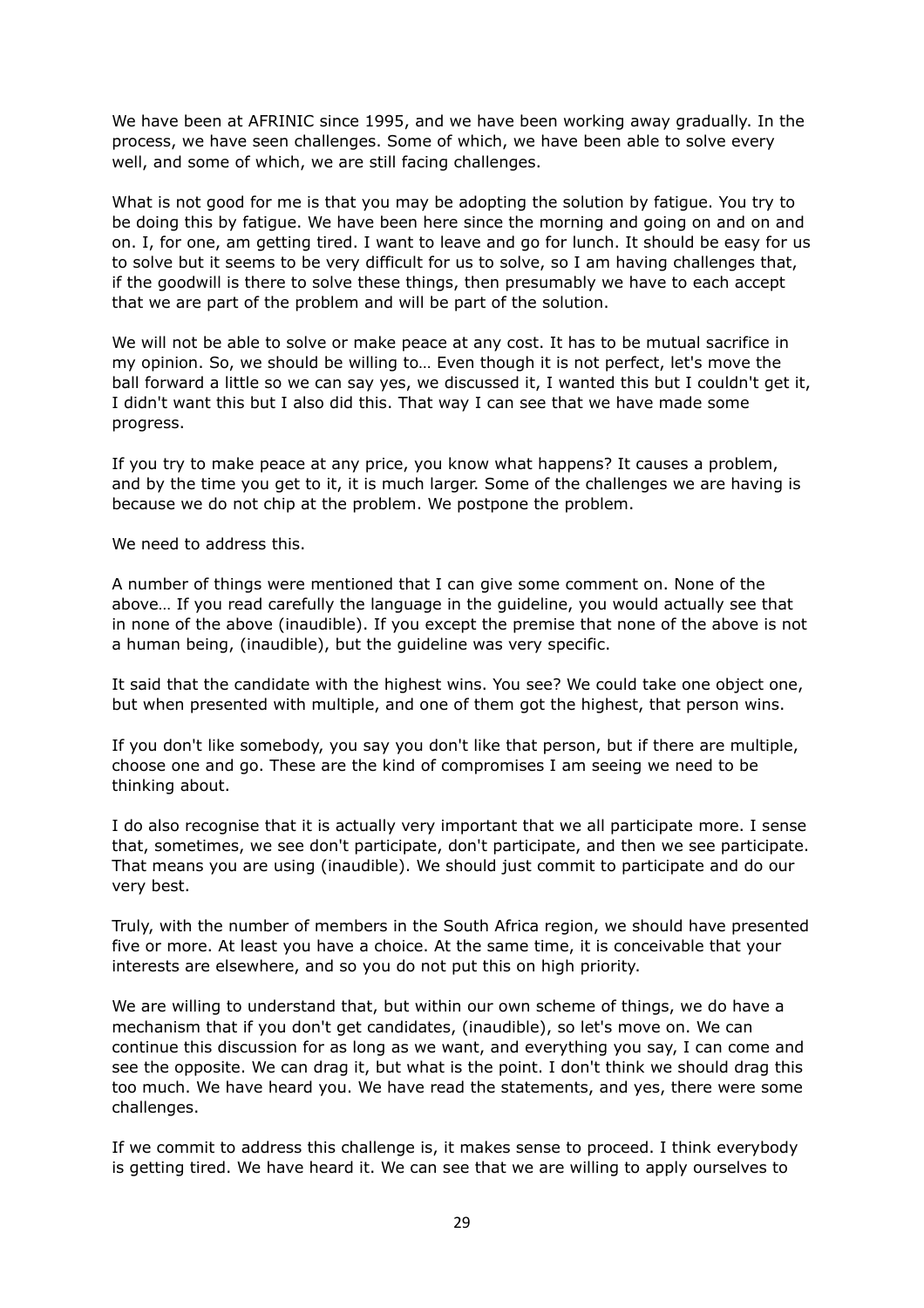(inaudible), and I presume the same has been true for several of us, so if we take that commitment that we are going to make the effort, it is fine for me.

Thank you.

SPEAKER: Thank you, Professor.

(Applause)

SPEAKER: Fiona?

# SPEAKER:

Now, what I want us to say is that we need to find a way to move forward. Every organisation starts from somewhere. In AFRINIC, we have grown in leaps overtime. We have a serious governance problem because I am looking at the terms of reference of the governance committee which were very well done, but we have not moved forward.

It could be because when you have volunteers coming in to help, like the board members, the governments, committee members, sometimes things will drop, and it is really dependent on your extra time. All of you on the board have other things to do which we recognise.

All of us here, as you said today, we are an organisation that is still growing, others are very large, and others are well established. Everyone who has seen an organisation grow from scratch will agree with me that you don't have all your internal processes and procedures up to speed and at the highest standard from the offset.

You built on them, leap by leap, as you grow, which is what we have been working on.

We bought in the governance committee, but I think we failed to really pay attention on the role is and where we need them to engage. That is why we are where we are today, in my opinion, because we are looking at the issues being tabled, and I am listening to the elders, the people who have set it up, and the truth is, we have a disconnect, but for the disconnect, we had a solution.

We need to agree to look at this properly because we have to assist with the election processes, giving advice to the board during the different election processes that we undertake. If they had worked together, even as the board, they would have gotten a different report, and maybe have (inaudible)

That has helped us. That said and done, I leave it to the community to determine on the issue of an election, however, I would like to urge us to think through, knowing this is a growing organisation, and nobody is born already grown up and ready for everything. In life, we go through processes. The organisation is going through a growth process.

Sometimes, the growth process is steep. The last two or three years, it has been steep growth, and we are grateful to the volunteers on the board because you agree to take those (inaudible), and have been a lot of learning curves and spikes.

If we can be able to gel together and agree that these issues we are asking to solve are going to need time, we cannot fill in the gaps of all the internal policy processes and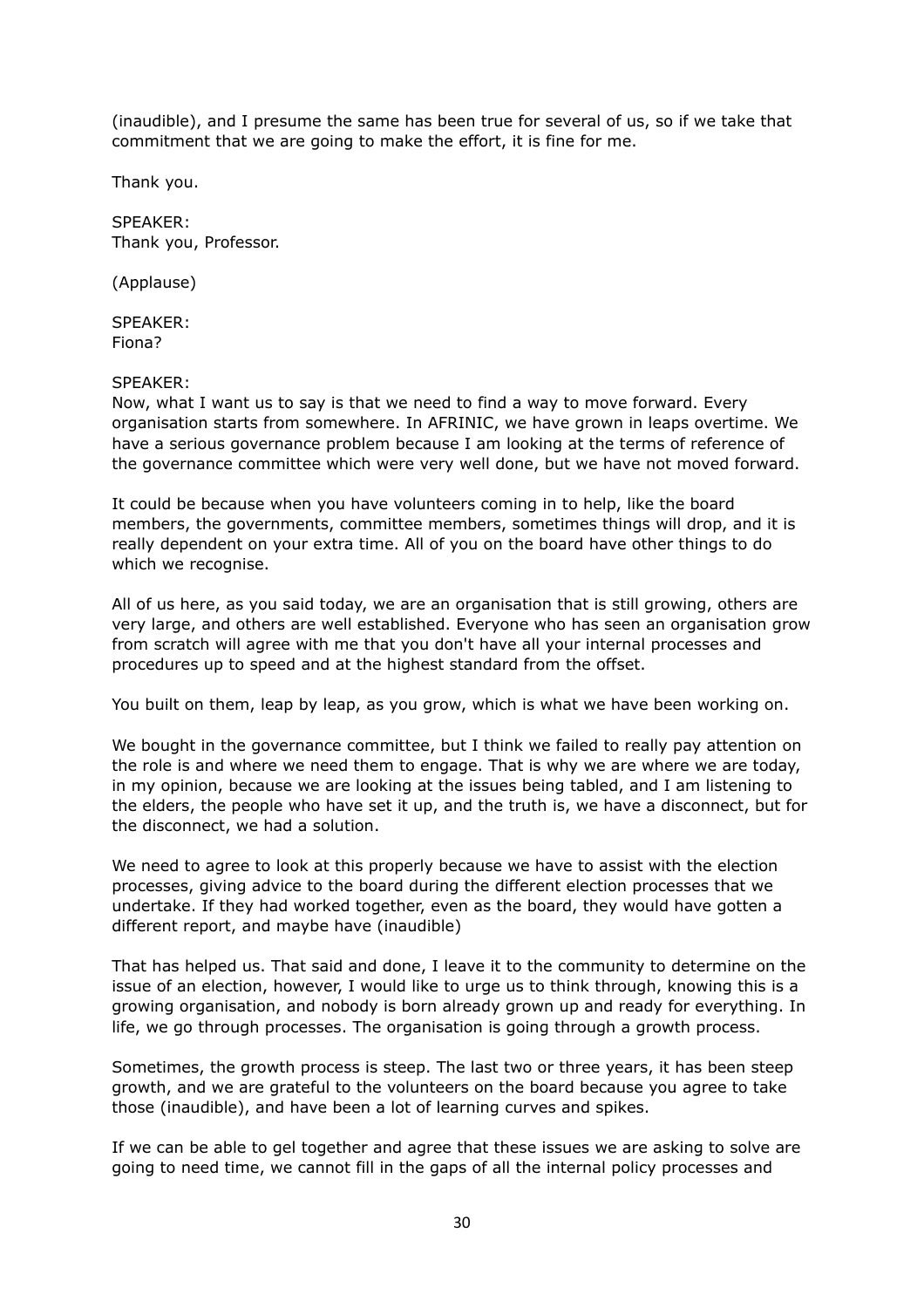gaps now. We need time. We need to have a solution that is agreeable to move forward.

I suggest we find a way of being able to overcome, because a governance problem cannot be solved in a few hours.

SPEAKER: Thank you, Fiona. Ben.

#### SPEAKER:

I have a lot of sympathy with everything people have said so far. To go to the professor's point, in order to move forward at this point, we need to leave here with a degree of certainty that gives us a roadmap for the way forward, as with these issues will be addressed, but also, with certainty that the way in which this puts us squarely in the confines (inaudible), and any other approach risks not only the basis for the bottom-up approach in the organisation, but also, the legitimacy of the system that we had today which is built on that model.

My suggestion, and I would be interested to hear the opinions of both abroad and the legal counsel on this, I think it is preferable that, rather than kicking the elections into touch, that we have a firm plan in terms of how we make sure that both the board can operate and that elections can take place in due course.

I would be inclined to support a motion along the lines that a special general meeting for members be called for that purpose, for the purpose of holding elections within some reasonable period of time. It could be just 60 days or so, that it starts afresh as of today, but on the basis, the other business that we are here to conclude today can proceed so that the governance and financial functioning of the organisation can continue.

One specific question I have not way forward is what is the impact in terms of the board's ability to stay quorate in function, and other any solutions to that? That, for me, solves the immediate pressing issue, the most important one, of a situation where we have a board that is flawed in a whole bunch of ways. We have been talking about specific things, but there are lots of ways that this is flawed.

It allows us to continue the operations of the company and have a clear way forward as to how we fix those electoral issues in the near future.

SPEAKER: Thank you. Mark?

#### SPEAKER:

Thank you, chair. I am speaking on behalf of the community, and also represent officially the employer that I work for, SeaCom, as well as (inaudible)

The membership, many of whom are not present, have already cast their votes using the mechanisms present today and presented to them by AFRINIC to elect the people they would like to see on board.

Are we saying that, because they either are not here and there are many of them, or because they are not able to come to the microphone or send messages through any other mechanism here, that their voices aren't real? What they have chosen to choose or how they have voted doesn't really matter?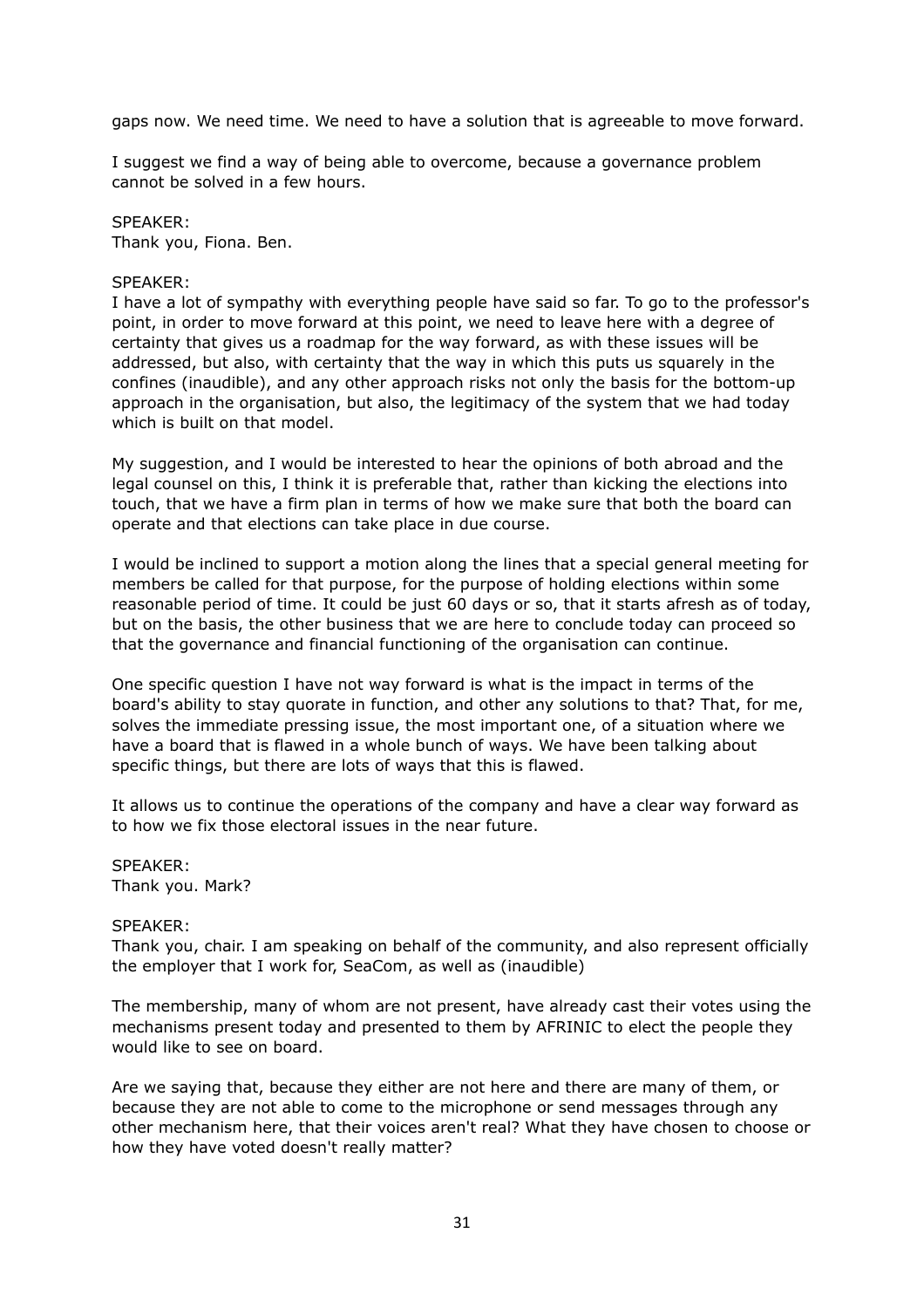What happens to those votes, to those people who have already cast their votes? If we do away with the selection as is being proposed, what does this do for the trust capital? That is my question.

# SPEAKER:

We need to go in about 10 minutes. The the floor is closed.

#### SPEAKER:

I have been listening to the discussions. I'm trying to find commonality. Two specific points that I notice. The comment about none of the above and where the origin of that came from, we realise that in Dakar the result because there was none of the above with multiple candidates it created the situation but we have a situation right now where we have the situation of unopposed candidates standing on the slate and not having an option to cast a vote in opposition or in abstention or whatever.

So, for me, I am seeing commonality. I'm not seeing anybody who disagrees with that point at this stage and there are other things along the way that we are finding commonality on. And I hope we can move these things forward. The other thing I find commonality on is SGMM was mentioned, but not in the context of this motion. I wanted to understand what the mechanism was that you were expressing because SGMM seems to be a consistent theme in a lot of discussions. Thank you.

SPEAKER: Thank you.

#### SPEAKER:

I have no problem with an SGMM. I think it would fix quite a lot of problems. What I have a problem with is what (inaudible) some votes have been cast online. It may be less than 100, it may be 200+ which means they want an election. We in this room with all the proxies counted already, the first thing we did, we are looking at less than 100. Can 100 people invalidate an election +200 people have done, and (inaudible) my point is that this election takes place.

This does not prevent an SGMM following. So we do the notice of SGMM from here. We know when SGMM is taking place and we fix every problem that needs to be fixed so I am for SGMM. What I am for is there should be no election today.

SPEAKER:

Thank you. Abu, please.

#### SPEAKER:

Thank you, chair. My words are not as soft. We have strained this thing too much. We have a prescribed process. We come here, we meet at the meetings. If there any things that need to be changed, we have a process. I'm ready to go on record to say our cousins from the south have a destructive agenda.

That destructive agenda we have noticed in the last three or four AGMMs. I am prepared to go on record for that agenda. If we are ready to move forward as a community, we must face the facts. If you do not want to be in the AFRINIC community because it is not as perfect as it is, we have policies that allow you to get your numbers from other regions. It is a fact.

If you do not think the rest of the silent members – Alan showed us 1700 members. 55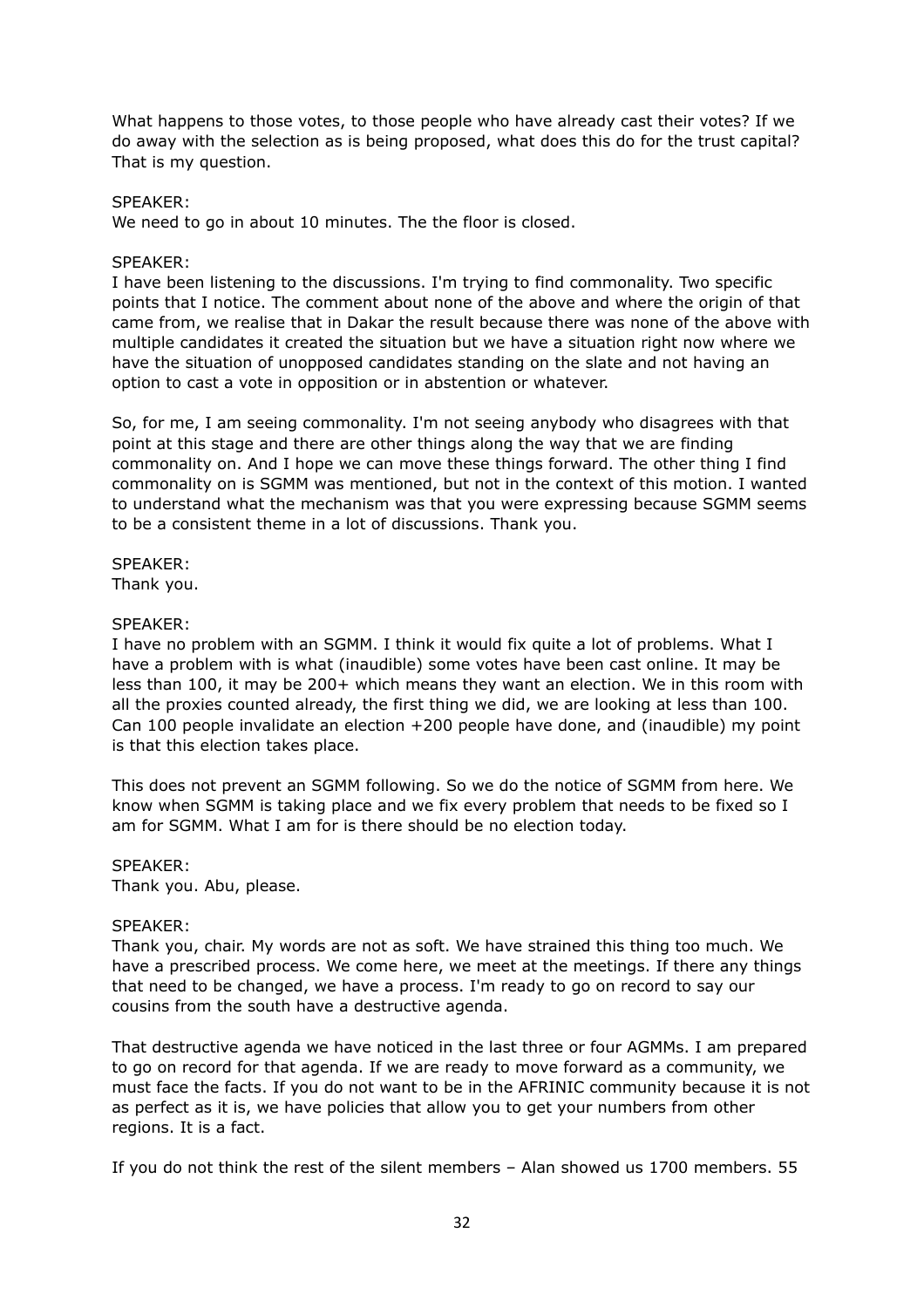members were against. Come on. We can either work together and build this thing together or tear it apart. A member from the same region yesterday publicly said he would rather the whole AFRINIC crashes.

Facts are facts. We either want this community, we want AFRINIC that many people have voted for, contributed and sacrificed for to continue growing or distruct it. We have methods that allow us to review every single document.

If it isn't, we can change it, and we have processes to change it. We can ask to review the bylaws and everything else. We are here because we have what we prescribe. We are here because and AGMM was called, time was there to call and AGMM. We failed, we presented it 30 minutes before the AGMM.

There are processes to manage that situation. I'm about to finish. We have spent a lot of time, so let's spend more time and fixes properly. Everyone wants to fix it and everyone believes they can fix it in their way but we cannot fix it by saying all the rules we have gone by… At AFRINIC 30, we have found challenges, gone back through the process and amended those challenges. We have never said, "Everything ends unless I get my way."

We have process, we have precedence. We have received Graham's letter. It says things did not happen. We know that members in South Africa sent out mailings to members in (inaudible) to say to them, "Do not participate in the process." There are emails to that effect. Let's not deceive ourselves. Let's not have the community believe that. We know that (unknown term) have had a destructive agenda.

#### SPEAKER:

If I hopefully understood one of the earliest beaches, there was a request for commitments for us to avoid a vote that would stop other voting and elections today. I believe the best way forward is that we have a pause, the side of the room, members talking and getting to know from the board what they suggest in terms of the governance components to remedy some of the issues that have been raised.

#### (Applause)

# SPEAKER:

Thank you, chair. I would like to comment on the online voting. It is vulnerable voting because it discriminates (inaudible) the ability for members to not choose specific members, so members are forced to vote for certain members. This is not allowed… Not allow for online voting to skip them, while for ballots, members voting here, they can do that.

The system, from the beginning, is vulnerable.

#### SPEAKER:

I have closed. Sorry. OK, members, we have discussed a lot and as a board we acknowledge all the points discussed and on-the-fly we cannot commit how we will address it. We need to see it and discuss. On the meeting proceedings, it is a legal matter. I will defer to the legal committee. Thank you.

#### SPEAKER:

I have two observation to make. First of all, elections have been going on, so we have a motion to stop the election which has already started. Either we should have acted before the election started and not wait 30 minutes before the AGMM to start to move a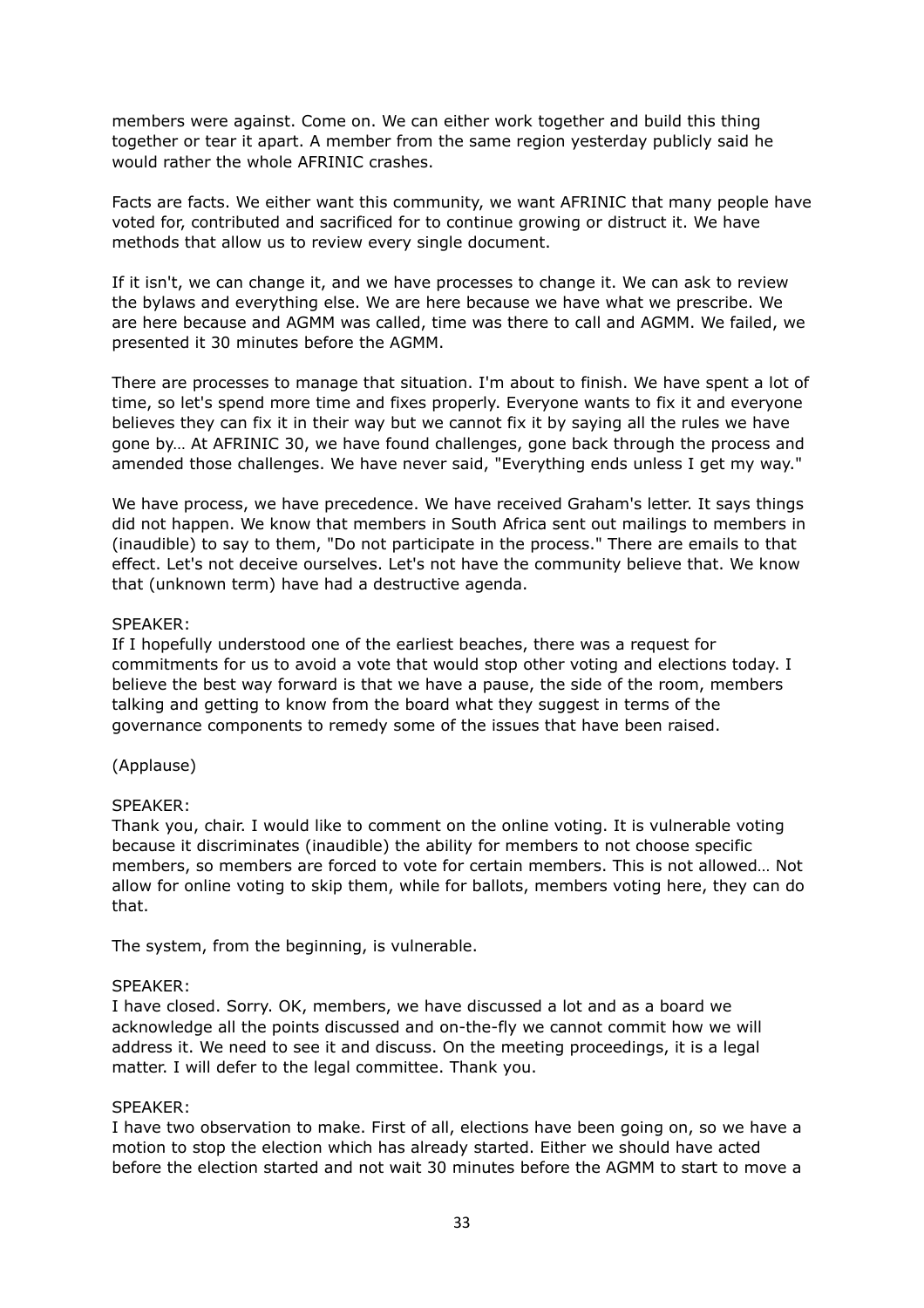motion to stop the elections. If indeed there was an imperative need to block those elections for whatever reason (inaudible) listed down, but those members should have moved an injunction and prevented the election from being held.

That was the only course open to them. They have deposited an application 30 minutes before we started. This is the law. This is what we are finding. (inaudible) decoy move to prevent elections being held, but this is a responsible committee. There are things to be fixed, but please don't do things that are illegal.

You cannot prevent an AGMM from being held unless you go to the court, get an injunction. This is company law. It is there. Find it, and if you don't get it, I am here to give free advice.

#### SPEAKER:

We will proceed with the agenda.

A break for 45 minutes. Thank you, members.

The meeting is adjourned for 45 minutes. Thank you, members.

(Break)

#### SPEAKER:

The president, the total current assets, those in front of them will have a higher figure but the total current assets is \$6.2 million. If you want the entire figure, 6.25263.

An increase of 2017. By \$1.5 million to the end of 2018.

In percentage terms, we didn't mention this in the presentation you're watching but of course if you compare this total current at the end of December last year to 2017, you realise this increase of \$1.5 million is 32% increase.

1.7 of the... On page 23, you have the notes on six and seven, they explain further what the financial position is. What those figures that you see there are - the cash equivalent on that page, you realise that they amount to a little more than 4 million dollars.

This figure of the current asset is made up of this figure is that you see there.

The total amounting to little more than \$300,000. Importantly, there were no receivables from other RARs for the end review.

Of this figure again, 1.165, little more than \$1 million, was advanced the receipts, which is money is available to spend as invoices begin on 1 January this year.

I will not go through everything you see there. Just to point out that 1.87 is what is in the fixed deposit account as at the end of the year.

This is a substantial increase from 2017, when that figure was a little more than 1 million. This increase is 77% of what it was in 2017 December.

In terms of reserves, the decision was made at the board level a couple of years ago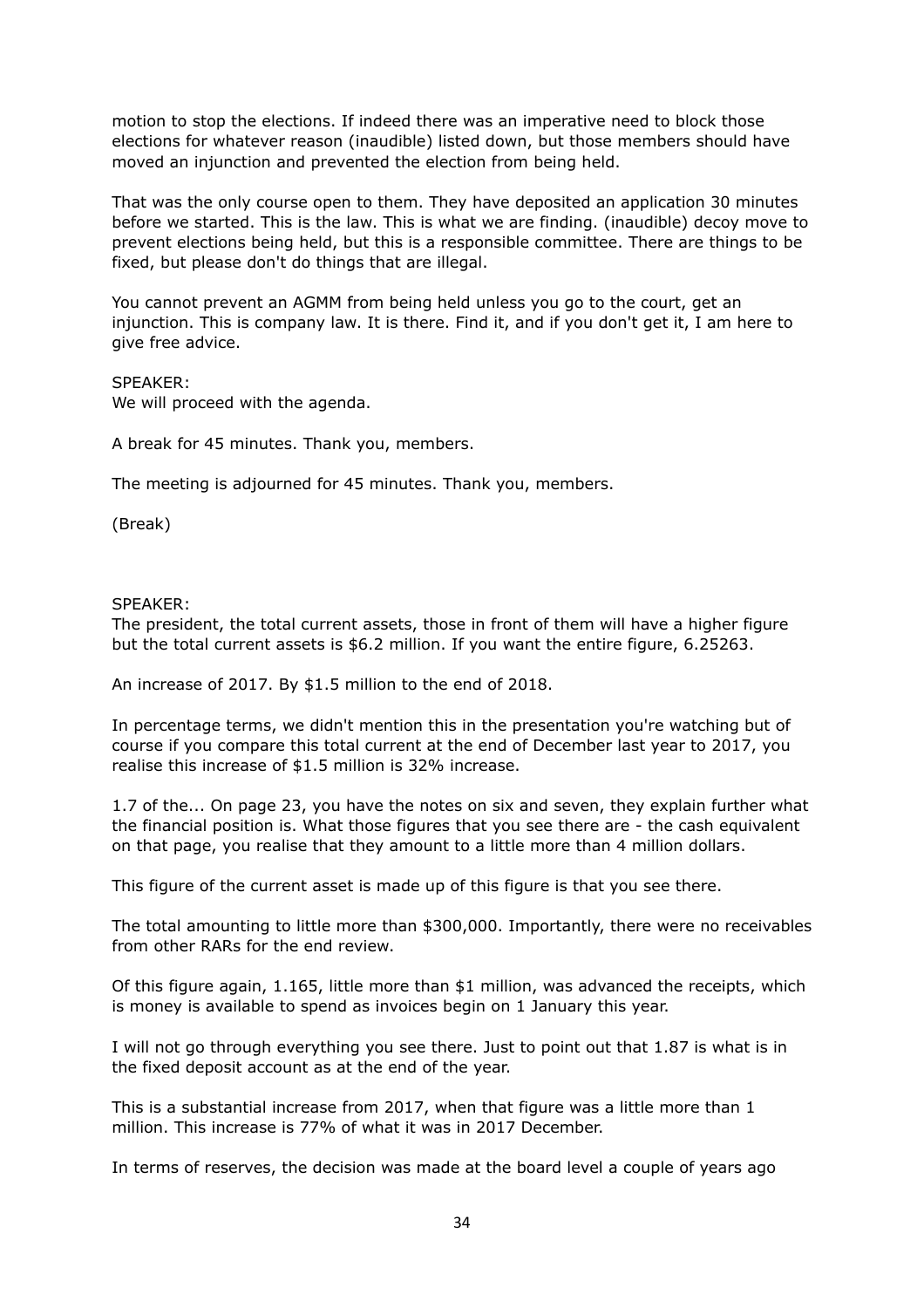that we should try and build some reserves. At the end of the year, there was \$1.8 million in the reserves.

That is a substantial increase from 1 million the year before.

On income and expenditure breakdown, you will see that the figures in the statement itself, especially if you go to page 25, where they are explained, I think the total fee income for the year of 5.3% makes up around about 98% of the entire total fee income was what you see there, a total fee income but not the overall title including other fees that came in.

The overall title is 5.3 million and 5.378 million.

The title fee income recurring is 4.6 million, 88% of the 5.3 that you see above the \$5.3 million.

Then the number carrying at 617,000. What that figure is a 4.6 and 70,000 make up the 5.3 above.

For the year, distribution expenses amounted to a little more than \$1 million. But in 2017 there was a reduction of 2.8%.

Finance costs, the losses for the year 2018 amounted to \$61,000, which was substantially better than the year before, when they were hundred \$92,000 and in percentage terms you could say roughly there was a 35% decrease in finance costs and those typically were losses from the currency changes.

AFRINIC is exposed.

(inaudible) \$1.3 million, a substantial increase from the year before, 2017. When it was at 839. I think the calculations will show that from 2017, the surplus increased by \$463,000. That is pretty much a 55% increase on 2017. The year before.

Those are details on expenses. Of course, just an explanation of the breakdown of our expenses between admin expenses and distribution expenses.

Admin expenses are typically office costs, HR costs, office expenditure. In terms of movements in expenses, you will see that the travel costs decreased to \$450,000. Compare that to the before, I don't have the figure to me, that was a 14% decrease on 2017.

It amounted to 14 \$7000, decreased from 1% from 2017. The staff cost increased from \$2.3 million. By 11.2% from 2017. Of course, these are typically the...

The CPI linked type of changes. The living costs type of increases, they are consequential. Unless you downsize the typically staff costs proceeding growing gradually.

Office expenses increased by 7% from the year before. Depreciation of assets at \$86,000. Decreased by 41% but of course depreciation...

The longer the time an asset exists, the less the value of the asset. That is why you see the depreciation there.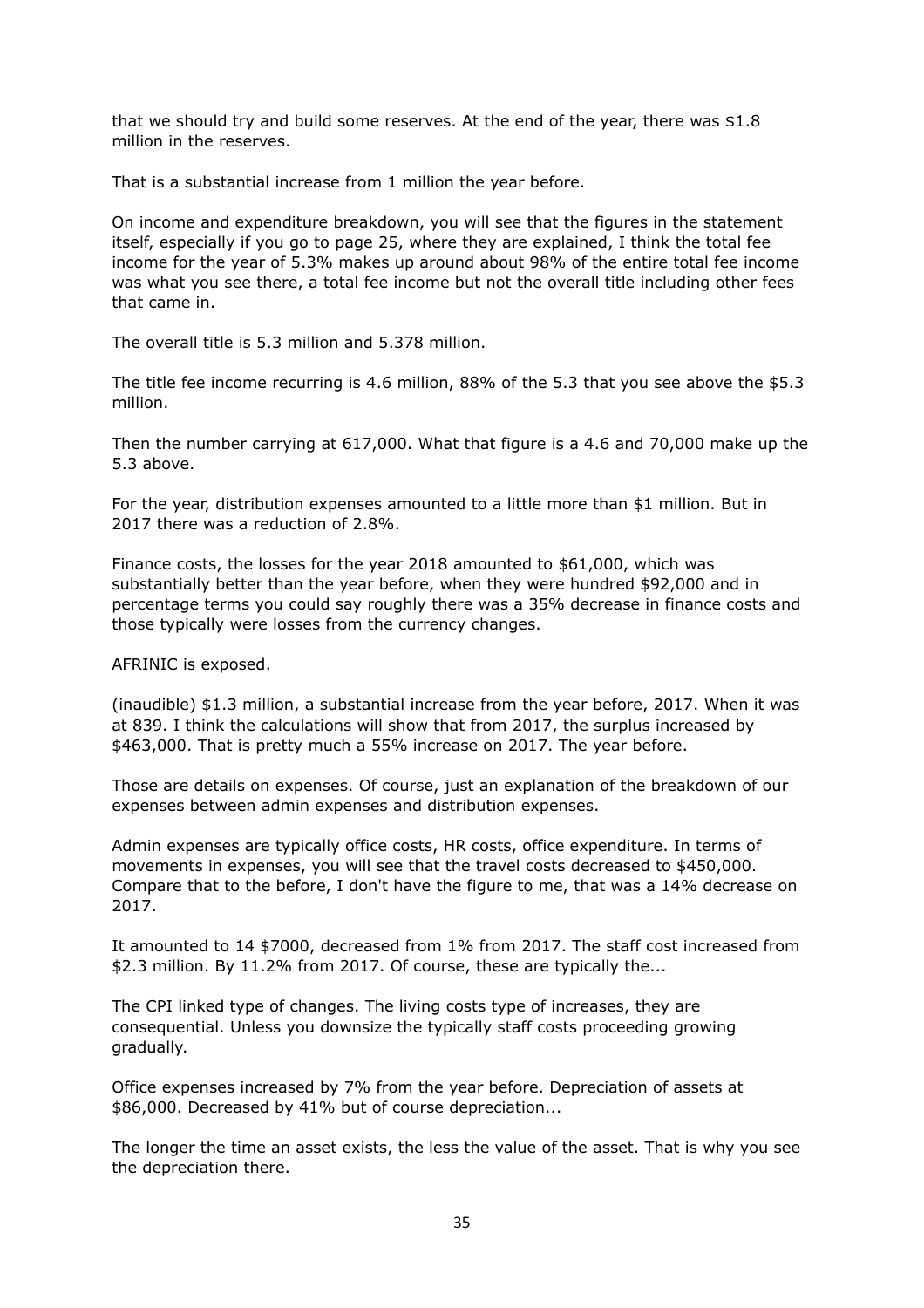# Apologies.

That slide is on travel expenses. Just we felt that we should highlight this part because in the past you will notice that there was a time when the travel expenses were substantially higher than they are now.

We decided to show a projection, a trend from 2012 to show that from the time it was close to 700,000, it is now around 450,000. You will see that in the last few years it has been gradually going down.

# Okay.

Apologies. There is a slide there but we left it out. We deleted it. It was another graphic presentation of how the finance trends in the last five years have been going, just to show there is substantially more revenue coming in and the expenditure at the same time is going much less.

If you look at our previous financial statements, you can see that. I would have loved to have showed you that but unfortunately the slide is not there.

I think with that I will have to pause here. As I said, I don't know if we take questions now or when but other members of the committee are here to help me.

(applause)

#### SPEAKER:

Is there any questions? Or need of clarification on the financial?

#### QUESTION FROM FLOOR:

Andrew from liquid telecommunications and all the organisations I represent. I came to this meeting to make one comment. Considering… I am not leaving this meeting. You can throw me out if you want.

I am leaving this meeting because of the direct attack on the bottom-up approach. You are creating fiduciary liability, I now recuse myself from this meeting because of the direct assault on the bottom-up approach that has occurred in this room.

# SPEAKER:

Any questions on the financial. Financial, yes. Please go ahead.

SPEAKER: (Speaks French)

#### SPEAKER:

How do you tally that in terms of applying growth vis-a-vis the related expenses? Is that in line or not? Beside that

SPEAKER: What is that?

SPEAKER: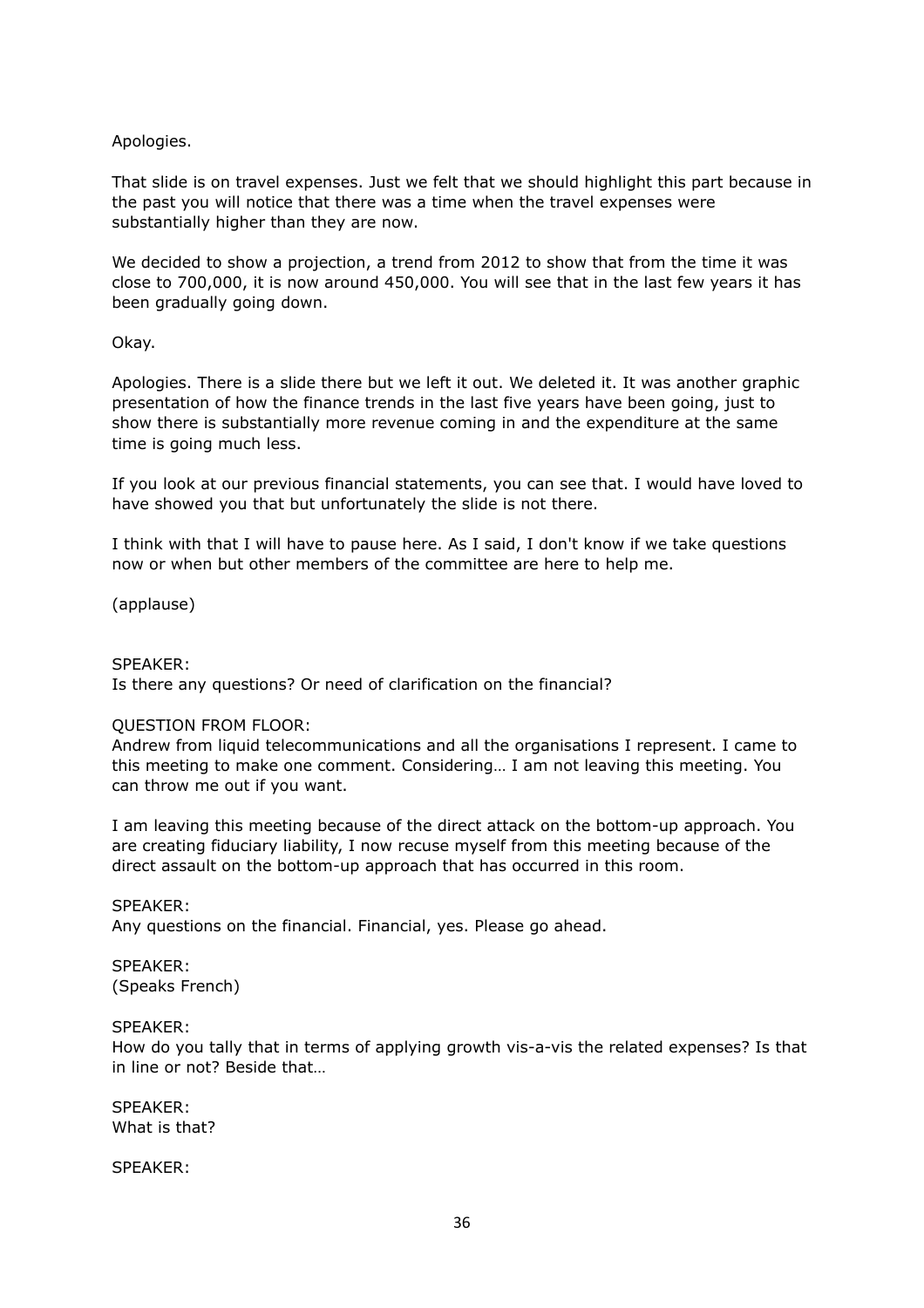11% increase in staff costs. Aligning with the topline increase with revenue coming in. Just that really. Beside that, whichever the clarification on that, I think it is very positive. We are seeing growth. Congratulations to the organisation. Thanks.

## SPEAKER:

Thank you. Finance can provide more detail but I will make a general remark. If you look at the first slide I had earlier. This particular slide. If you go down to the second last sentence… Sorry. \$4,000,000. That being operational cost as well as salaries and so forth.

For the year only in review, you compare it to the revenue that came…

## SPEAKER:

If you look at the revenue, if you compare the 4,000,000, you can see our expenses are less than, taking this revenue, this is the five point three. The cost is 75% so there is extra (inaudible) thank you.

# SPEAKER:

Basically I want to commend the board for the healthy financial statement. I also would like to find out if you are doing something in terms of depositing funds. At the same time, I was of the opinion that considering that we recently had an outage in South Africa in terms of the infrastructure, if it would be possible for the board to consider balloting for this year, an alternative backup solution in another centre so we do not find ourselves in a similar situation. Thank you.

## SPEAKER:

Some of the highlights of information are likely to come from the Finance Report. In terms of surplus as you will remember, they are trying to build the reserves for business continuity point of view, call it risk management. Typically, any organisation has to keep in reserve anything within two years.

If the where, for some god forbid decrees in the revenue coming in, there would be funds in reserve. Some surplus funds, I would imagine that based on the assessment that finance (inaudible) they will come to a proposal for the reserves.

Balloting, it is a matter we are already looking at so I think common sense would suggest there definitely should be investment in redundancy measures for the organisation. Especially in view of the increasing revenue.

## SPEAKER:

Now we will move to the adoption of the financial statement. Motion proposed by the adoption of the financial statement.

SPEAKER: (inaudible)

SPEAKER: Proposal's conduct by…

SPEAKER: (unknown term)

SPEAKER: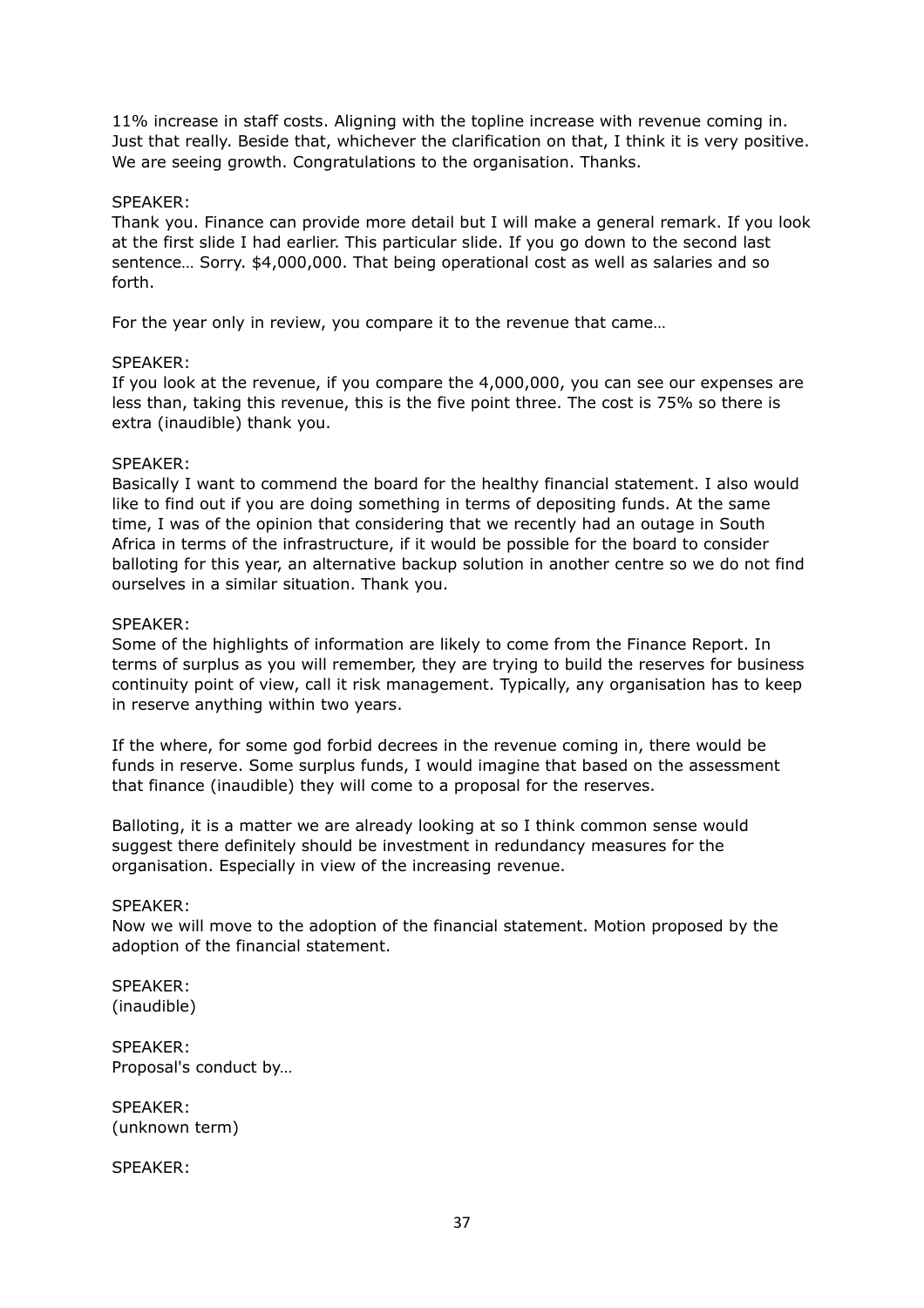Thank you. Motion adopted. The next action as the appointment of the auditor. You have the floor.

#### VIKA WILLIAM MPISANE:

Thank you chairperson. Each year, AGMs (inaudible) external auditors, I'm sure you will remember that PWC have been auditors or are still the auditors for AFRINIC over the last few years. One benefit is as you continue with the audit, there is a special organisation they start to get a better understanding of what AFRINIC does. If the finance director was to test, for reparations getting better and better and an understanding of business.

We have come to a point when a review at our recommendation the audit committee is to reappoint PwC for 2019 financial year. When we come again next year, the audit statement that will be presented will be the one that PwC will have done.

That is our proposal, chairperson, to this meeting, is that we reappoint PwC for one more year. If you allow me, there is also a matter that we would like to bring to the attention… To bring to the attention of this meeting about external auditor rotation.

It is good corporate governance practice you don't have the same auditor for long but we are saying it will take some principal decisions as the board but in the process of that, we would like the members as well to give us feedback of what they think the rotation and what it should be depending whether it's three years or five years. What members would like to see so when we fix that term, we have considered the members' wishes.

The recommendation and request for reappointment.

#### SPEAKER:

Thank you. Members, can you go back to the slide? The proposal for three, five or seven years. Now you're sitting members. That's how we choose. The appointment of the auditor we will discuss later but we are saying as a member organisation, we have to make a decision on the tenure. If it's only three years or seven years.

#### SPEAKER:

I think in the environment we have with all the changes that are needed, three years is reasonable for us to be able to review that every three years.

## SPEAKER:

Thank you. Any other suggestion?

For our members, three years is fine, thank you. Now we move to the appointment of the auditors.

#### VIKA WILLIAM MPISANE:

Thank you, chair. I think the motion you are putting to the AGM to request for one more year where they are appointed.

#### SPEAKER:

Thank you. Members, we are putting forward the motion to reappoint PwC as an auditor for financial year 2019. Motion proposed by… Any member want to propose this motion?

#### SPEAKER:

Chair, a bit of clarity, you asked us in terms of duration so are we accepting a duration and then appoint for that duration?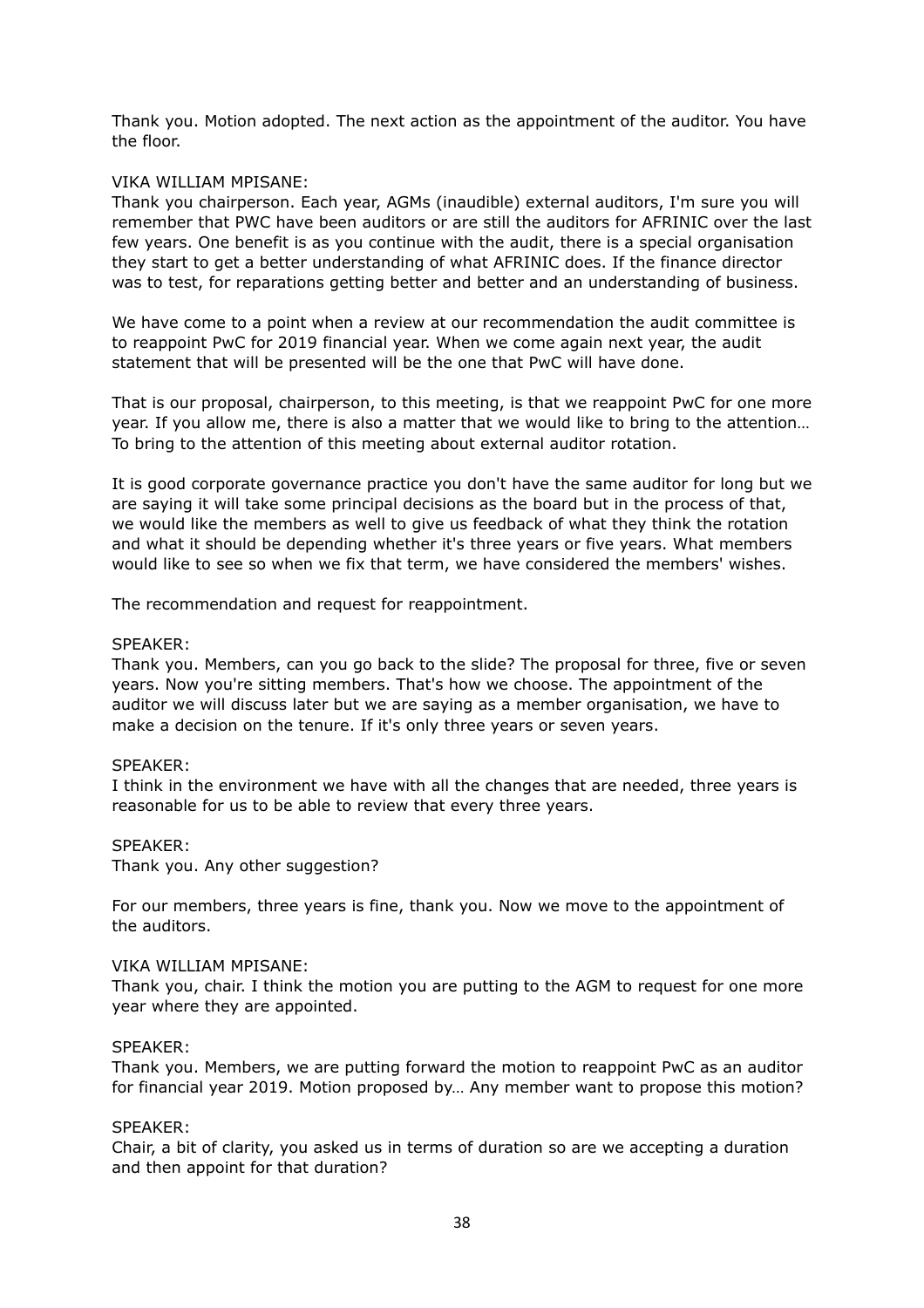## SPEAKER:

Every year, the board, we have to do an appointment of the auditor. The tenure of the auditor…

#### SPEAKER:

After three years, you can appoint every year but after three years, you review whether you keep the same people or not? This is a clarification that I think needs to be done.

#### VIKA WILLIAM MPISANE:

Sorry, I should have taken… Thank you for pointing out to us. I understand. I mixed things up a bit. The first one is that we are recommending and proposing that we reappoint PricewaterhouseCoopers for one more year. That's what we are proposing. It is what has been recommended to the board.

If we all agree, it will be part of the audit. Next year, we expect a new auditor who will be appointed on a three-year basis. It will be up to every annual renewal approval every year.

#### SPEAKER:

Thank you. We are proposing, we are requesting that the members can approve this for one year for PWC.

SPEAKER: I can move the motion to reappoint PWC.

SPEAKER: Any second?

SPEAKER: Five years.

SPEAKER: Let's finish this one.

SPEAKER: We will come back to that.

SPEAKER: I second the motion.

SPEAKER: Which member does this represent? Which member is represented?

SPEAKER: It should be (unknown term)

SPEAKER: He is representing (inaudible)

SPEAKER: We need to decide between three years and five years.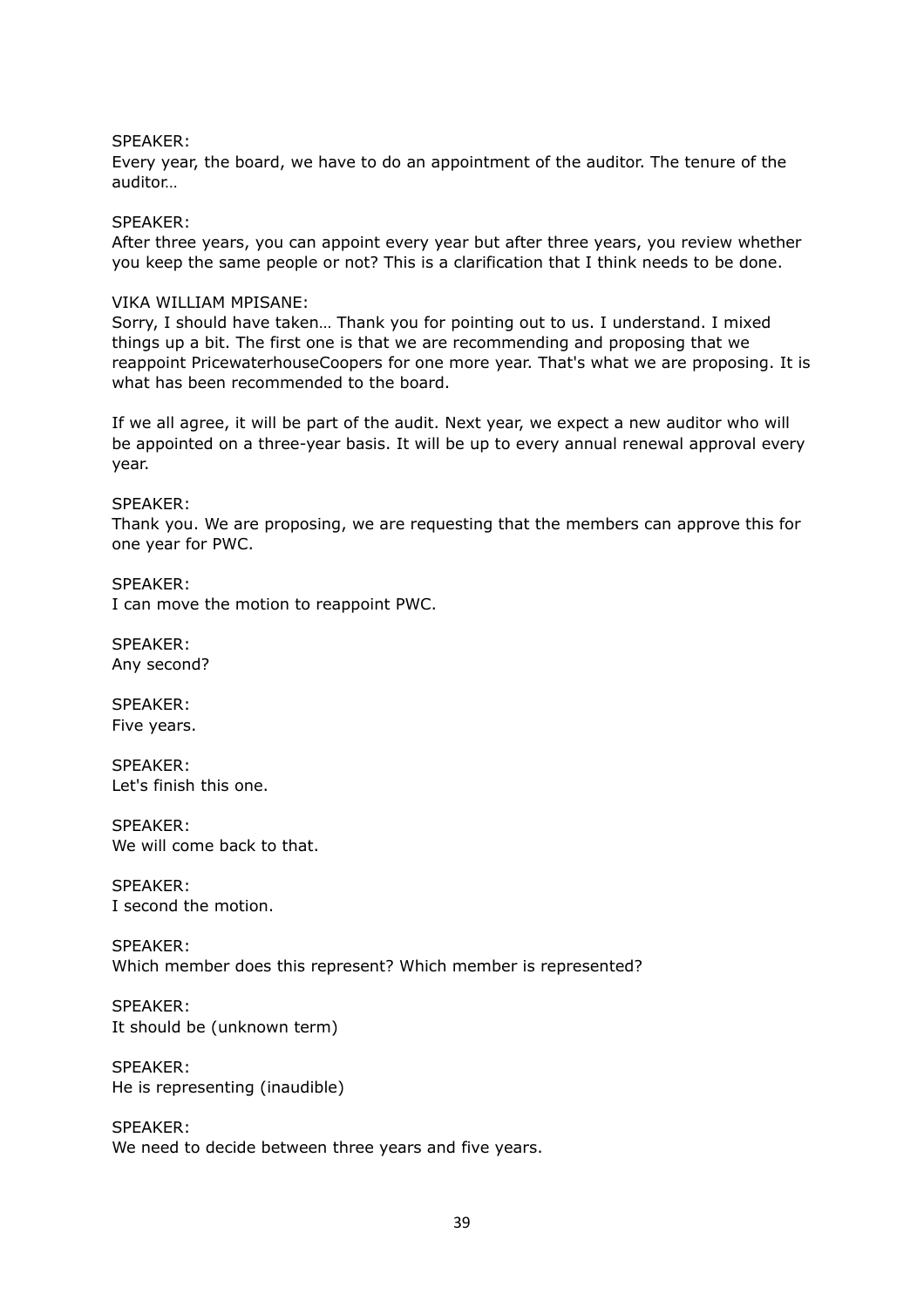## SPEAKER:

Sorry. Point of information. Every day, the AGM must reappoint. Whether we do one year, three years, five years, seven, every year there is a point of reappointment. I don't see the need for the option of three-year or five-year. We still have to come here and reappoint after the report. I am thinking the suggestion might be redundant based on that.

## SPEAKER:

Maybe what we are talking about is the maximum term limit of how long we can keep reappointing.

#### SPEAKER:

I think probably that was not clear. Alan put it very well. The point of signing the contract with the auditors, you must specify the duration. Then you make that subject one to performance and two to approval by the AGM.

#### SPEAKER:

Sorry, as long as you don't... Three years can be the maximum, then again as long as we don't say that after three years review you won't reappoint them, is that what we are saying? After three years, we go to a different entity? After five years?

# SPEAKER:

Thank you. I think the point is there is the rotation.

SPEAKER: Rotates after every three years.

## SPEAKER:

After every three years, unless there is something that the members feel... But a target recommendation is three years, subject to annual renewal. At the end of the third year, we rotate.

SPEAKER:So there is the option of three and five-year. I propose we put it to a vote.

SPEAKER: We hear three chairperson.

SPEAKER: Warwick, representing network platform. He wants three years.

SPEAKER: That is from Warwick.

SPEAKER: From those who are agreed that it is three years, raise your hands. Members.

(Laughter)

And five years? Maybe five years... Nine? Okay, three years, thank you.

Thank you, audit committee.

Now, we are on the presentation of 2019 budget. I give the floor to the chair of finance.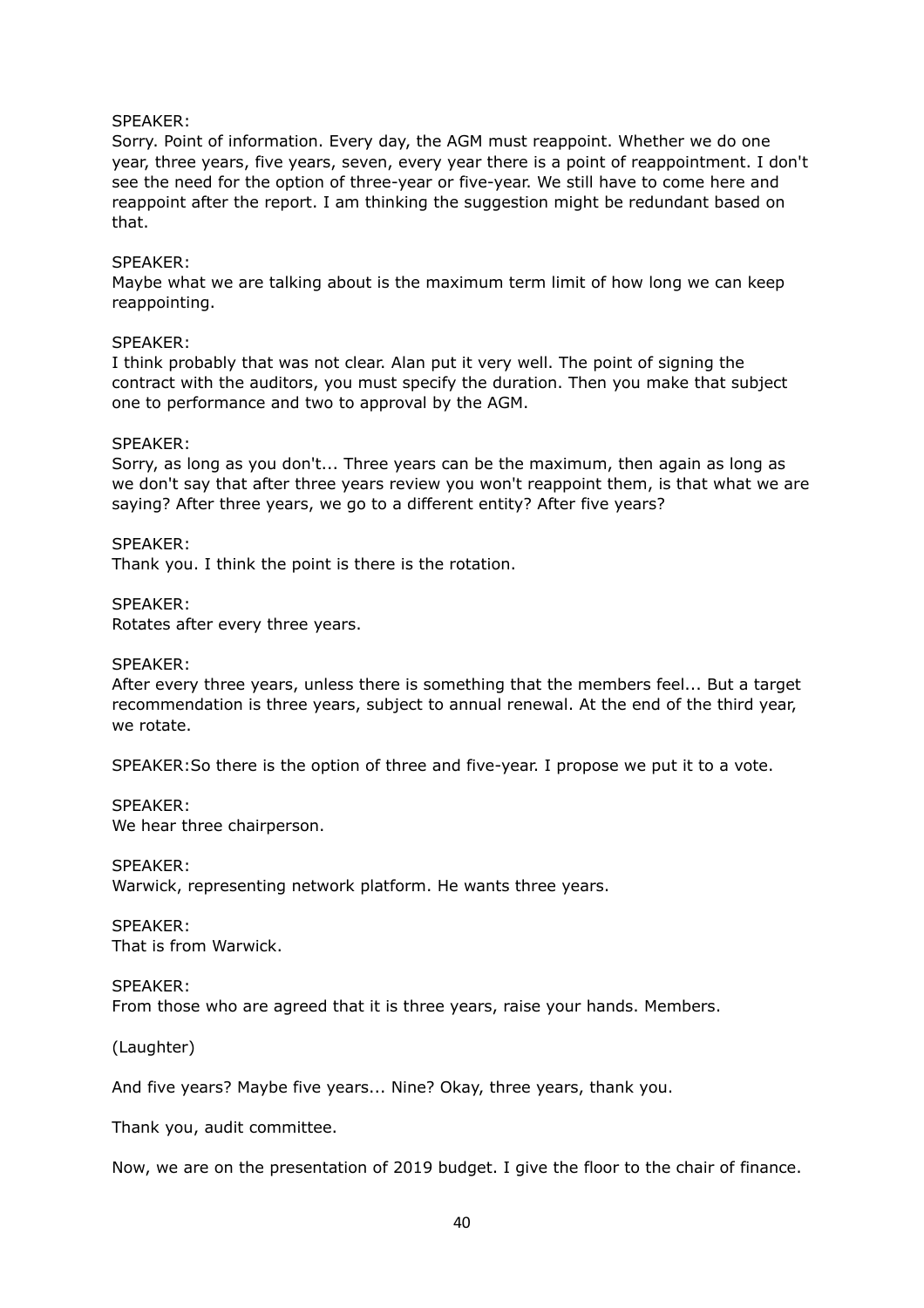SPEAKER: Good afternoon, members. I will present the financial for the 2019 budget.

Everybody knows me.

I am the chair of the finance committee. We are Youssuf Habib on my left, there is Dr Bope, the second member and there is someone who cannot make it this meeting.

I forgot to see you. A member of the finance committee.

With the budget, we started the process in August 2018. We approved the budget on 31 December 2018.

We moved to an activity-based budget, that means that we try to figure out how much money we need to do an activity and we budget our resources based on that.

The second component for our budget was we wanted to keep costs under control while at the same time ensuring that operations are working.

There was a question about (inaudible), you will see that in our capital expenditure, we already budgeted an assumption for our infrastructure.

For the current year, 2019, our budgeting shows (inaudible) new members. In terms of revenue, are projected forecasted revenue for this year is \$5,700,007.

In expenses, our expenses are 5,000,517 and \$600.

Our capital expenditure went up. It is 300 and... \$236,500. Basically, we are having more revenue than expenses, which is a good thing.

I did a breakdown of our expenses so members get a sense of where we are spending money and where your money is going. You will see that human resources, the costs of human resources is 55.8% of our expenses.

We also have fees, our expenses for meeting expenses went down this year.

We brought down meeting expenses by 24%.

We kept our total expenses down to the same level as 2018. I know that members are a bit interested in our expenses, we kept it to what it was instead of an increase.

You can find the budget online. It is online. On the website.

As well as all of our financial documents. If you have any questions, feel free to come to the microphone and ask. Thank you.

(Applause)

SPEAKER: Thank you.

SPEAKER: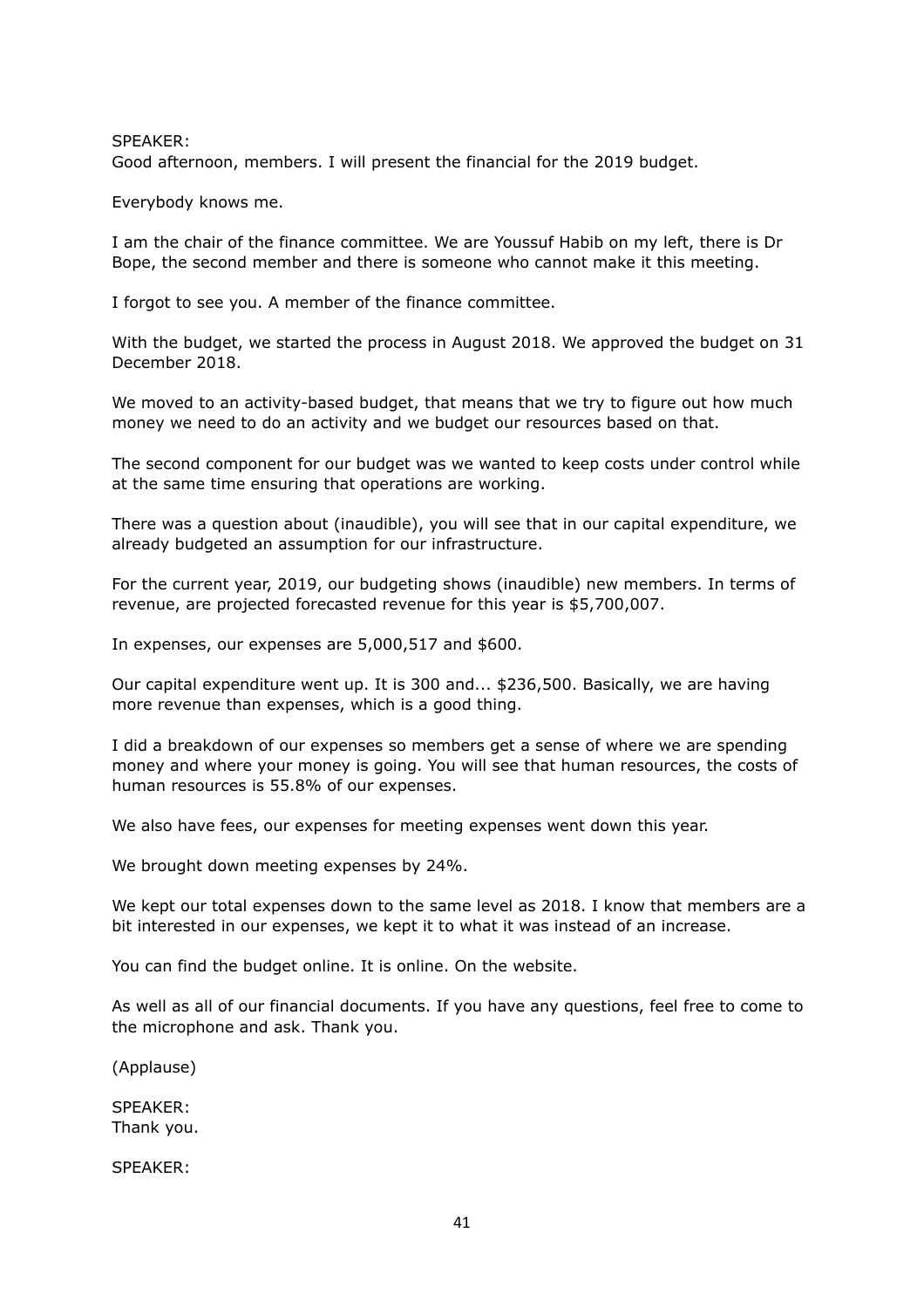I saw the slide, something called member training. You mean community training or you have some specific training for members?

## SPEAKER:

Thank you. I am not very good at PowerPoint.

It is members training and capacity building. The amount is 113,000 and hundred dollars for this year. It went up from last year. This is members and the committee, the training to them as well.

SPEAKER: Yes.

SPEAKER:

Thank you. I want to talk to the HR expense component. I know there is a big chunk of expatriated expenses on that one. Usually, they are acceptable... Standard is usually 40.

I would like to believe the extra 15% is due to the expatriated expenses that the organisation has to have due to the nature but I would be interested to in future suggest... It will be interesting to have a component of the expatriated expense cost. When somebody looks at it from this point of view, you are heavy. You should be at 40 on the HR side.

It is just maybe a different presentation of that number so you see what makes it stretch that way.

SPEAKER: Thank you.

SPEAKER: Any questions from the floor?

SPEAKER:

I would like to have some clarification. What are you putting in the subject?

SPEAKER:

Your laptop is broken in the office. You want to fix it. The operational expense and...

You have your computer, which has broken, you have to buy some spare parts.

I see no investment in infrastructure.

You are going to see an amount in our capital expenditure but I think for infrastructure it should be around 160,000. We are buying new servers but it is not seen in your budget.

It is not seen in your budget because it is operational expenditure costs. It is expenses about capital. When you are buying a car, it is... But if you want now to repair, it is now capital expenses.

#### SPEAKER:

Now we move... Amendment of AFRINIC bylaws, especially resolution.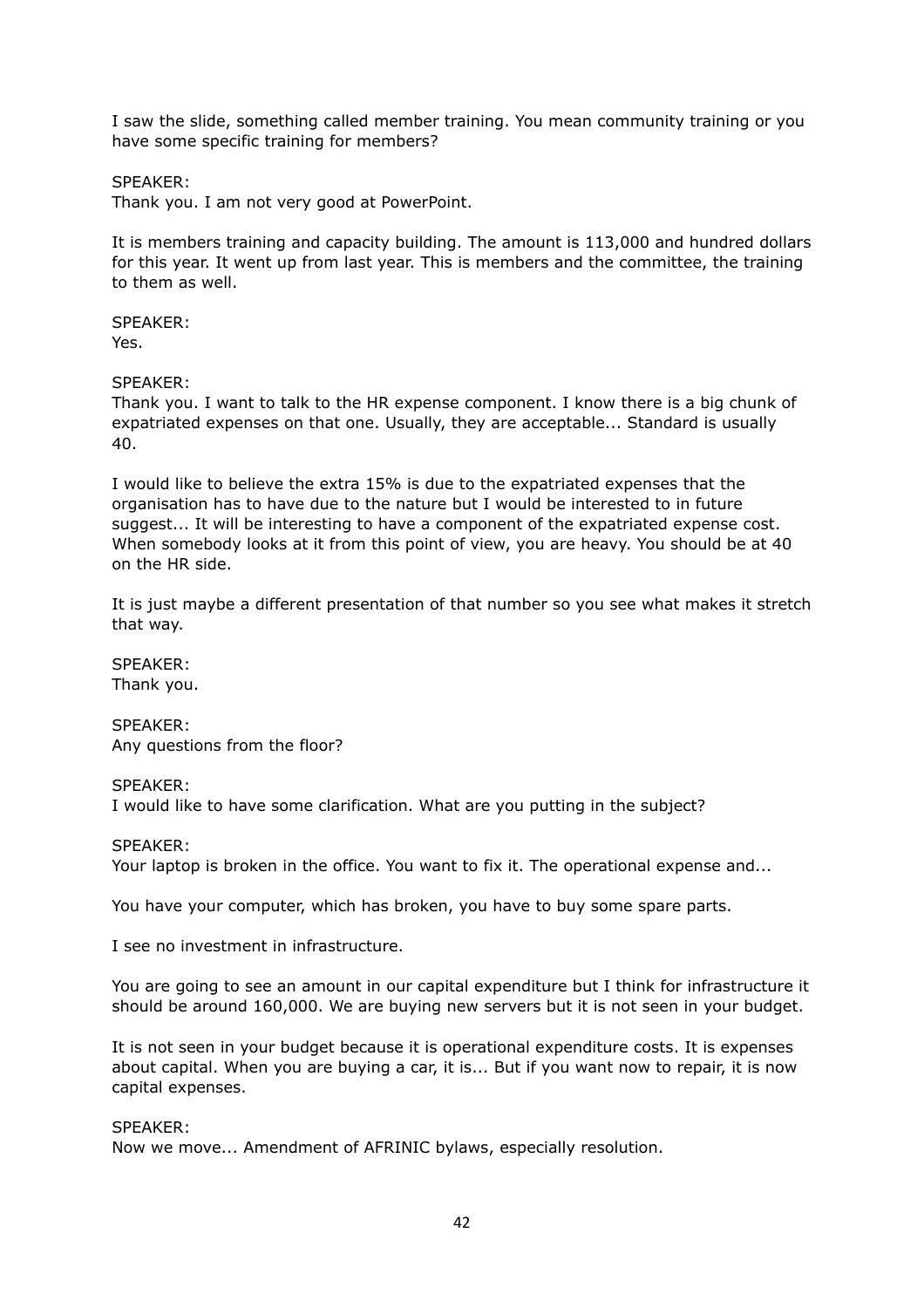Thank you. Now we are on item 6, which is amendment of AFRINIC bylaws, special resolution. The board has worked with the government committee, after what has happened in Dakar. They have made some recommendations to the board to amend the bylaws.

I will give the floor... Before I give the floor to the (unknown term), we... As a member, we agree on the process to amend the bylaws which means that the (inaudible) received some feedback, they are still busy compiling all the input received from the community at large.

Government committee, we have so many committee.

Due to the importance of this amendment, the board, after discussing with the committee, the government committee, the board came to the conclusion that these amendments are very important and need to be put as a special resolution.

I will give the floor to the legal, just to brief us on the details.

SPEAKER: Thank you.

For those who have read the proposal for amendment to the bylaws, you will see we have put in an explanation memorandum which is the background, the basis on which we consider it is appropriate and convenient at this stage to move an amendment and put it before the AGM for approval.

The chairman has already referred to the complexities which presented out of the Dakar meeting where, at the end of the day, we found ourselves in a position, the company, where it can call an annual general members meeting.

We had the force to move the court, the Supreme Court, to have a special order to waive the quorum requirement for this particular meeting so we could be in a position today to hold the meeting.

We thought that one of the reasons why such a complexity arose was because of the wording of section 12.10, Roman two, which provides for a quorum of 10 members, four directors representing a region, one director elected on a non-regional criteria and five resource members.

We found ourselves in a position where we did not have for directors to represent the regions so we couldn't make up the 10 according to article 12.10, Roman two. The board discussed the matter and was of the opinion that we need to amend this provision and we referred to 13.14. In the bylaws, if we don't have directors, we will have them elected for a particular region, the board cannot amend article 13.14. We can appoint a maximum of four.

The directors are elected. Those four, they are not elected, they are appointees of the board. So we thought that in order that we may not find ourselves faced with the same complexity that to open article 12.102 by adding what you would read in special article as proposed.

We are going to add 12.10. Four directors elected to represent their region. That is what exists in the bylaw now and we are adding all appointed by the board in terms of article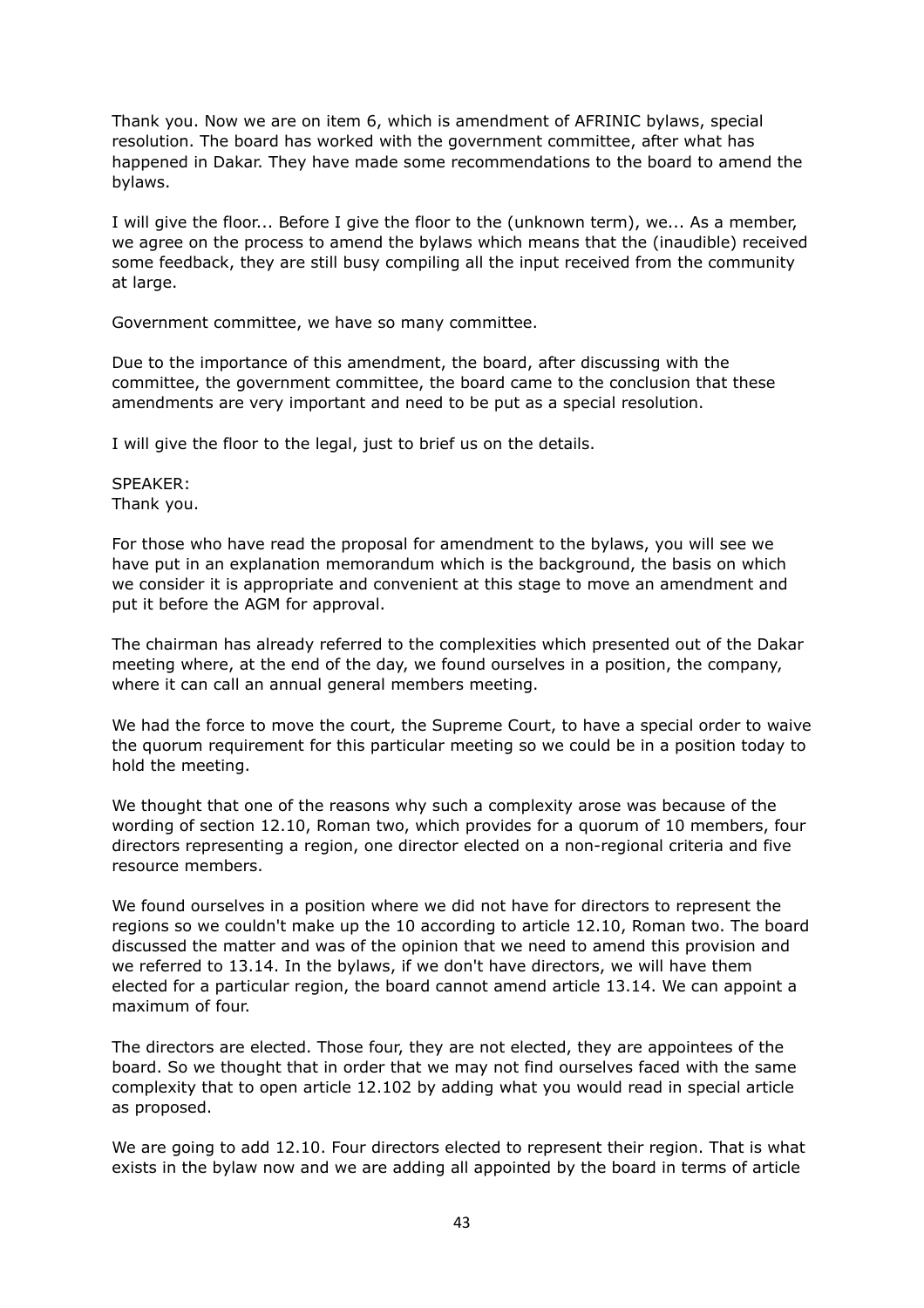13.14 so the appointees in cases of emergency, they can be constituted as part of the court.

We keep number 10 but we open up to elected directors as well. The point of this is to use that in cases of emergency where we face similar situation that we had in Dakar but we hope we will never have it again.

When we do that amendment, we should have said there were one or two consequential amendments so we have got to amend the definition of registered member which up to now waselected members only. Since were putting the appointees up as part of the forum, the definition of the registered members must include the appointees as well so it is clear in the text that both categories elected members and in the case that we have appointed members, both of them can be categorised as registered members because we need to register those members on the books of the registered companies in Mauritius.

The members will be registered members. The nine members of the board.

Then we come to amendment C which is really putting a new definition of registered member. Just a register member has the meaning set out in article 6 point to, the one I have just put in the amendment and then we have D where we have another definition for director where we say the person elected to the office of director, the new amendment appointed by the board in terms of article 13.14 and the chief executive officer in their capacity.

The first amendment with the substantive amendment and then two of those or three of those impact as consequential amendments. These are the amendments that we are putting for the consideration of the annual general members meeting for approval or otherwise today. Thank you.

## SPEAKER:

Thank you. Any questions or need of clarification?

## SPEAKER:

Is there reason for distinguishing between elected and appointed directors?

## SPEAKER:

The reason we believe we need to keep the distinction is in the mode of getting them on the board. One for the AGM, the other is an appointee of the board. They are two different categories and we thought we need to make a distinction between both of them.

## SPEAKER:

Yes. While I accept that, your registered members are described as any director upon assumption of office. Who is a member with the act. In my judgement, it is not crucial. It's not a significant one. I just wanted to make sure that we don't squeeze… We don't want to distinguish them so much that it becomes a problem that we had before.

## SPEAKER:

I understand your remark well. We say less to me more and in this case, I for one believe that the better we express everything, people read the letter, the understand it. They don't come and say to the board this is not written there. We rate it, we find there and we applied. Thank you.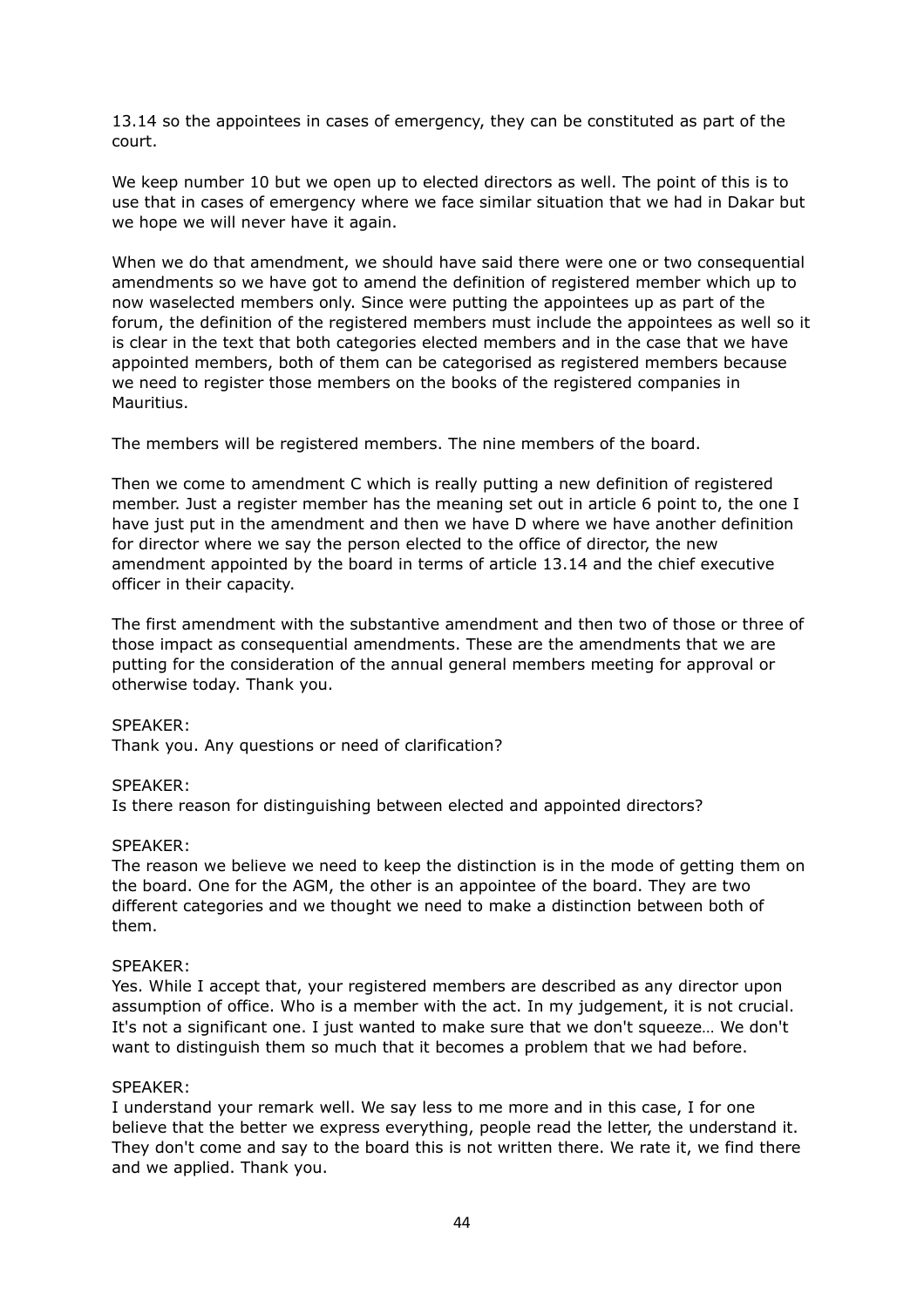## SPEAKER:

Thank you, chair. I wanted to follow up on the issue. While I see the need to resolve this problem by using either elected or appointed, I just need assurance and clarification that we will not have a situation in the future where we can find a way to substitute election with appointment. That would be capture.

## SPEAKER:

The bylaws have a guarantee. It is only in the case where elected members, we don't have enough number of elected members to do our job as a board. It's only then we don't have. We need at least five members to constitute an (unknown term). In Dakar, we had it but we had the risk of somebody falling ill, someone not being available and the board being blocked.

While understanding the pertinence of your distinction, but not by having an appointed board but elected, if we are willing to fall into a situation where appointee members will go beyond (inaudible)

## SPEAKER:

Thank you for that. Mine is a comment.

I thank the governance committee and the legal counsel for giving the board chair to go through this via a resolution. But now, this issue will go to a vote. There is a certain requirement for a resolution that has been tabled like this to move forward.

At the end of the vote, we will see what happens with this. My concern or maybe some advice, I would have liked to have seen a scenario where the board and the governance committee would have looked into deeper issues to find out why did we get ourselves to the point where we are appointing directors rather than electing which is what is expected.

If we have left that issue, we have not handled it. We are not looking for a way to further entrench an anomaly. I don't think that's right. Just a comment.

# (applause)

## SPEAKER:

Thank you. One last comment. The pointy directors are not the creation of the board. They exist under our prevailing bylaws and have always existed and the come direct from the (inaudible) as well.

The categories can coexist but in terms of the credibility of the board, we need to differentiate between those who are elected and appointed. Thank you.

## SPEAKER:

Any other comments? OK, I see no further comments. Now to the election committee chair to proceed for the election. Voting on the special resolution. Thank you.

## SPEAKER:

Thank you, chair. This applies to strictly members. Those that received the ballots, one of them has that special resolution. It's a green ballot. We have the ballot boxes in front - can you please walk up to the front and cast a ballot. Only the ballot for the special resolution. Only for the resolution.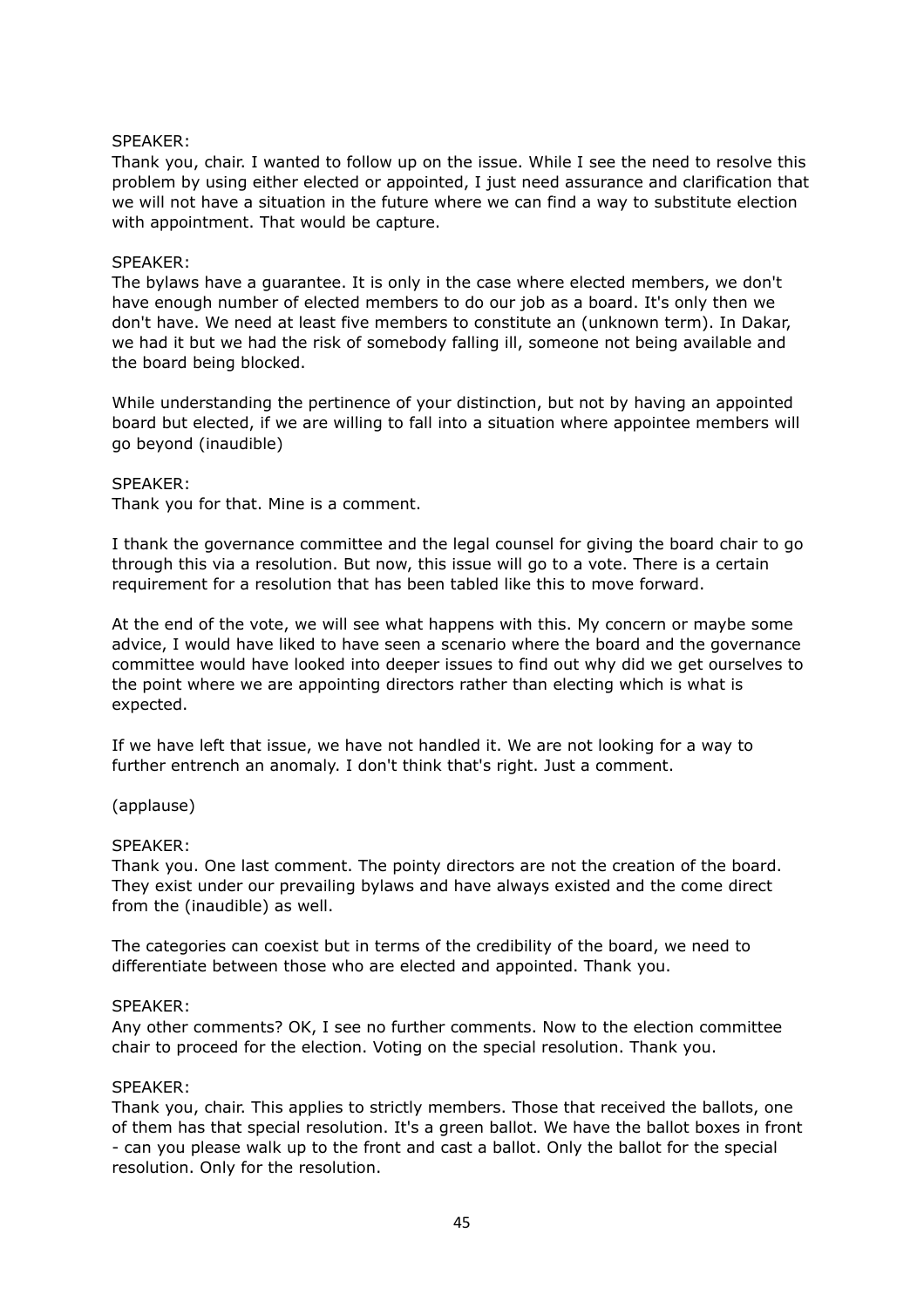Only the ballot for the resolution. There is a ballot box here and another one over there. Please do not put in another type of ballot other than the one for the resolution. Thank you. Voting has started. Casting your ballots has started.

For those following remotely, it is available online and you can login to My AFRINIC and also vote right there. As soon as the last person to cast their resolution ballot does that, the online vote will also be closed.

SPEAKER: Question please. Ernest, I have a question please.

SPEAKER: Yes please.

SPEAKER: I want to confirm, when was the online voting for the special resolution opened?

SPEAKER: today. As in as the meeting started.

SPEAKER: Was an announcement made?

SPEAKER: I have to find out whether that was made.

SPEAKER:

You cannot close the same time this closes. Somehow you need to be able to reach the members to let them now is available online.

SPEAKER: Let me check with the team.

## SPEAKER:

Because the weekend is coming, and our business hours are from 8-3. As people are out of offices, if you keep online voting open, please keep it open until Sunday.

(laughter)

# SPEAKER:

Friday and Saturday are the weekend so members don't check emails. To be fair because you open the voting online now and people are leaving the office according to time zone Egypt. Thank you.

## SPEAKER:

Noted. Have we all cast the ballots? Hang on a second. Thank you all. We have closed the casting of the special resolution ballots.

David will close it. Let's call one or two colleagues from the other areas to help with the tally. Thank you.

Those following remotely, the online voting is closing now as the paper voting has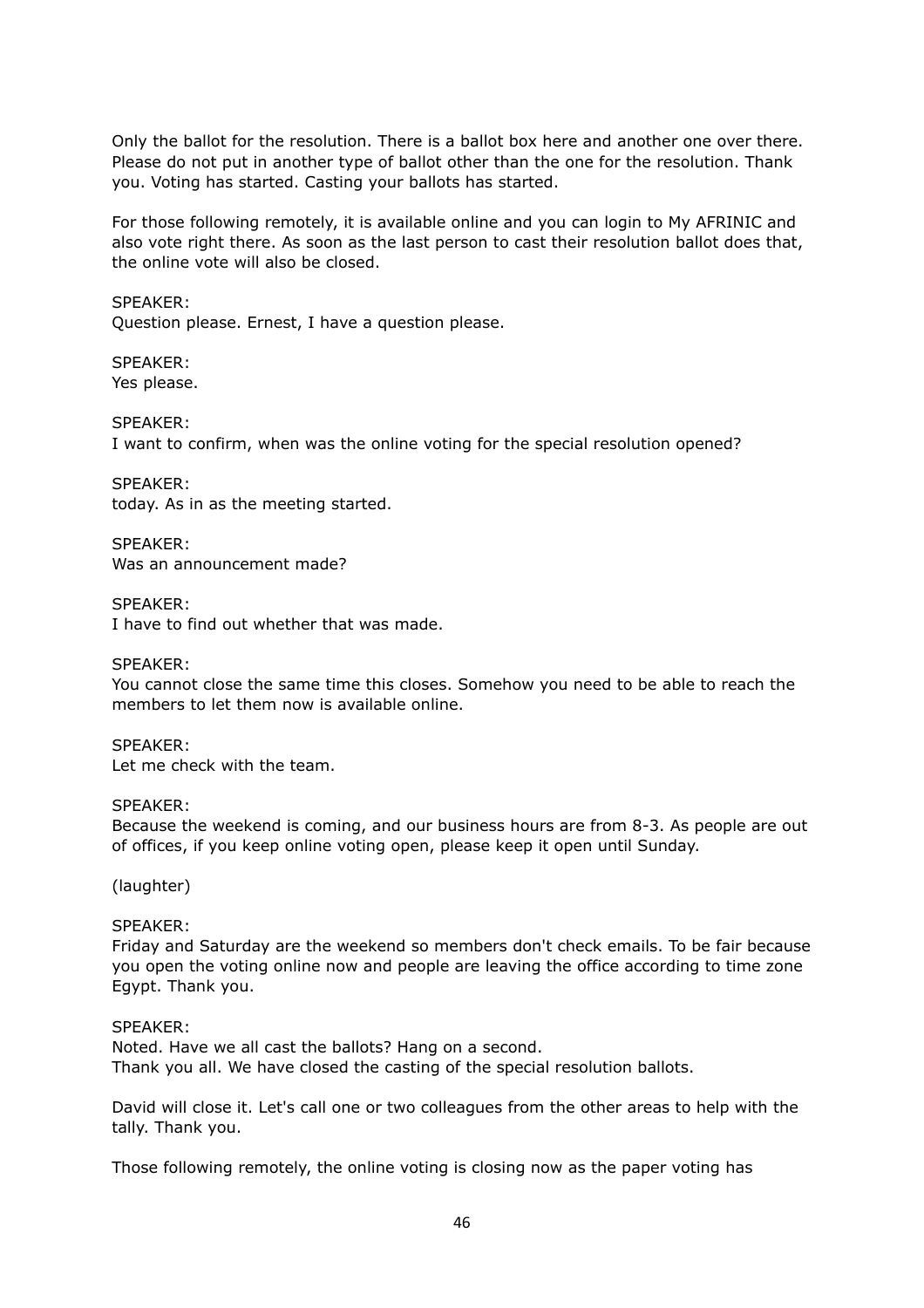closed. Thank you.

SPEAKER: Oh, dear.

SPEAKER: Yes, please.

# SPEAKER:

Thank you. I would just like this recorded. A member that was here cast his votes for the special resolution as well as the elections in good faith and he asked me to deliver them, I am not voting, I am just the mule depositing it in the box.

He did this in front of the election committee representative, Ernest, he was told it was okay and now I would like it on record that...

SPEAKER: Nobody said it was okay. He said?

SPEAKER: Give me the courtesy of finishing my sentence.

SPEAKER: I did not say it was okay.

## SPEAKER:

In the room, with the people, the member cast his vote, not me, he gave them to me to deliver them, he called up the election rep sensitive who now claims he did not say it was okay but that is not a question for contention. What I want to be recorded for the member, I don't want you to think I let you down, is here are your votes. I'm not allowed to cast them. I expected that would be the same for the electoral votes which don't make a difference.

It is now recorded. Thank you.

SPEAKER:

Thank you. For the record, I think I told you you had to hang onto custom until...

SPEAKER: Okay, can you clarify?

## SPEAKER:

From what I make out of the situation, one gentleman left the meeting, he was present in person. While going away, he gave his marked ballot to Mr Nishal without holding a proxy for him.

If you're not the proxy of Mr Andrew, you can't vote for him. That is the basic rule of proxy. That is all we did.

## SPEAKER:

Legal adviser, not sure what to contest what you say. I am just delivering the agents... He did not give me his proxy, he voted, I am just putting it in the box. Just for the record.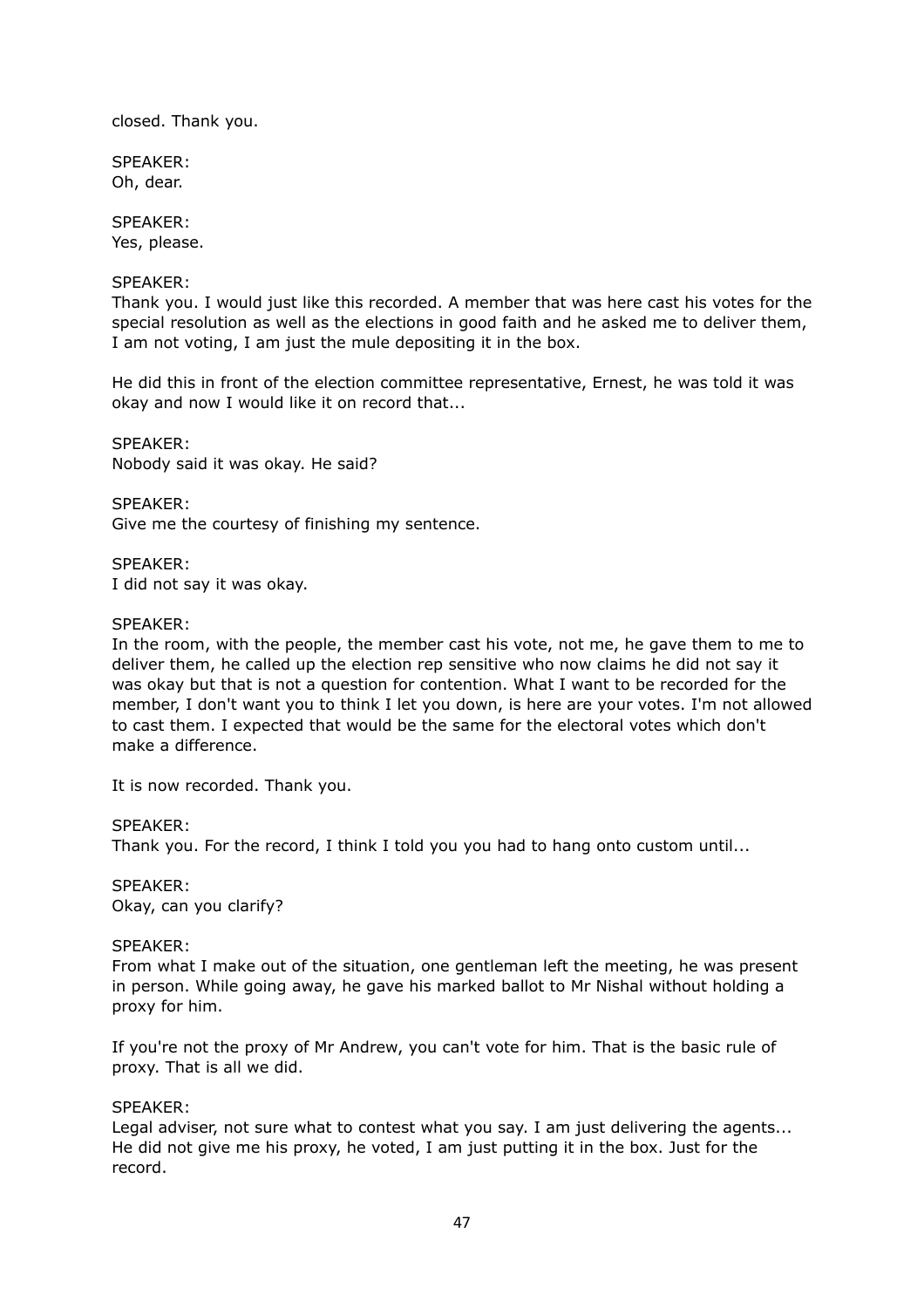# SPEAKER:

Thank you.

# SPEAKER:

Let's quickly tally the resolution. Very quickly. A few minutes. Thank you.

# SPEAKER:

Craig is ready for counting.

# SPEAKER:

Chair, just to clarify we are not setting ourselves up for denial of service attack, what I am understanding, I want to be very clear, is that this meeting was scheduled to start at 11 and end at maybe three or four. I have a flight at 5 o'clock.

If this meeting drags until 7 PM, and I have to go, my voice will not be heard on the ballot. Is that what this has been interpreted to mean? Because I can see a denial of service attack loading.

# (Laughter)

# SPEAKER:

To respond, we have precedent. We had a board meeting a few years back where people had to travel. At the beginning of the meeting, they asked for a change of the agenda so they cast their vote.

That was done. We changed it. This was not requested. It can't happen.

# SPEAKER:

I am just trying to make sure we know what is on the table. I recognise the fact we started this meeting debating whether to hold the election or not. I see the scenarios are completely different.

I just want us to know that if we want to do things, let us do it quickly because delays can become dangerous. We don't need to keep fixing every thing because it is in our hands.

Thank you.

SPEAKER: Professor.

## SPEAKER:

Mr Chairman, sometimes, when we are doing things, we forget that the same things can come back to haunt us. As much as you can have denial of service attack, it is also true that if you delay the thing yourself, you may deny your chance to express yourself. Life is very funny.

# (Applause)

Really, life is like that. If you had come and done things like this, we would have finished on time and everyone wanted to who had a flight would have been on the flight. What we're asking for is commitment and discipline so we can just move things forward no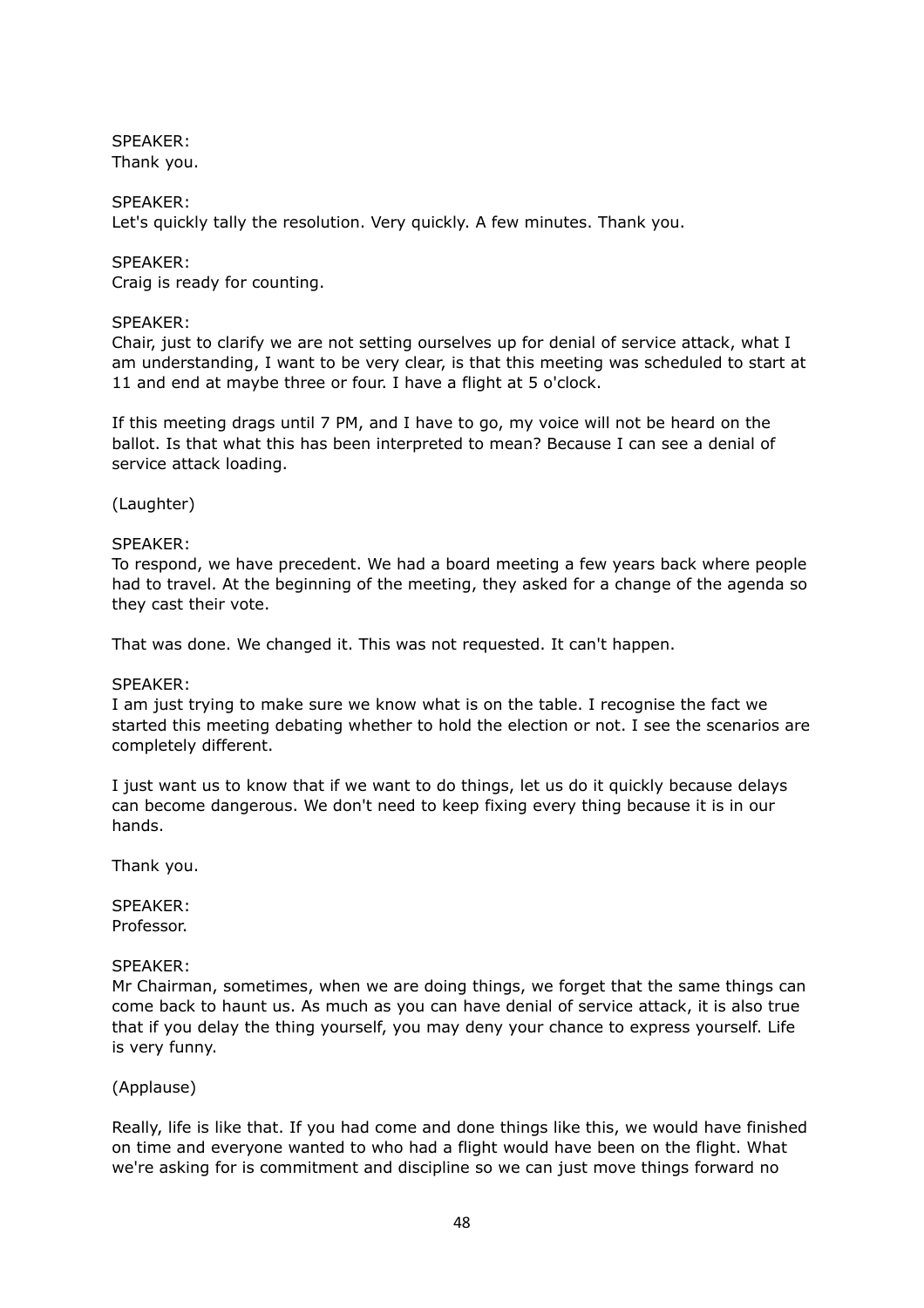matter how small. Make finite progress.

The long drawnout speeches and debates and I don't like this, I like this, so on, it has an effect also. I think I will stop here. Thank you.

SPEAKER: Thank you.

SPEAKER: Graham, please. Please.

#### SPEAKER:

I wanted to bring to the attention a concern that is apparently being raised online and hasn't been brought forward.

It appears that those who generated proxies for the other votes are now unable to access the voting for the special resolution.

I am just regurgitating what I am hearing from the feedback.

SPEAKER: We have the results. Yes is 27, no is 51.

Yes 27, no 51. Thank you.

SPEAKER: Okay. Resolution failed, thank you.

Please.

## SPEAKER:

Thank you. Back to what I said earlier. The resolution has not fixed the problem. The issue is still there. How do you think we should fix it?

#### SPEAKER:

I think this is not the time when we can discuss how we will fix the problem, the government committee is in the room. They will discuss with the board as well.

At an appropriate time, we will communicate some steps. Thank you.

Just waiting for the CEO to get some clarification to address the question.

#### SPEAKER:

Thank you. I have consulted with my technical team and they say that the electronic vote for the special resolution should be entirely independent of all the other e-votes.

For people on site, you are blocked from the votes online because you have the paper ballots. If you are offsite, whether or not you generated a proxy, you should have access to the voter to vote online. If you're on site, you do not have that access because you have a paper ballot.

## SPEAKER:

Thank you. Now we move to item 7, which is noncom reports. I give the floor to the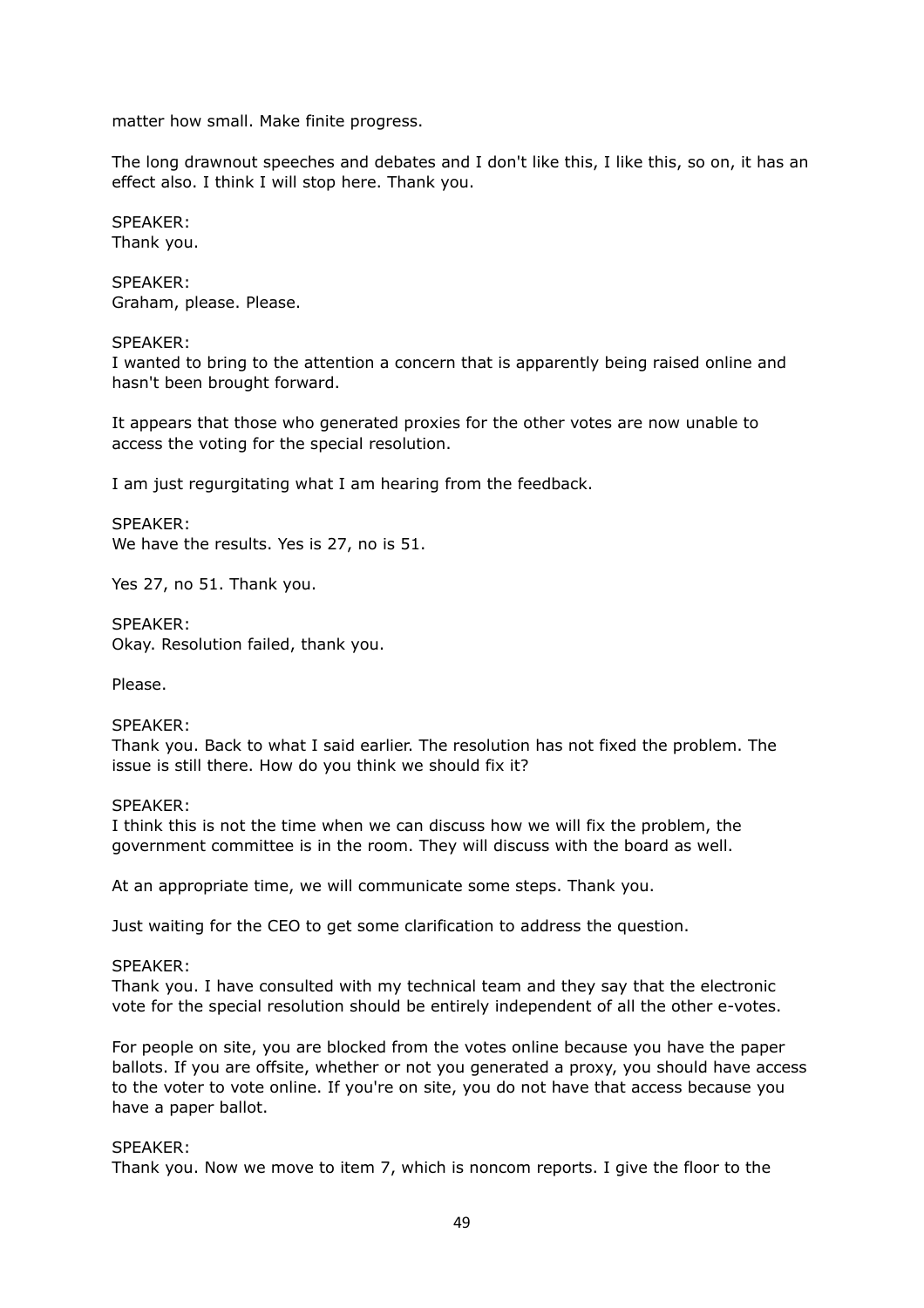chair.

SERGE PARFAIT GOMA: Good evening, everybody.

In the same spirit of the exercise we did yesterday, I am representing the electoral committee.

There were some slides presented yesterday. Here we have the presentation of the committee, noncom, where we had four members, one who has been admitted by the board and me, myself, and Mme Ali from Cameroon.

The situation we tried to analyse, the idea behind is to show the difference state activities we had to organise. From there, I want just to make a small focus on the four elements.

The last three elements.

The case of elections for the board and the non-committee, it was a bit different from the other election we had yesterday for the reason of not attracting too much attention on the supporters. We had also to ask the board so we can have some kind of extension so we can have more participation.

We had to make a campaign so we can also have more continuity so they can be included in the board. We also organised another activity so this exercise in our case had a logic to try to analyse if any candidate was confirmed with the profile so the support so there are four people, two volunteers, it was not possible to organise the activities.

Seven, eight years so staff told us that it was not responsibility to organise. Investing a lot of time so not the responsibility to organise the activity with the means they have.

To summarise, the activities done so we had some kind of continuity in relationship with the different regions because that's why you're going to see from the region of North Africa so we had two candidates. Mr Habib Youssef and Mr Leghris.

From the region of West Africa, East Africa, we had Dr Emanuel. There was one who was the only candidate in the independent region. We also had two candidates Mr Benjamin and Mr Robert Ford.

There are people who will come in front of us to present. They will come in front of us to give a short speech for those who want to be the chairman and those who could not come physically so we have received two videos. We are going to project the two videos if you accept we are going to cover them region by region.

## SPEAKER:

We wish to call Mr Habib Youssef if he is among us.

#### HABIB YOUSSEF:

I am Habib Youssef. I have been designated to fill in for an empty position. I have been serving as board director since July 2018.

As far as my education is concerned, I earned an engineering degree 1982 in computer science. Then I got a scholarship to pursue my PhD in the States where I ended in 1990.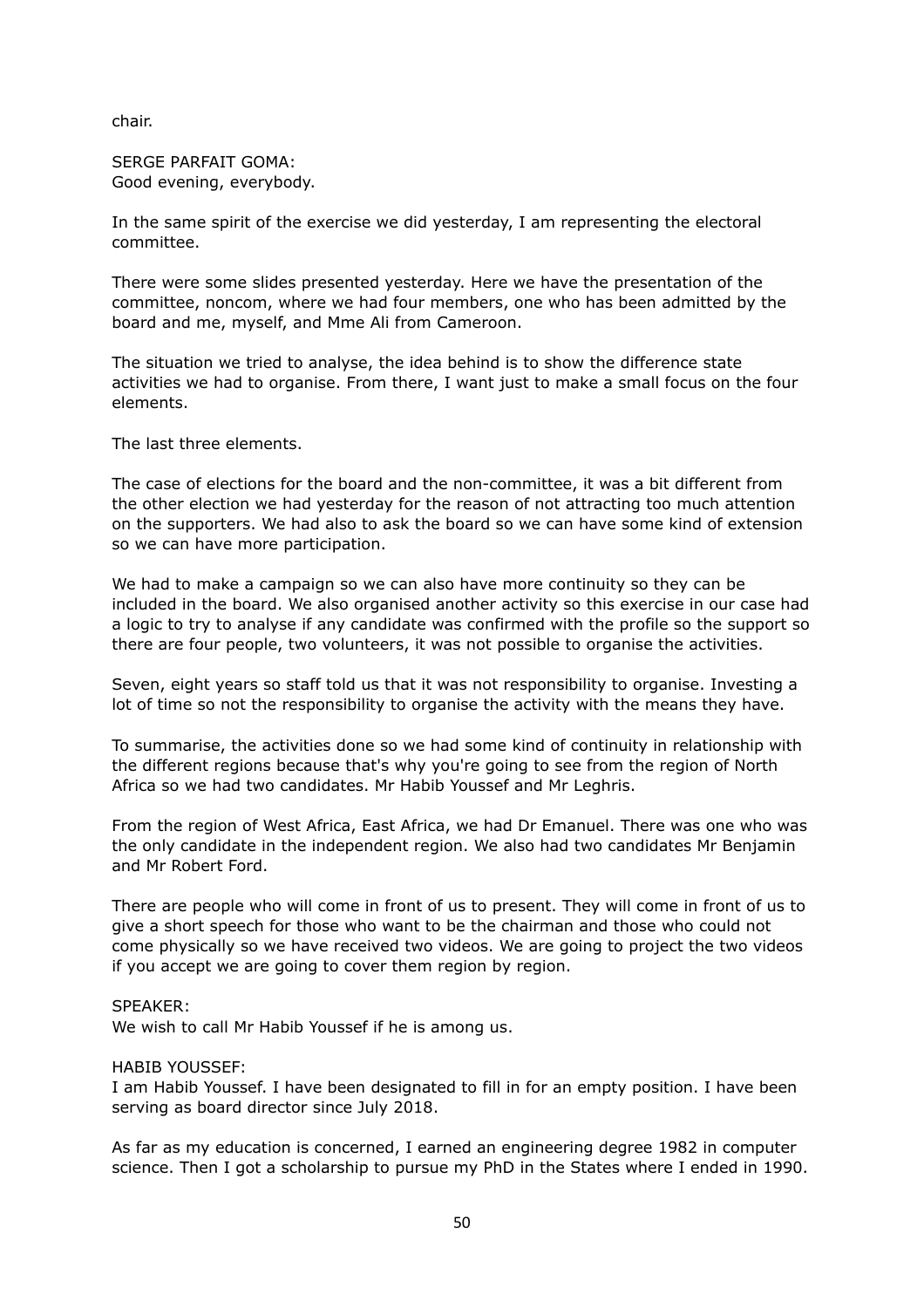Since the time I had a lot of experience which is varied so most of it was in the academic arena.

I have been teaching, advising, doing research, publishing et cetera but also I had a long and wide managerial experience. I served as the Dean of two colleges of computer science and telecommunications. I also had the opportunity of participating and chairing a national committee and serving on boards of companies as well.

Since 2013, I have been serving as the director-general of CCK. This is the entity that manages national research and education network and provides (inaudible) for the community and Tunisia. It is for 140 local network spreader and country and we are serving everybody. All facilities that belong to the Ministry of higher education.

During the course of my duty… As far as my skills are concerned, I consider myself having very good soft skills. I get on very well with people. I am keen… I am a workaholic. It started getting interested in AFRINIC since about 10 years ago.

My objectives, I prepared a number of things but after what I have seen yesterday and today, let me summarise it. I will do all my best, I really do all my best so what we have seen in this AGM or that of Dakar will never happen again. I will do all my best…

(applause)

## HABIB YOUSSEF:

Be assured that I will do all my best at what we have seen today will never happen again.

SPEAKER: Thank you very much. Can you hold on?

# SPEAKER:

Thank you very much. We are going to project the video of two minutes.

(Video plays)

## SPEAKER:

Good morning everybody. I am a professor of the University of Casablanca. First of all I want to (inaudible) this profession is very demanding on the academic world especially now we have a period of exams. That's why I could not participate at this meeting.

As you know, I am a candidate to the board for the region of North Africa. I would like also to have your support and have always had the desire to participate in the activity of AFRINIC about good governance and also to support the work, expansion of the Internet.

It is important for a continent as you know. Today, the Internet is expanding. We need to have a good management of resources because the Internet is not only a means of communication, it is about life.

It is going to be very important so we will need to put all the strategy to manage the attendance of a trend of true social project so we are going to invest more in our African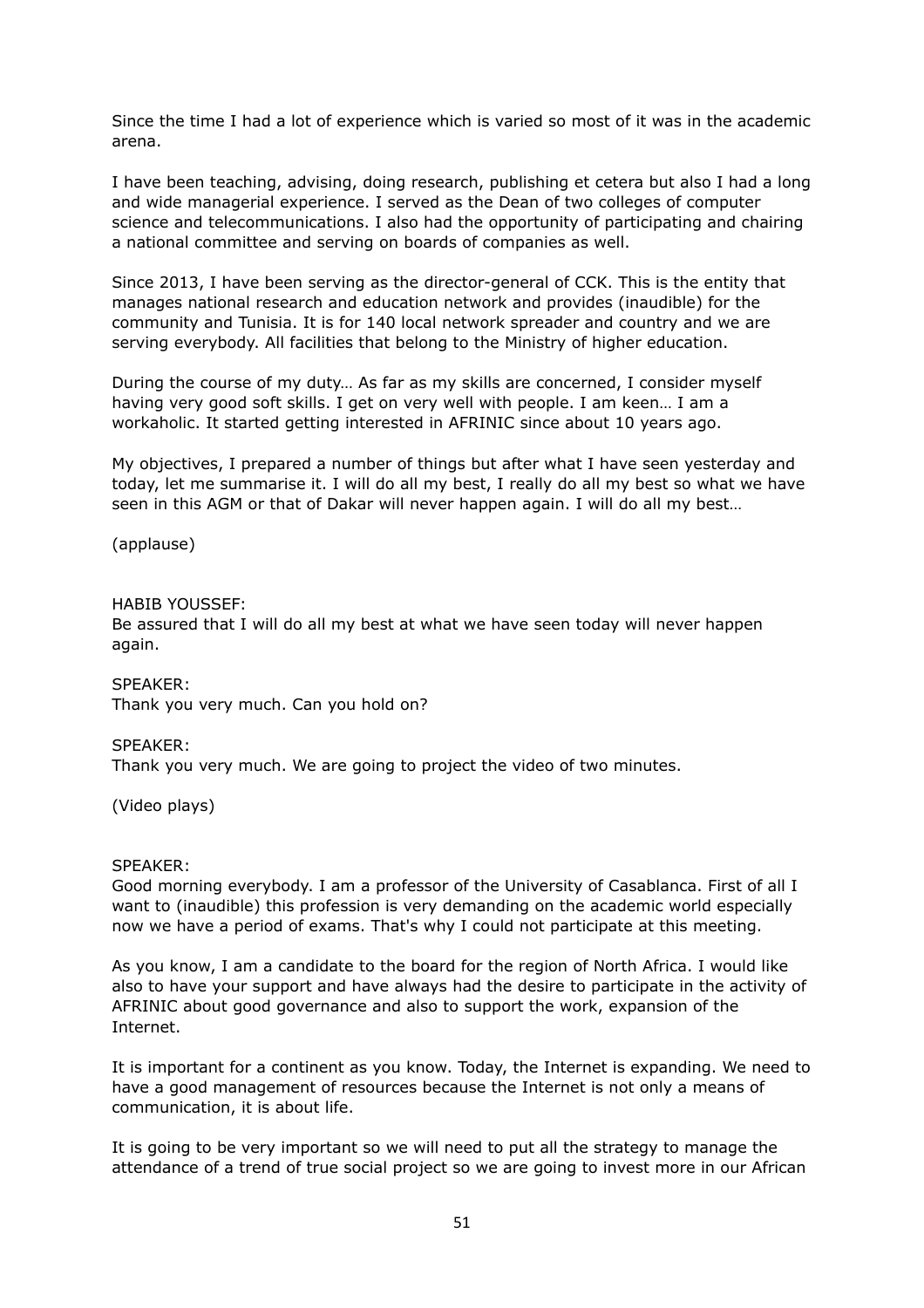# continent.

I am asking you to support me so we can expand this experience and I'm sure that it is going to succeed. Thank you very much.

## (applause)

## SPEAKER:

Thank you very much. To save time, I'm going to propose to introduce the candidate as if we have a question, there will be (inaudible) it will help us to save time so we can move quickly on the electoral process.

#### SPEAKER:

We are moving to the speech of the West Africa candidate. We are putting Mr (inaudible) then Mr Emmanuel who will also be ready.

#### SPEAKER:

Two minutes of speech. Good morning. I am Dr (unknown term) I am maybe the smallest of these… doctor, it is funny to see a doctor who is now presenting himself in this area of communication but I am a doctor but also an expert.

I have worked in the area of health. You will find all the information in my CD. I am also a member of (unknown term) I am also a founder of the user of Internet. I am working in the humanitarian field so we are putting our skills to help the community so I am not coming here as a member of AFRINIC, I am coming to present my candidacy as the consumer.

I want all the sick people to be able to use and take advantage of this technology to be healed. This dream I think will become a reality. When we have a smart phone that is secured up to the village, if we don't have (inaudible) medicine. We cannot do that without a good Internet and AFRINIC is now the house. That way I was a member, nominated in the board.

Today I want to be your candidate to be elected to finish the work so to be sure that no African child can die because of sickness as long as you have this tool in our hands. Thank you.

(applause)

## DR EMMANUEL ADEWALE ADEDOKUNV: Good afternoon. My name is Adewale.

I work as a lecturer in the Department of computer engineering.

I have been a member of the noncom, I actually chaired it for two years.

Last year, in Dakar, I stood before this community to seek your mandate to be elected as a board member for the West African seat.

Unfortunately, I lost.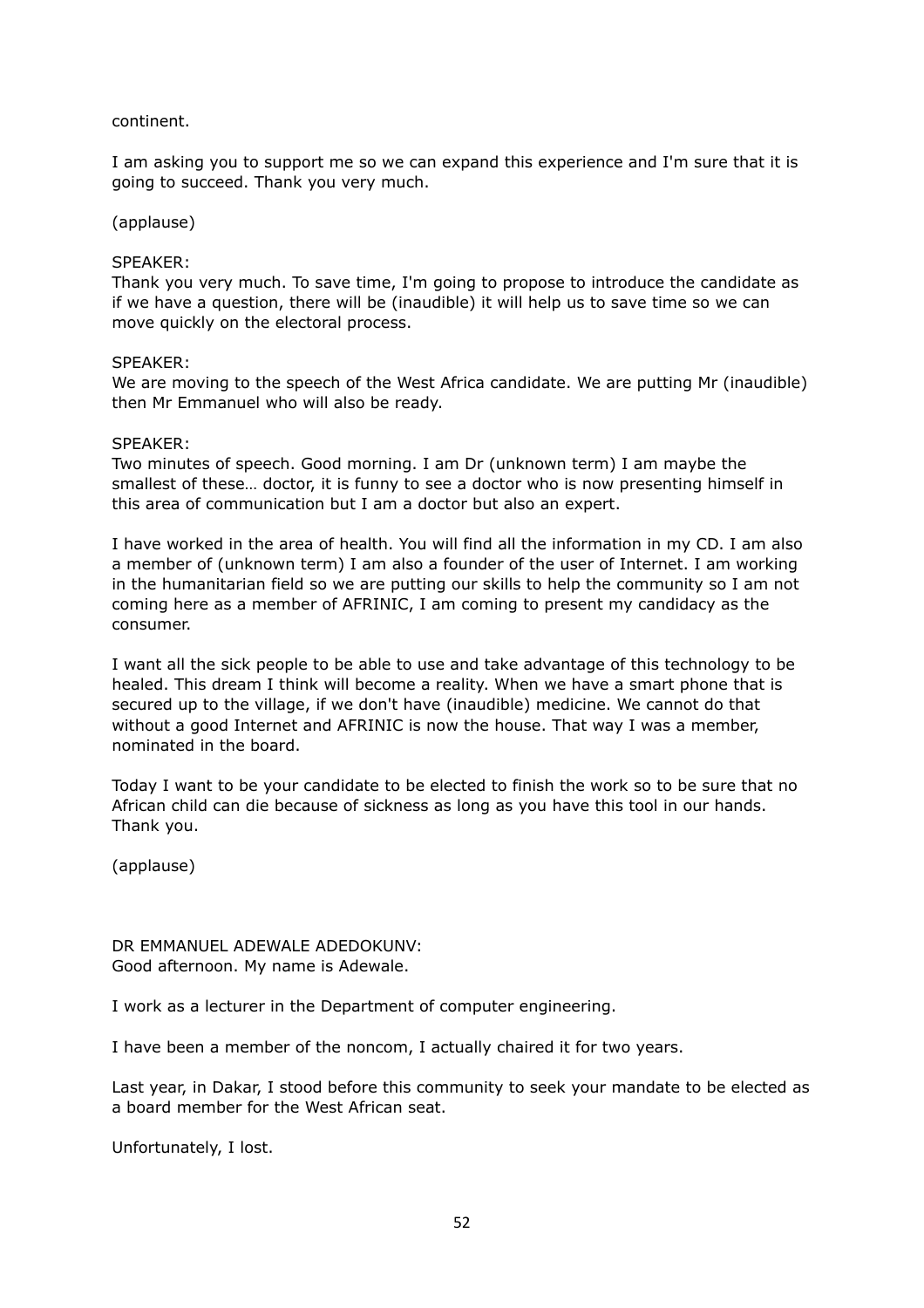It is odd that I lost.

You know, I think I learned some very good lessons.

Probably, I took some of the issues with the community not as seriously as I see them today. I have learnt the lesson over the period of time.

I have learnt to also familiarise myself a little bit more with the lesson of some of the issues in the community.

Why it is very easy to point specific individuals as being responsible, it is also lazy, dishonest and it does not take us anywhere we need to go.

This community is very important for us so today, I am also running for the board.

I am running with four plans that if I'm elected on the board, I have these four plans ready.

One - AFRINIC should be run efficiently more. Partly based on strategy plan. For the past four or five years, I have been coming to these ATMs, I have never seen the strategic plan, the CEO or any board member telling the community how far we have, the strategy plan.

Two - I also hope that I will be able to influence colleagues on the board on board governance.

Three - I hope we will be able to change the way the organisation is run in such a way that the community will be involved with the running of the organisation.

Finally, I hope that I will also be able to help the board with my experience, such that the board will not necessarily be running the organisation of AFRINIC where we allow the staff and CEO to be involved in the running of the organisation. Thank you very much.

# (Applause)

SPEAKER:

I want to call the concern of the candidate, please summarise. There is a minute in front of you. You have to respect that. The next candidate is southern Africa. Calling Mr Vika William.

VIKA WILLIAM: Good afternoon. My name is Vika.

I am standing for election for the southern African seat. I have a few minutes to express appreciation to those who saw it fit to nominate me and also to 2nd me. I do not think I need to mention who they are.

I decided to take up the nomination because I believe I have some contribution to make to the growth of AFRINIC, the growth of the African Internet community and digital economy through this.

It will not be my first time to participate in an ICT entity. Those who know from my current association at work, I have been involved a lot on the naming side, I have served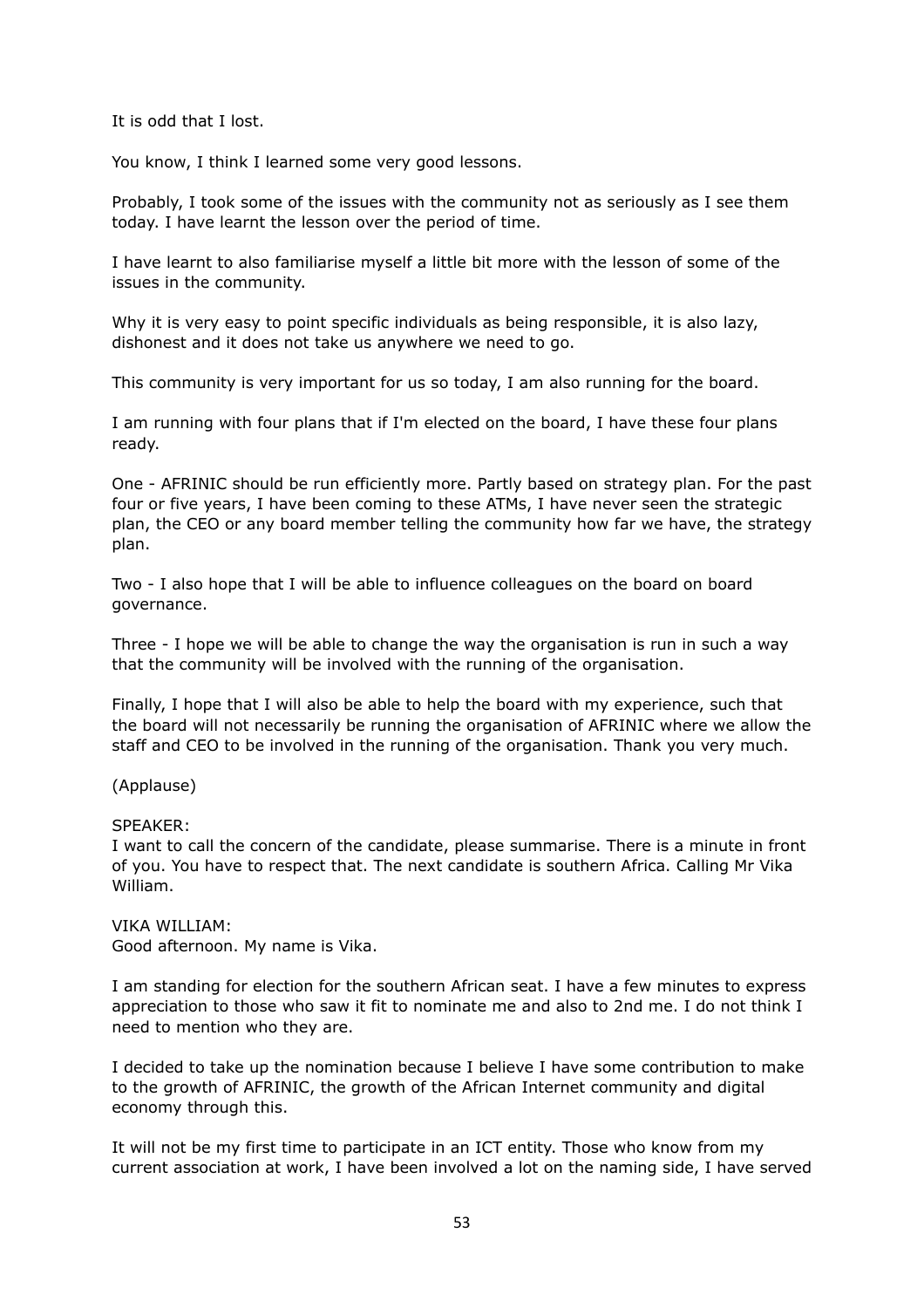on the board and the executive committee of Africa top-level domains. I sit also for about eight years in the consulate and attended a number of working groups on multistakeholder Internet policies development. This is not a new thing.

There are a couple of areas that I think... I have been on the board since July last year, I have been exposed to see what some of the challenges that we face, that I would like to contribute to. More on the government side, stakeholder relations, strategy development.

I would like to contribute to the work of the board on formalising theCorporate governance framework and share the conclusions on the improvement of the bylaws which leave a lot of grey areas that lead to conflict.

In essence, I do have a lot more to say but the rest of this is covered in my profile. Thank you.

(Applause)

SPEAKER: Thank you.

For eastern Africa, the candidate is Mr Robert and we have a video. Please.

ROBERT FORD:

hello, my fellow Africans and Internet enthusiasts. My name is Robert Ford. I am reaching out to you for getting me on the board of AFRINIC. I've been in the industry for 20 years.

I've been involved in different capacities and have been serving on the board since 2019.

At this AGM, I am looking out to you to give me your vote. I promise to be a good board member, I will give my contribution, I will try the best I can to foster and enhance the Internet for all in Africa. I have been on the board of different organisations including having been serving on the Internet for world economic Forum and the Northern corridor framework.

I have also been the chief coordinator for the Northern corridor technology alliance. An initiative that covers tech companies within the East African region.

I believe that I'm the best candidate to do this job and I believe that I can bring a lot of contribution to this organisation.

I look forward to your vote. Thank you very much.

(Applause)

SPEAKER: Thank you.

For the independent region...

We are going to allow that the candidate Benjamin can start, then we are going to show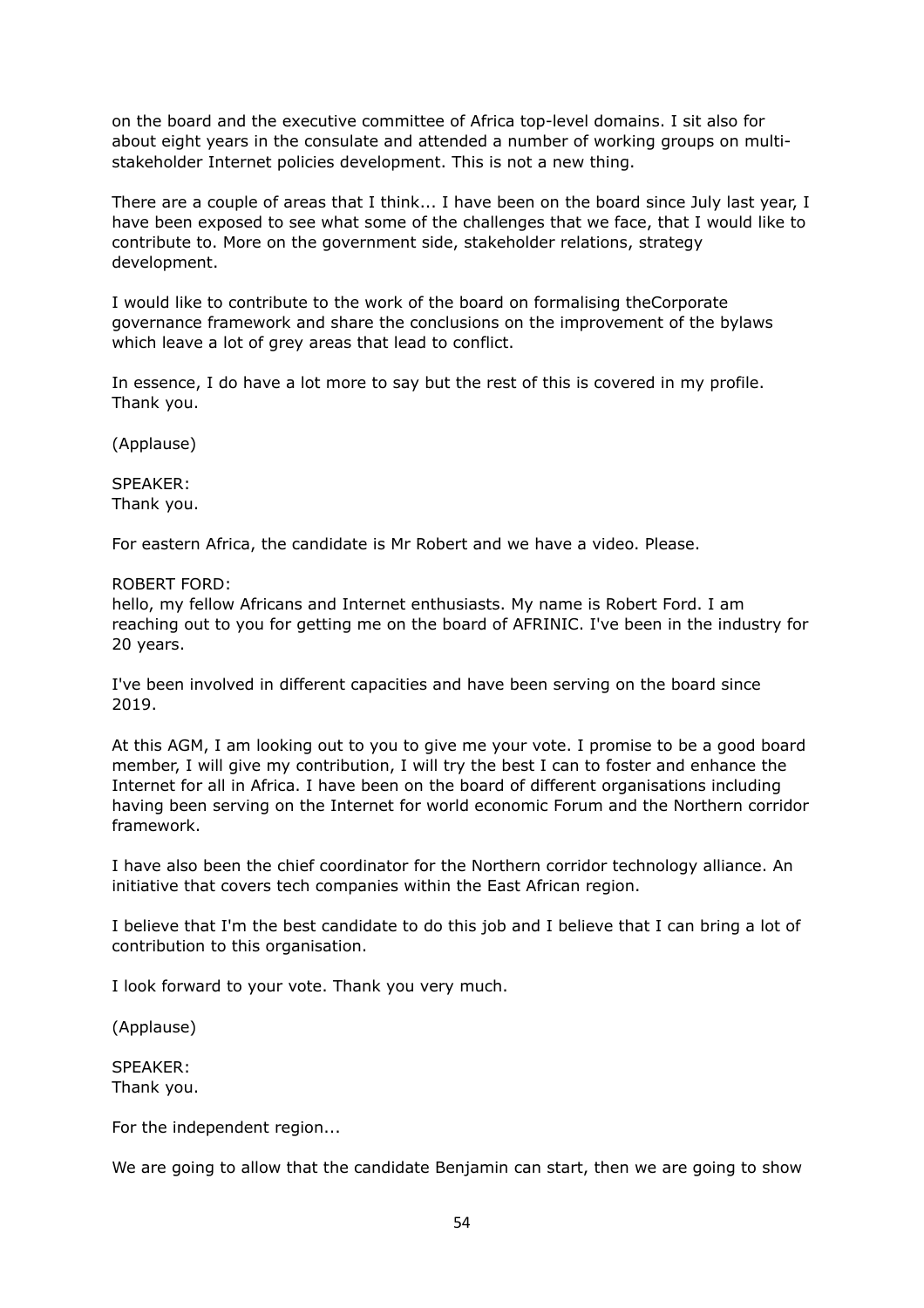the video of Mr Eshun. We are requesting him, if he is in the hall, to come in front.

SPEAKER:

Apologies for leaving early due to... Hello, my dear colleagues and members. Regards from Nigeria. My apologies for leaving Kampala early due to unforeseen circumstances back home.

(inaudible) surface board of interaction, I am doing a video recorded now and thanks to the Internet, which we all continue to appreciate which makes it happen.

I work for (unknown term) and I am running for independent seat on the board. I would like to thank the members for their support. As a current member of the board and (inaudible) which I want to be elected too. I like to thank you for the support already accorded me to what my reelection bid, to your nomination, comments, votes, the new vetting system and outage.

AFRINIC is going through a developmental stage and I believe we always come stronger and better after any challenges we might face.

For us to continue to achieve that, we all need to contribute our part in good faith. As a current member of the board, I have been contributing my part towards the development and I commit to continue to do so.

As a member of the community for the last eight years, I have started to understand the community and the business we do much better.

I believe my skills and experience will continue to serve us as a resource to the board, the development of our system.

Colleagues, I seek your support through your votes to have me elected to the board. I continue to act in the interest of members of the community for the benefits and the deployment of our industry. Please vote for me to be returned back to the board. I need your votes. Thank you for your votes. Goodbye.

(Applause)

SPEAKER: Now we are calling Mr Benjamin.

BENJAMIN ESHUN:

Thank you very much. First of all, I would like to say that that was not my picture.

Please, I am the one.

You can call me Ben. I am from Ghana. I have been part of this community for about 20 years.

Right from the days of INET and before the early days of the AFNOG.

Over the years, I have witnessed the growth in diversity of the community.

It was this very diversity that makes the community stronger, enables us to withstand the complex issues that will be faced routinely in the coming near future.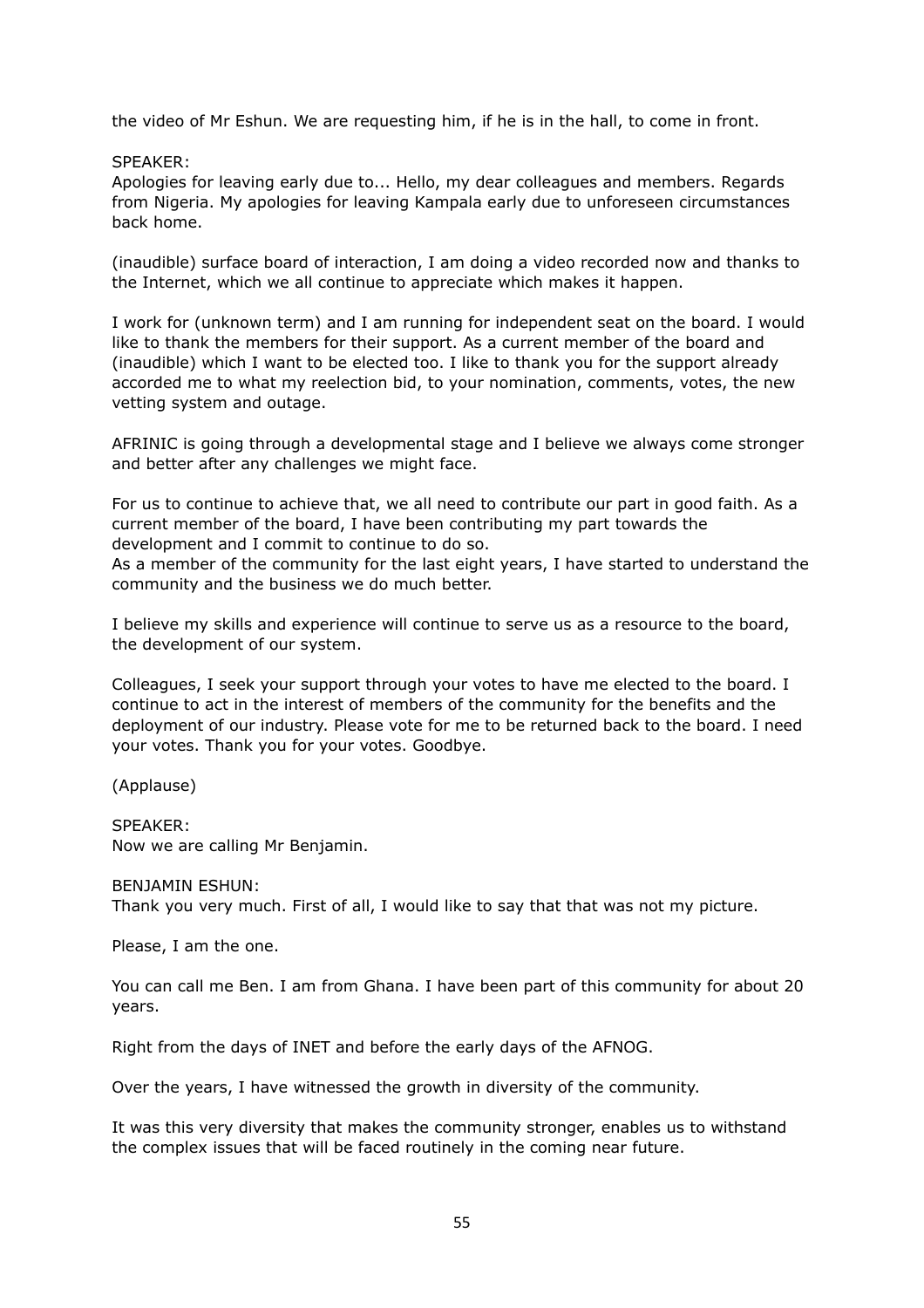I am already a CEO of a membership-based organisation in Ghana and I understand what needs to be done to have better governments, more accountability and more transparency in the membership-based organisation.

I have what it takes to contribute and represent the diverse community and the experiences that will provide me with the performance I need to navigate the landmines and delicate situations as we are reaching consensus.

I am personally... I started my career with the Association of universities and that is when we started advocating for the research education to have discounts on the membership fees.

I am very competent and (inaudible) continue shaping and fighting several of the policies. This is what made me confident in the work of the organisation and with a firm understanding of the consistent approach ensuring that the needs of the community is sacrosanct.

In order to... I am seeking the regional seat of the board and I can ensure that I can bring about my experience is of the past knowledge I know and I'm willing to serve the community because at the end of the day we are all part of a greater community and I believe in the long life for AFRINIC and Africa. Thank you for your attention.

SPEAKER: Thank you.

Independent region, it was the last we heard in our pool of election... We are asking your indulgence so you can make...

It is the same process... We are going to save time. The election could be done simultaneously. Can I have your acceptance for that?

There was a poster for governance. It was about replacing Mr (unknown term) so I ask your pardon and as a candidate, Mr (unknown term) who is not in the hall and he has sent a video. If the staff can show us his video.

## SPEAKER:

Good morning everybody. I am an engineer in electronics. Today, I am now bringing my candidacy in the region of AFRINIC governance and Internet. I am interested in different discussion taking place in AFRINIC and this question is my high interest and that is the motivation for this poster. I have experience especially as a leader of one of the big universities in Congo.

I am also a leader of Internet and we created up project of development and it is also a point of exchange of experience so you have also the same in (inaudible) so I am referring myself to you so you can give me this opportunity and also I can bring my small contribution. Thank you.

(applause)

## SPEAKER:

Thank you very much. We are going to invite the chair of the electoral commission to explain the electoral process.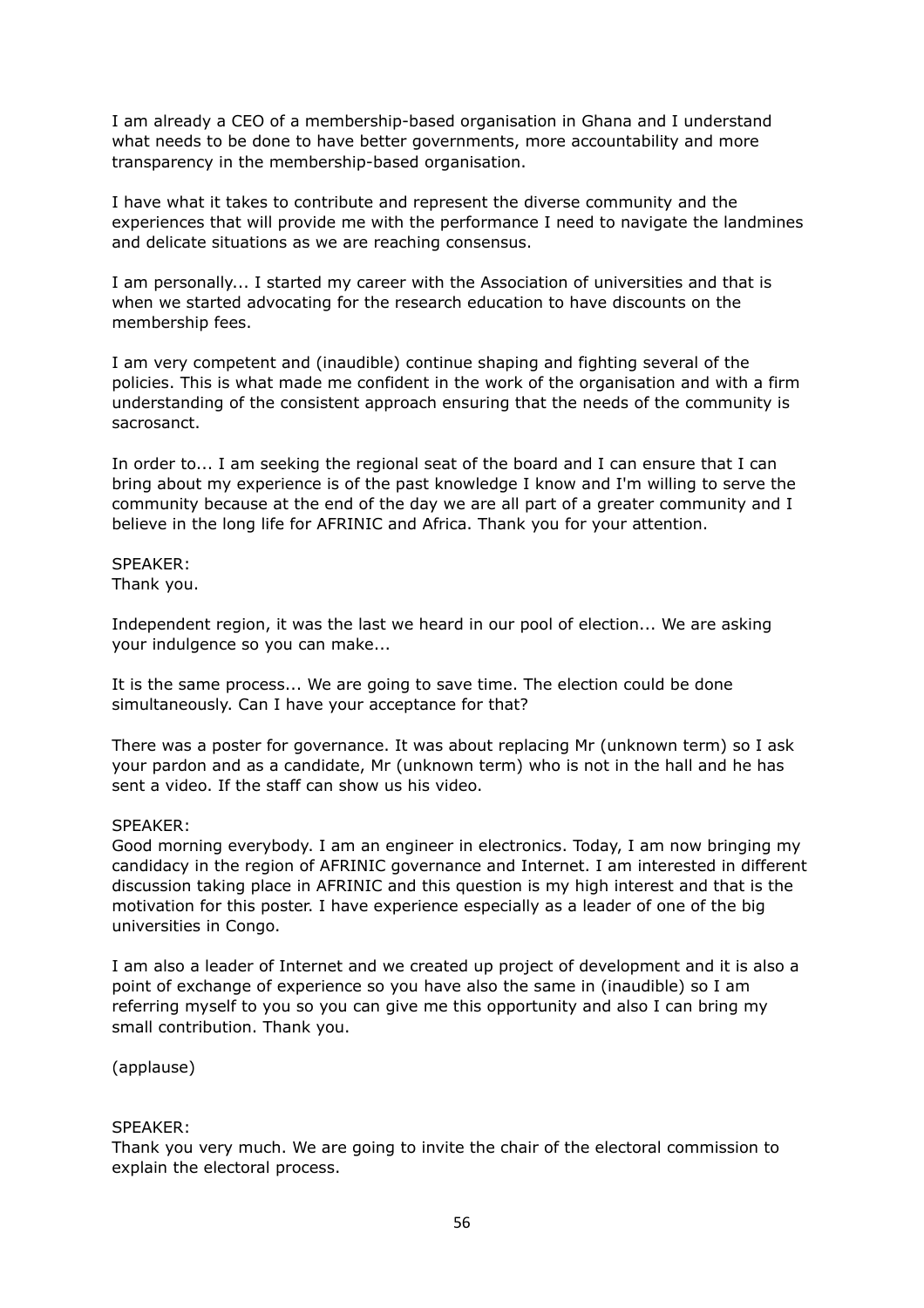# SPEAKER:

We shall cast the ballots for the governance committee and the board at the same time. There will be ballot boxes, two of them. One right next to me and the other at the extreme end.

The one right next to me will be...

SPEAKER: (Speaks French)

Excuse me. (Speaks French)

SPEAKER:

The question must be directed to the candidate. I will speak English…

If we don't have questions then we are going to go straight to the election.

(laughter)

SPEAKER: My apologies.

## SPEAKER:

I present my excuse for giving the microphone to the electoral president so we have also the question and answers to be directed to the candidate. That is why we open the microphone to give the honourable members to have an opportunity to receive questions.

## QUESTION FROM FLOOR:

How do you respond to the position you find yourself in and the current accusations and how does this affect your current candidacy? Should you withdraw? How would you respond if people did not want to vote for you? Should this be allowed?

SPEAKER:

Please, we're going to collect all the questions. Please come in front.

SPEAKER:

We take the questions and then you answer. You can have a seat.

SPEAKER:

Do we still have more questions? We have only one question asked of Mr Vika so we will give him the opportunity to answer.

## VIKA WILLIAM MPISANE:

I think it was the last one, can you repeated so I can check correctly?

# SPEAKER:

How do you respond to the current situation you find yourself in regarding (unknown term) and the current accusation and also how does this affect your current candidacy? Should you withdraw it and also how do you respond people do not wish to vote for you? Should this be allowed?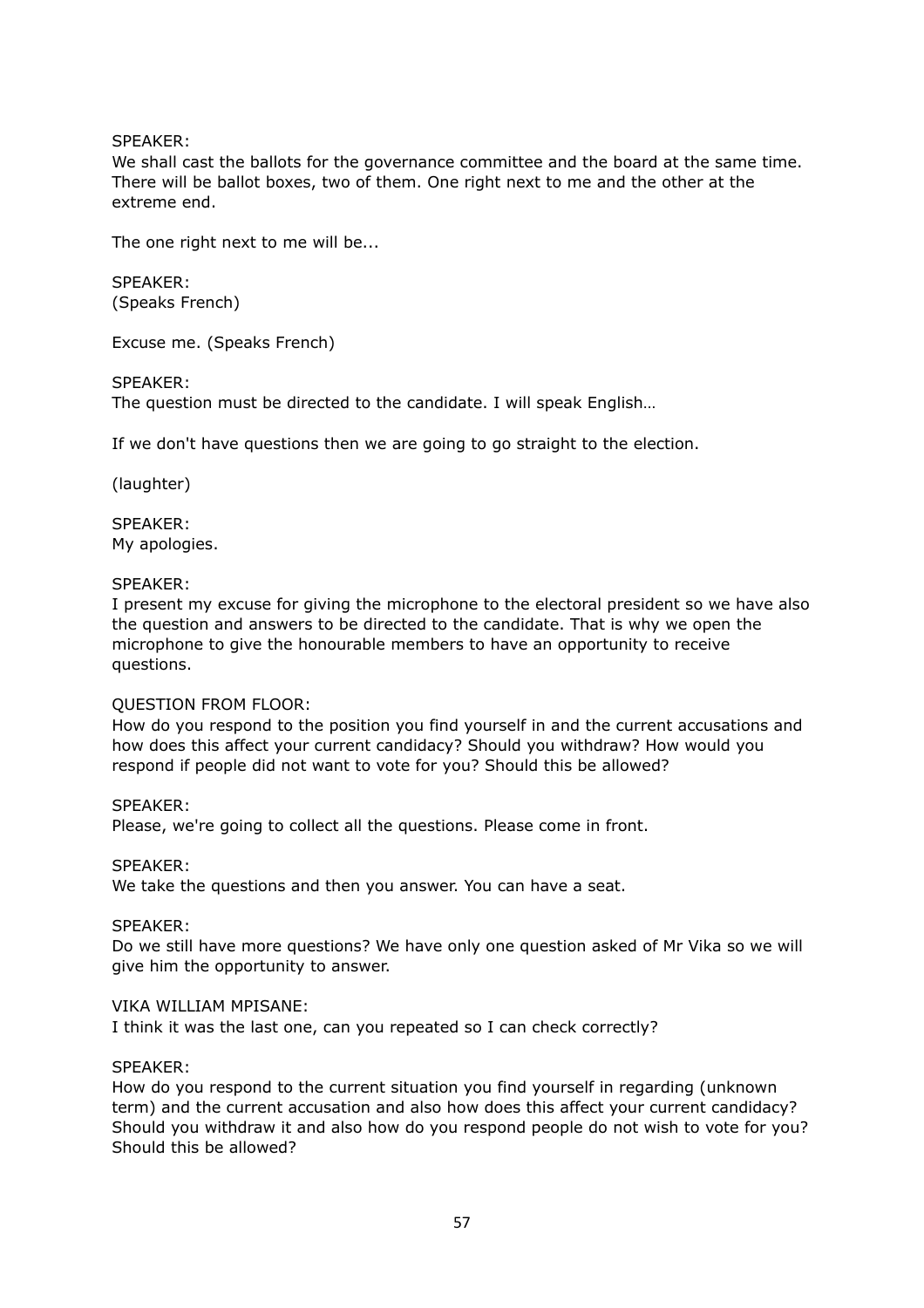VIKA WILLIAM MPISANE: Thank you.

To the question that how do I respond, I think with all due respect, we have to do what we know which is to give space and time to the process.

You have seen a number of articles. You will have noticed that until probably the last one that came out last week, I have not responded. I am a level person by training. I do know and appreciate the importance of commenting about what you call English law using Latin (unknown term) matters that are pending.

I am 45 years old. I have seen a lot of nonsense. I know when nonsense comes I do not have to raise myself to the level of nonsense.

I have kept quiet so I do not compromise my case. I do not think dumb I may be handsome, as I am, but I am not dumb. I would not put myself on this podium if I was guilty and especially for South African members of a particular class and attitude, it is important they understand South Africa is a democratic state. We have respect for the rule of law, we allow the law to finish its course.

Why then some people back home behave like ignorant people and run to the media to try and try me in the media. I cannot answer. It is their choice. You will know that you must give space to the legal matter for it to finish.

I stood because I believe that I have a lot to add to the organisation and the community but importantly, I stood because I know the truth. I am not dumb, I wouldn't come here knowing that I am guilty. I also am aware especially for people from South Africa who have elevated or reduced themselves to be media agents. What I am saying is likely going to come out in the media, I frankly do not hear.

I know my case and I wouldn't stand here and I am allowing the legal process to run its course. That will be my response on how I respond. If you are South African, you will probably know… Sorry.

If you are South African, you will probably know of a disease that is affecting our country with those problems. When insinuations are made and assumptions are made, the people of a certain class or group are corrupt, they don't need to say anything that they are corrupt. If anything arises out of the media, then assume you are corrupt. I am not corrupt. That's why I'm here.

Let the law take its course, let it finish and please give process to the entire thing. Those who are rushing we are waiting for the outcome and understand the full legal process. Whether it comes in my favour, then I can appeal. If it comes against me, I can appeal. I allow the legal process to run its course.

45 years old. I was not born yesterday. Not dumb. Those who choose to run to the media to make me guilty of a particular class in group, good luck with that one. I will not be tried by media. It will be tried by the court of law and I believe that I have every inch of truth to prevail.

(applause)

SPEAKER: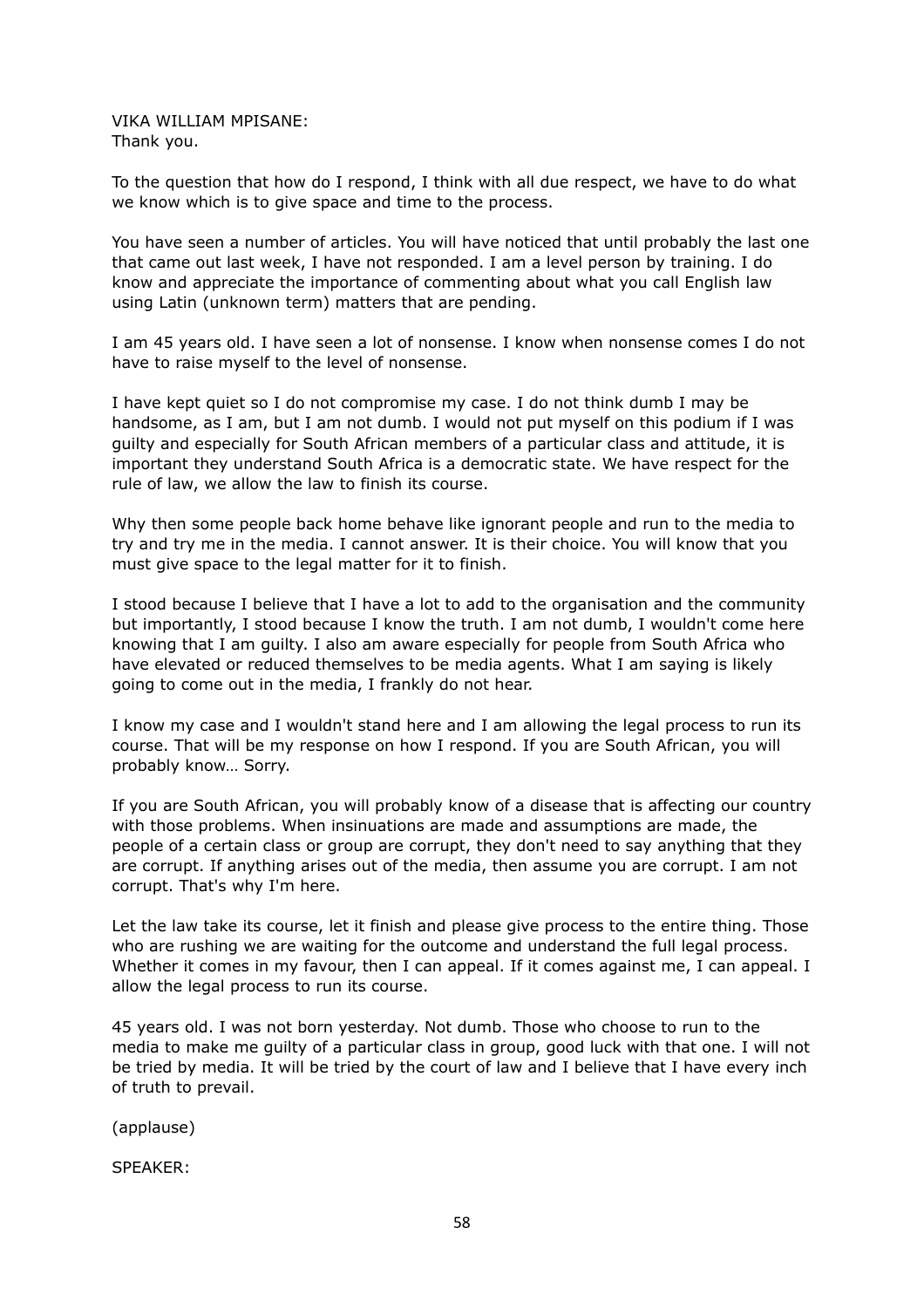Thank you very much.

Now we have closed question action session. Now Mr Ernest, Mr Chairman, we are inviting you for the electoral process.

SPEAKER:

The ballot box in front of me as for the vote election. This one here, the one to the extreme left governance committee.

Voting starts now. Actually, not the voting but the casting of the votes.

I need the green ballot the other side.

Pink ballot next to me, green ballot the other side.

Pink ballots next to me and green ballots the other side.

The online voting for the Board of Governors committee elections will close as soon as this exercise ends.

SPEAKER: Can I make my statement? Look, I don't want...

SPEAKER:

Okay, voting is now closed.

May I ask also the staff to close the online voting now. Please close the online voting.

Before we go onto the tallying, I think that Nishal has 15 seconds to quickly say something again.

## SPEAKER:

To the member that has been to get your votes, I just want you to know, here are your votes, I have not been able to cast them. This is purely for transparency. That is all.

SPEAKER:

Thank you.

Craig and... We are ready to do this again.

#### SPEAKER:

Can we have a seat please. May we have our seat please.

Let us have a seat please.

We are going to give you the final results.

We shall do it by region.

We shall give you where we have two candidates and we shall give you the one who scored more.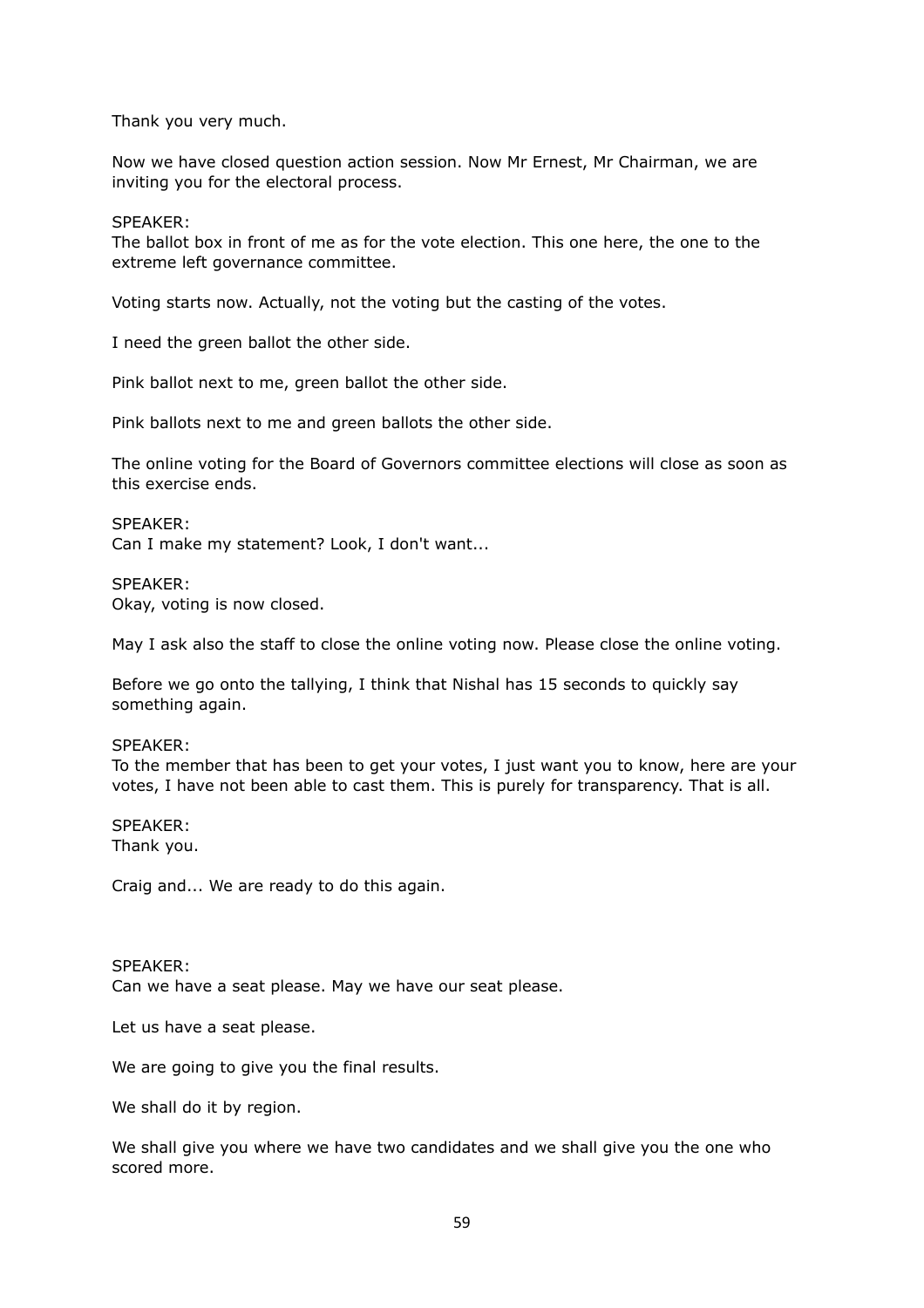Northern Africa, we had two candidates. Mr Leghris had 15 and 107 votes. Invalid nothing. Zero. Mr Habib Youssef...

The director of Northern Africa. Member of board director more.

West Africa.

Two candidates. Dr Emmanuel Adewale.

And Dr Ousmane. Mr Emanuel has 110 votes. Ousmane has 77.

It goes to Dr Emmanuel, who is the director of West Africa.

(Applause)

South Africa region. We have one candidate. Vika William.

We had the number of invalid votes, zero.

The votes for him 151.

We have concluded that Vika is our director in southern Africa.

(Applause)

Wow, great.

East Africa, there was only one candidate. Robert Nkusi. Invalid votes, zero.

The votes cast 150.

Robert is the director of East Africa region.

(Applause)

Independent region. Northern, we had two candidates. Benjamin and Samson.

Number of invalid votes, zero.

Mr Benjamin, he has got 77. Samson has got 112 votes.

In conclusion, Mr Samson is the director of Northern region.

(Applause)

Election of committee of governance, we had only one candidate, who was (unknown term).

Number of invalid votes, two.

Invalid votes, 40.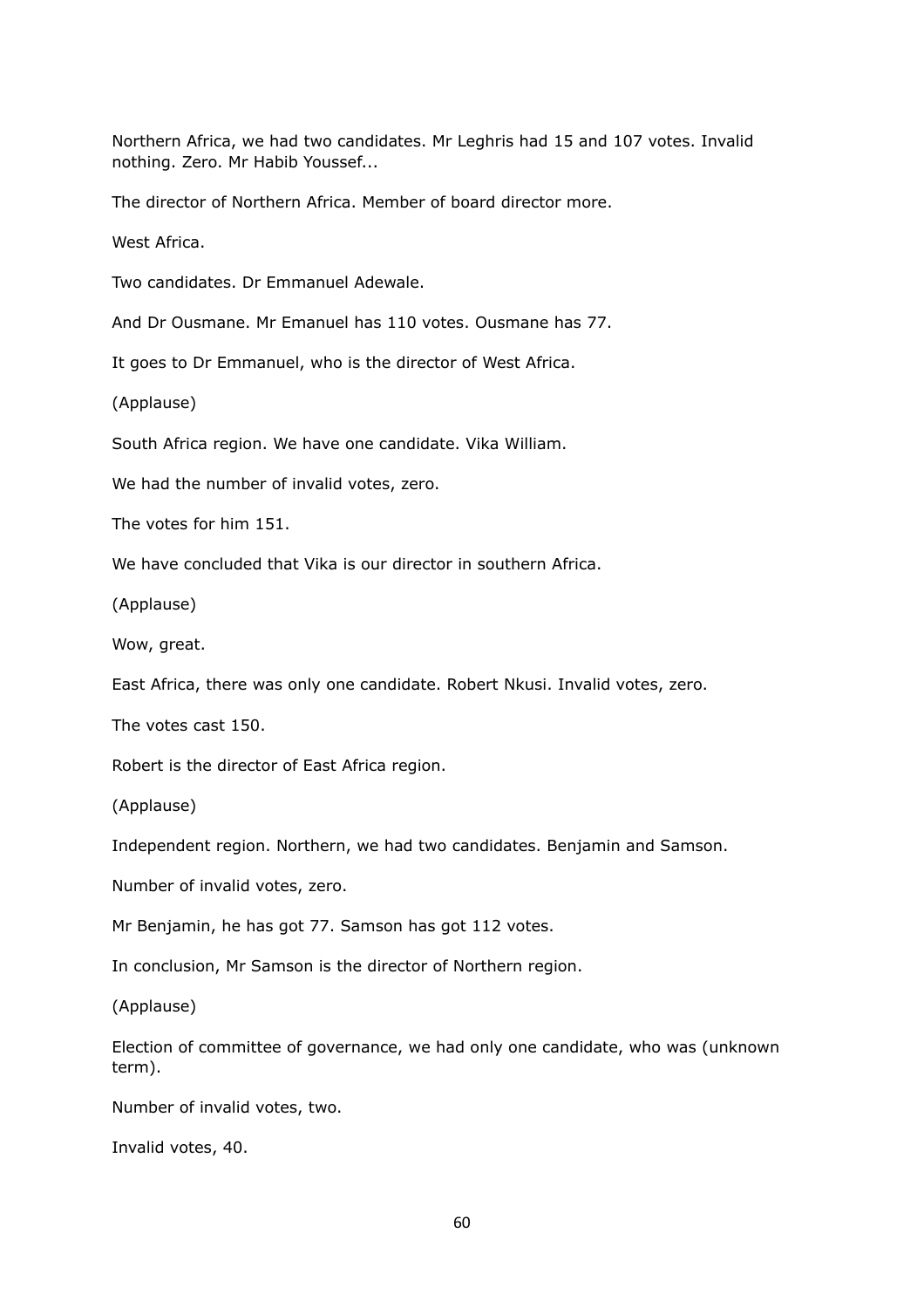On my paper was a simple mistake.

The votes cast for him, 62.

The candidate for the committee of governance.

Thank you so much, members.

The chairman of the committee of election has one point.

## SPEAKER:

The invalid votes for the board were two but not tied to a region, just to invalid votes in general. They were crossed out.

## SPEAKER:

A quick question. I am confused about some of the numbers.

The total number of votes cast in the southern and eastern seats were substantially lower than in the rest of the seats and so, if there were zero invalid or abstained balance in respect of those, then where does the difference sit?

## SPEAKER:

We did not count the abstained votes. We do not count those, only the invalid where for example somebody did a double take something of that. We did not count the abstained.

Sorry.

There were two invalid votes. Those invalid votes, one had a cross through the whole vote. The other all candidates were checked. Everything. Those were the two invalid. We did not count... They are right here. That is one. That is the other.

We do not have a particular recording for the abstaining for particular regions.

## SPEAKER:

So you would consider a ballot where there is a great big cross just over the sections for the relevant seats to be an abstention or an invalid?

# SPEAKER:

Abstention.

## SPEAKER:

Okay. Is it possible to get a formal count for the abstentions? You want a formal count of the abstentions?

#### SPEAKER: I would.

I'm happy if we calculated simply by the number of total votes from the ones that should have been present, don't need us to... I would like it to be recorded.

## SPEAKER:

We will consult with our legal adviser on that. Perhaps have another vote. Thank you.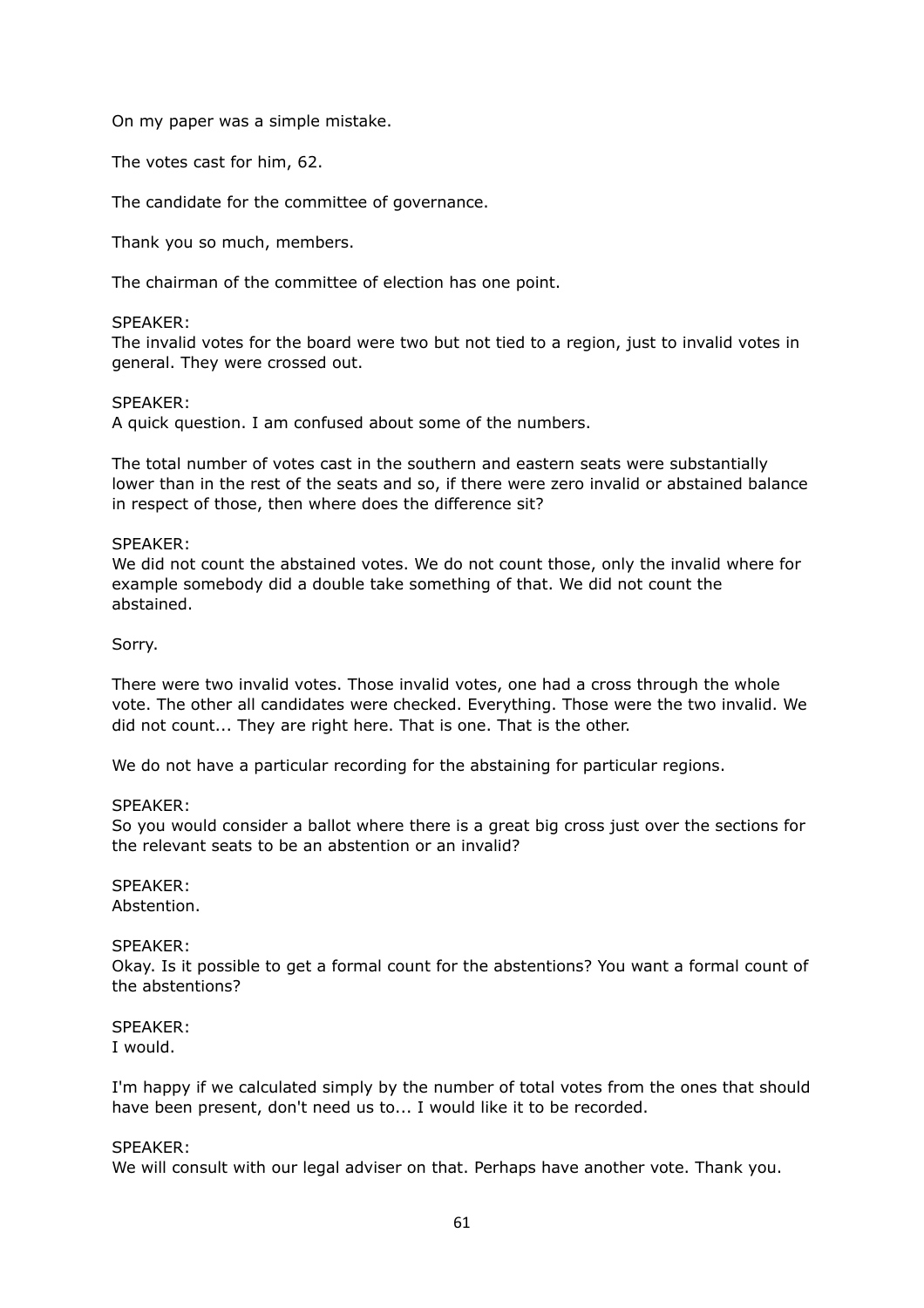Ben Maddison would like to have the number of abstentions by region. That is not information we tallied.

Yes. We can. We can.

Should we? Give us about 10 minutes or so and we will get the abstention.

#### SPEAKER:

There is no hurry, thank you.

#### SPEAKER:

Thank you to the election chair and the nomination committee chair and congratulations to the newly elected director.

Now, we are on agenda 10. Closing remarks and end of AGMM.

First of all, I would like to thank you all for making time and also thank you for the open discussion we had.

On this note, I will seek emotion to close the AGM.

Motion moved by...

SPEAKER: Sunday. I moved the motion. We close this very interesting general members meeting.

SPEAKER: Thank you. Seconded by...

SPEAKER: (inaudible)

SPEAKER: The AGM is closed, thank you, members.

(Applause)

On the agenda, we have... On the meeting agenda, we have after the AGM, what you call board community engagement.

I think during the AGM we discussed some of the aspects in which the board can improve the way we operate, how we can improve the transparency and all other aspects.

We discussed within the board and we came to the conclusion that in order to have an open and fair discussion the decision will be led by an independent entity.

I will call on the floor, (unknown term) from (unknown term), just two leaders on the discussion and the board will take note on all the comments and the board will see how we are going to improve the way we operate.

This is outside engagement. The AGM is closed. Thank you.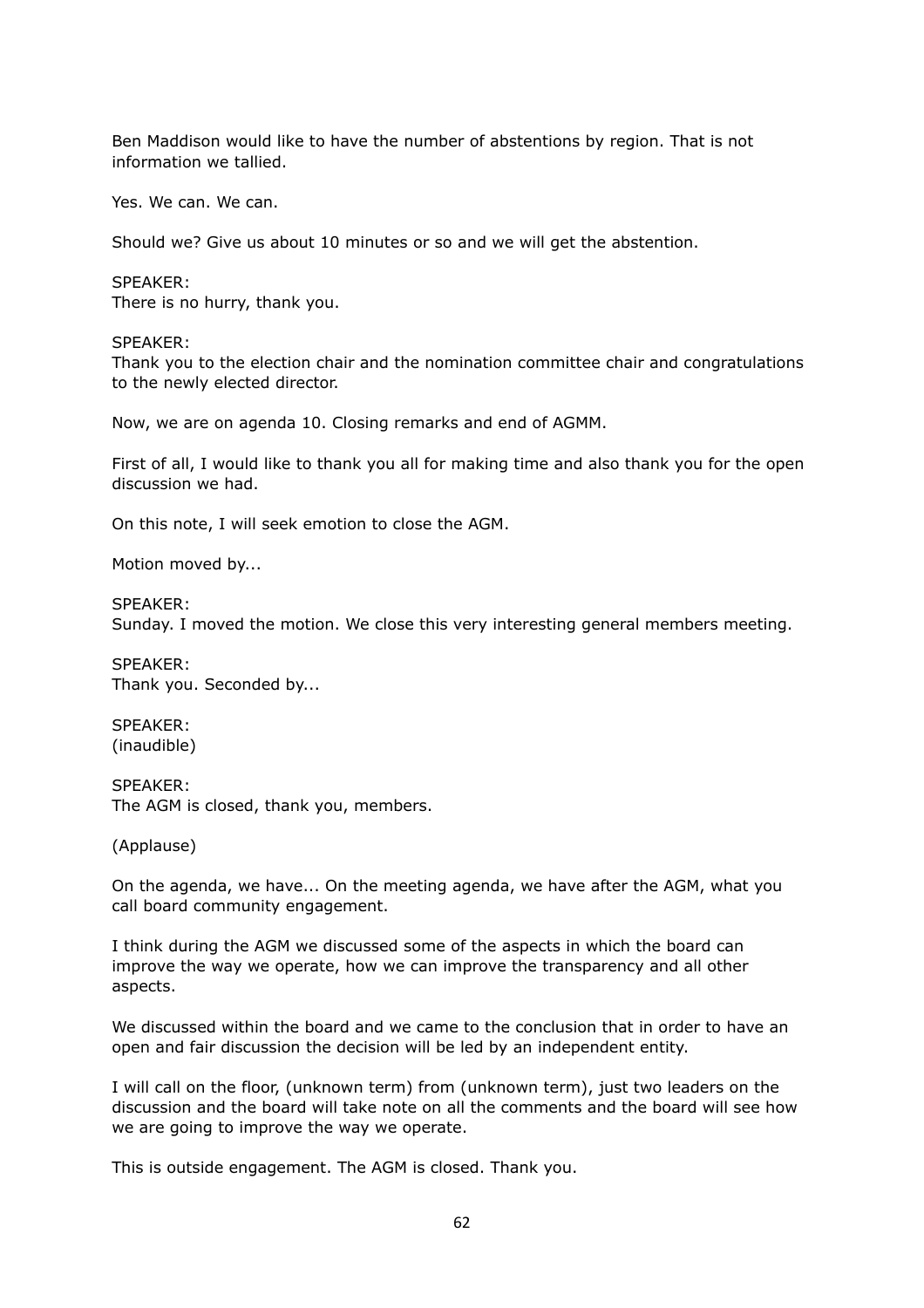## SPEAKER:

Even though the AGM is closed, I want to find out if there is anything like a OB or open mic on the agenda for this meeting.

We referred during the course of this meeting to a point of time we defer some discussions, I raise this because I have been attending AGMs for a couple of years. What I see is a pattern where somebody brings an issue up, we figure out some way to proceed through the day and then we leave. I raised one issue which was the resolution on appointed directors and elected directors. That resolution did not fly. You have said the governance committee will confer and get to us.

We know how rich or otherwise our interactions are online. We are here to get it in the room now. Maybe we want to start with things like that.

Earlier in the day, a member attempted to stop... Or a group of members attempted to stop the selections from going on and I recall one of the reasons we were able to move forward was because it was agreed there were several issues and we said we wanted to hold an SG MM to take care of these issues. At which point do we take care of when it happens… I have not read the document sent to the members.

How do we wish to resolve them? At the end of the day so we will not be held hostage that we have a broken procedure and going against the bylaws for the Mauritian companies act.

I hope my questions are clear.

#### SPEAKER:

At this point in time, right now, we're going to do some sort of (inaudible) where we put all the issues on the table and the board will take note and address those issues.

#### SPEAKER:

The board will be there. It will be held by an independent body as you said but we will have to wait to hear back from the board.

#### SPEAKER:

The point is if you raise a question now on the floor, we will be unable to provide a response. We can note it down and find a way to communicate.

#### SPEAKER:

Is the governance committee present? I ask if the governance committee is present because the resolution you tabled was based on the guidance of the governance committee as well as the legal counsel. I don't know where the open mic is.

My first question is is that still on the agenda.

SPEAKER:

He has answered several times.

SPEAKER: OK (unknown term) and (unknown term) please.

SPEAKER: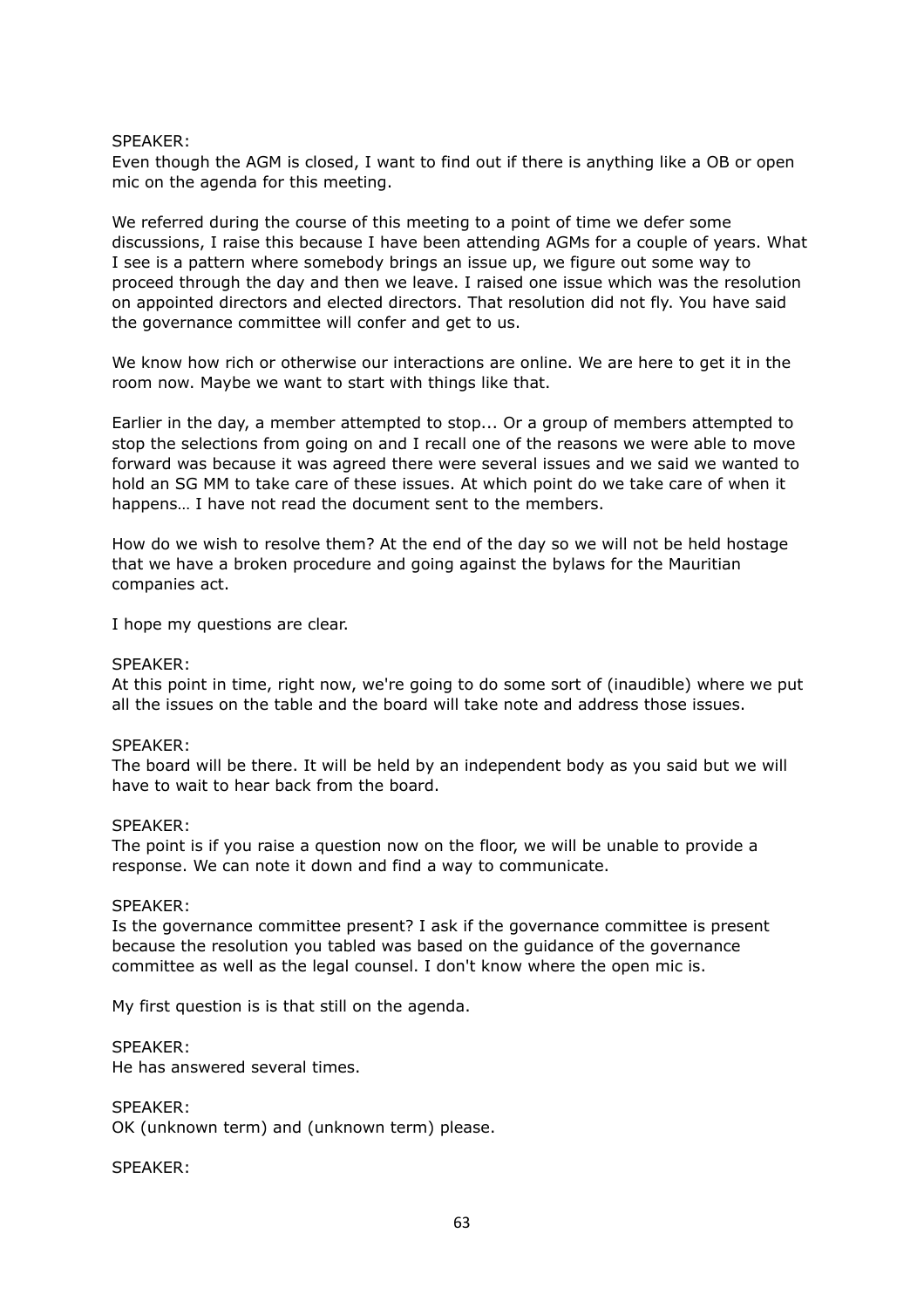Chair, AFRINIC, I have a question for the chair. Chair AFRINIC, Mr chair, I am curious. Is it so difficult for us to talk to ourselves now we need (unknown term) to play (inaudible) I just want to know if that is the situation.

# SPEAKER:

I will leave that to the members to provide (inaudible)

## SPEAKER:

While I realise the importance of us talking…

# SPEAKER:

I want to say that ISOC is not a member of the community.

# SPEAKER:

I don't feel comfortable that a chair of the board who the board elected to lead the community would abdicate that responsibility for another organisation. Who is also a member of the community.

We should ensure that there is a reason why we cannot speak to ourselves before we abdicate. I am speaking for the future. I want it to be noted.

## SPEAKER:

The AGMM is closed. As the board, the board had an open discussion with COE and other parties and if you follow the mailing list, everyone has some clear position on what we are discussing.

As the board, we recognise that we have a role to play but we prefer this discussion is managed by ISOC because the board is also part of the problem. We have seen this today. It is good that we let it be led by ISOC. It is a matter of choice. To make the decision were open and get more feedback from members of the committee are large.

## SPEAKER:

It's a feedback eliciting process meant, not to have any bias of the board. Is this the situation?

SPEAKER: Yes.

## SPEAKER:

Thank you very much, Mr chair. I want to make sure we are doing the right thing so that in future, someone will not come and say we have made a precedent and we do not want to proceed along that line. Thank you very much. I am in full support of the process that is about to take place.

## SPEAKER:

Think very much. I would like to appreciate the board for interesting us with its important role. We will try to lead the discussion as best we can.

We are here as part of the community. Maybe you have seen us speaking to many people in the community and we want to play a role to making AFRINIC better.

Today, we are not going to do much but just lead the discussion and make sure every voice is heard. Without further ado, I don't think there are any other instructions on how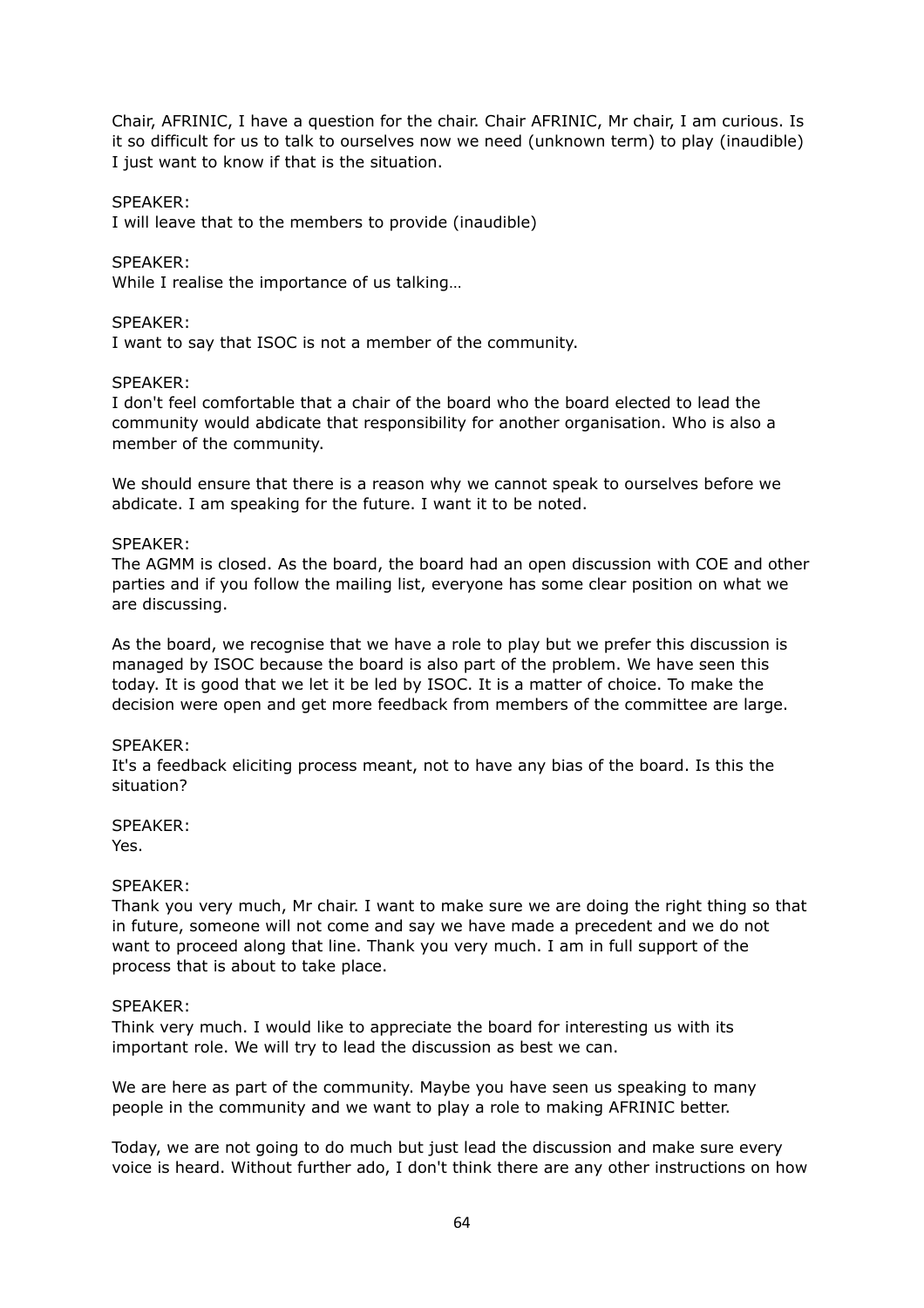the discussions will go but I guess it is, I think we follow the order of the mic.

# SPEAKER:

Just to follow on what has been said, part of what we are hoping to do is have a platform where the community can speak, the board can listen and hopefully they will be able to take something, some takeaways out of here that will be something they can respond to the community there will be a sense of dialogue that starts.

When you take the mic, think about what you want to say. Take a minute to think about what you want to say and also think, as you say it, if you are to address that to someone who is your colleague, someone you want to work with beyond today, how would you put it across.

Also make it succinct. The mic is open and we can start.

# SPEAKER:

Thank you very much. I think that one of the issues discussed to a large extent the meeting earlier was the letter we presented. Regardless of what happened in the meeting, there is still practical issues in that letter that we should be addressing as a community.

I'm wondering firstly where should we start with that and what sort of timeline should we be setting for the organisation to get these issues resolved.

# SPEAKER:

Thank you. This is addressed to the board so can someone respond to that?

## SPEAKER:

To the board but the community. What is the expectation of the community?

## ZIKA MPESANE:

We need an answer for that. Sorry, for the record from Zika. Of the past couple of years, there has always been the issue of transparence in terms of issues of transparency and this issue has been going on for a while. I thought it would be good for us to consider discussing this and also hearing some views from the board and the community on how we can deal with this whole issue of transparency.

Of course the other issue is… You heard early on talked about the bottom-up approach. Are we following the bottom-up approach or not? Is the organisation now probably following the top down up approach? These are issues the community needs to discuss. Thank you.

## SPEAKER:

Thank you. We have three questions on the table.

Who would like to talk about… To respond or react to the question about the letter? The board as well as the community.

I'm sure we have all read the email, the letter today. I think it is important that we know the outcome of that.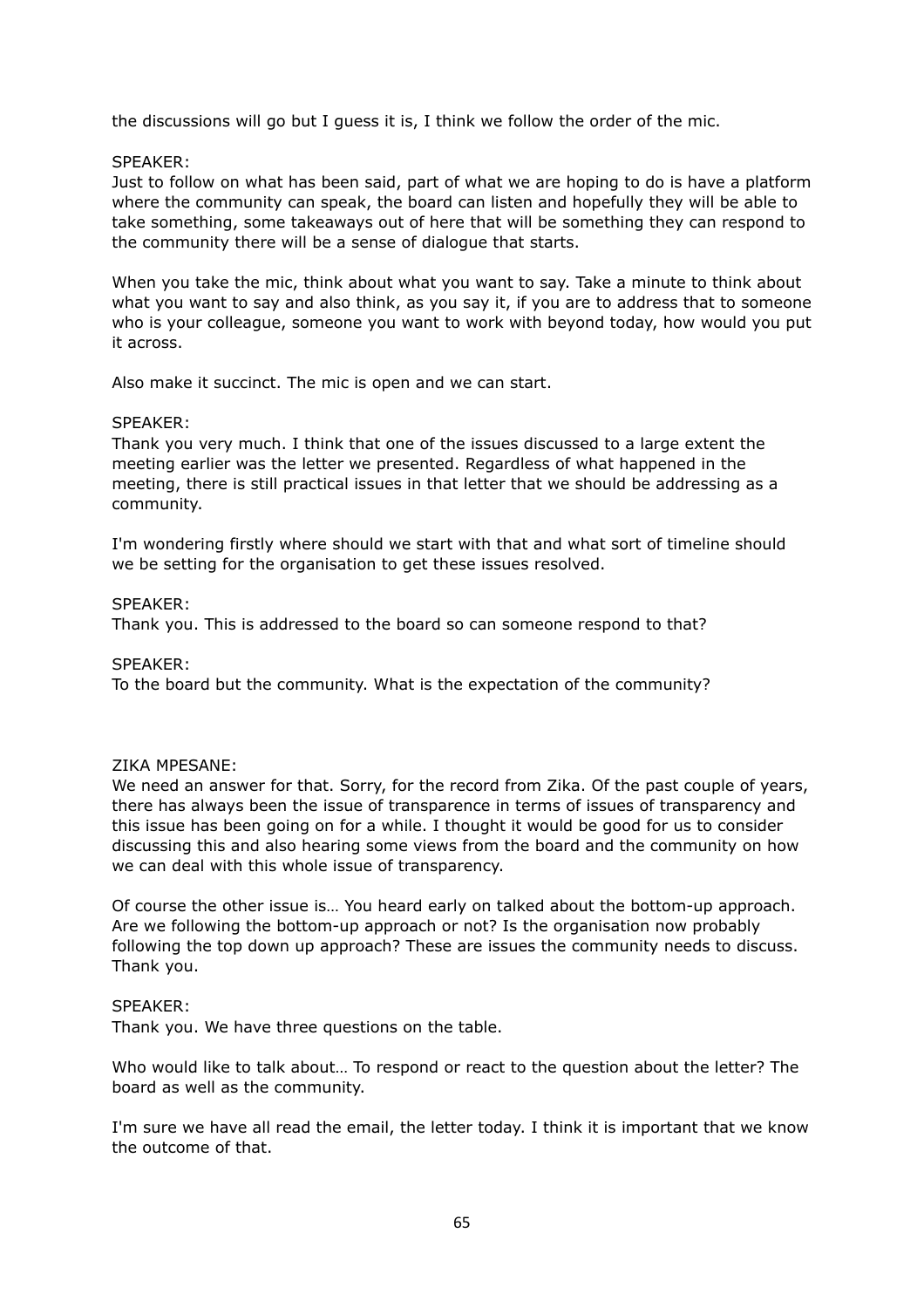## SPEAKER:

If I can comment on the letter, I read through the letter and of course there are some contentious issues the organisation is raising. More so the issues of constant. I also want to note that some of the things they raised, I think if you look at specifically the issue of the candidates, a single candidate for a specific region, I think in my opinion, considering we have a process that allows us as a community to nominate ourselves or a candidate and this process has been laid and part of the organisation is the noncom trying to carry out the mandate of ensuring candidates can come forward and present themselves as candidates.

I think we could probably going forward consider looking into such an issue.

Dig deep to know why is that the case. Do we want nominations committee or do we need to improve the nominations committee process in such a way that in the event we have a scenario whereby we have a single candidate, rather than us proposing ideas that would probably disadvantage the candidate who is available, maybe nominations committee can devise other means or the process can enable for us to have more candidates in the future so we don't find ourselves in a situation whereby we find a specific constituent within the community that does not really like the candidate causing the situation we faced today?

In the same letter, there were issues to do with the law. Our bylaws not being followed. I can't go to the specifics but the idea that the whole thing was so random. I think it was too radical.

If ISPA had considered bringing this earlier run before the community to look at this issue, of course there has been discussions going on around the same issues that they presented in the letter.

However I don't know if the community was not able to basically look at these issues in time.

We find ourselves in a situation where we have to radically do things which is also risky for the organisation. In terms of what I'm to say, there is a disconnect in terms of how we engage with each other and maybe we need to find a way to engage in a manner which allows us not to...

Allows the committee not to radically do things that would put the organisation in a trying moment.

## SPEAKER:

Before you sit, let me ask - can I quickly interrupted for a few seconds? To give the gentleman that requested for the abstentions...

Here they are, quickly. Northern, two abstentions. Western, two abstentions. 5, southern, 38 abstentions. 6, Easton, 37. 7 non-region zero abstentions.

#### SPEAKER:

You have highlighted an important aspect of communication - a disconnect. What ideas do you have to breach the disconnect? How do you think that can be improved?

## SPEAKER:

I think of course such a forum would be one of the ways in which we could discuss as members of the committee to resolve it but I think engagement between the community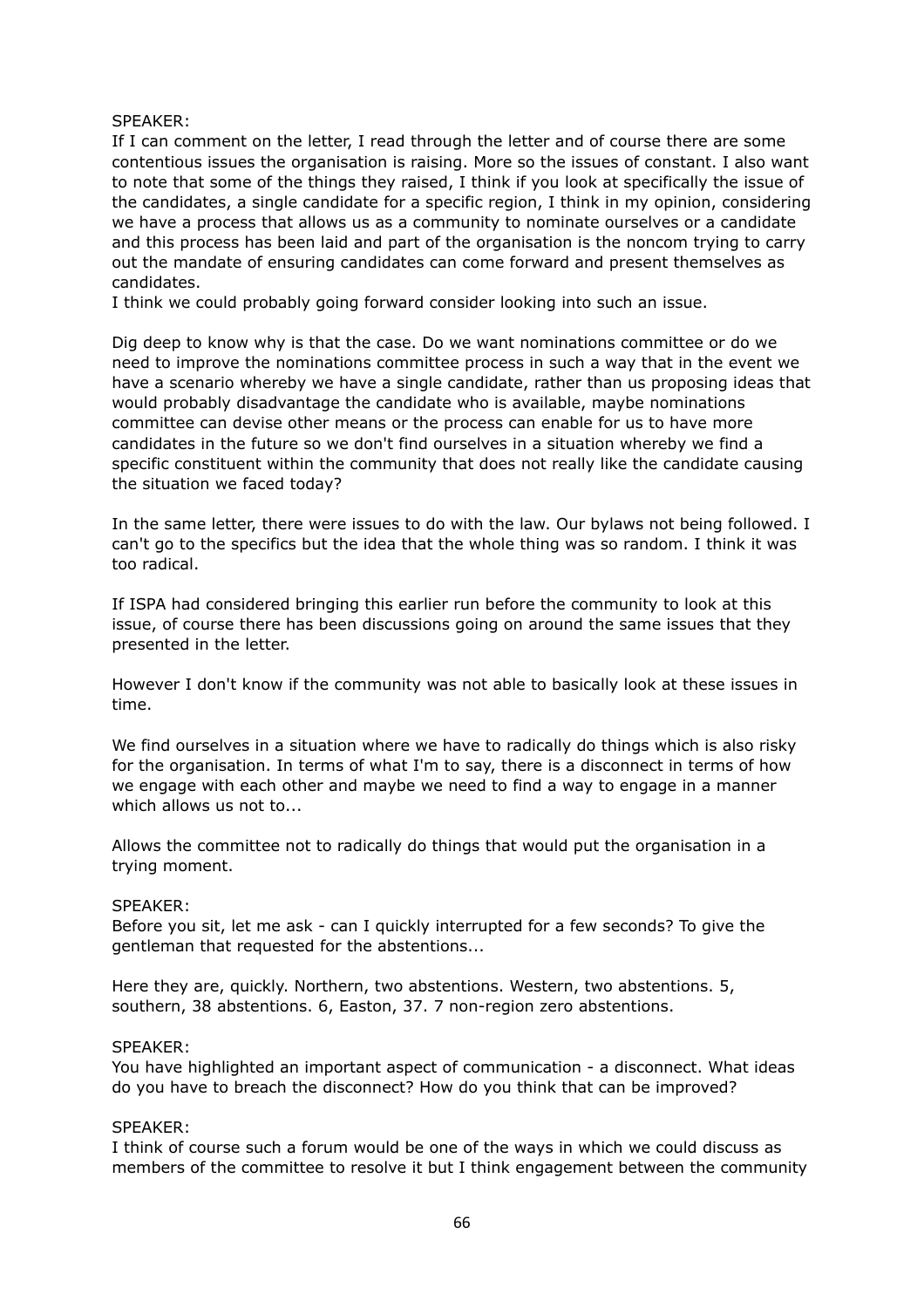and the organisation.

That would be one of the best ways to resolve the issue of the disconnect.

I don't know if the community and the board, if there is this... I think engaging the community and the board and all the organisation, having more engagement.

If ISPA has issues that they need to resolve, of course we have talked about having a forum where people come together. That would be one option for the members but for the entire community, I think either we have a forum whereby we discuss these issues beyond just the AIS, but essentially of course I think some sort of engagement between the community and the organisation or the board would be the best way to do this.

## SPEAKER:

Just a couple of comments from me, from ISPA.

Your concerns about them having issues with AFRINIC, I don't believe they were here to represent a substantial number of resource members who had concerns collectively and asked ISPA to address them in a collective way. In the current context of structures, there is no way to recognise the representation that they hold but that is the intent of what we were trying to bring forward.

They were coming as a collective grouping. It happens to be a single entity. That distinction can be a bit confusing.

In terms of the timeline, it was certainly not by choice that the timeline was what it was.

There were occurrences that happened on the mailing list in the weeks leading up to this election that we raised in the letter and unfortunately there was a time period from when those things occurred to the point of legal counsel, legal advice and all of those things. Unfortunately, the lawyers only completed the process late yesterday evening.

We desperately try to get this stuff to the community earlier to have sufficient time for constructive engagement. It was just logistically and practically very difficult and we battled to get it faster than we did.

SPEAKER: Thank you.

Maybe we can separate the problem in two. First, we can discuss and maybe the board can say something about how they can resolve or answer to this demand, which is legitimate demand of many members of the organisation.

At the same time, we can't discuss on how in general we can address concerns and can avoid that... The concerns can go to this level and come to the AGM.

Is there a better way to engage and resolve the issues rather than having to resort to this type of... I guess it is last measure that we took if your issues were taken... Were addressed before, you come to that.

How can we improve the engagement within AFRINIC? I know there are many ways to do it.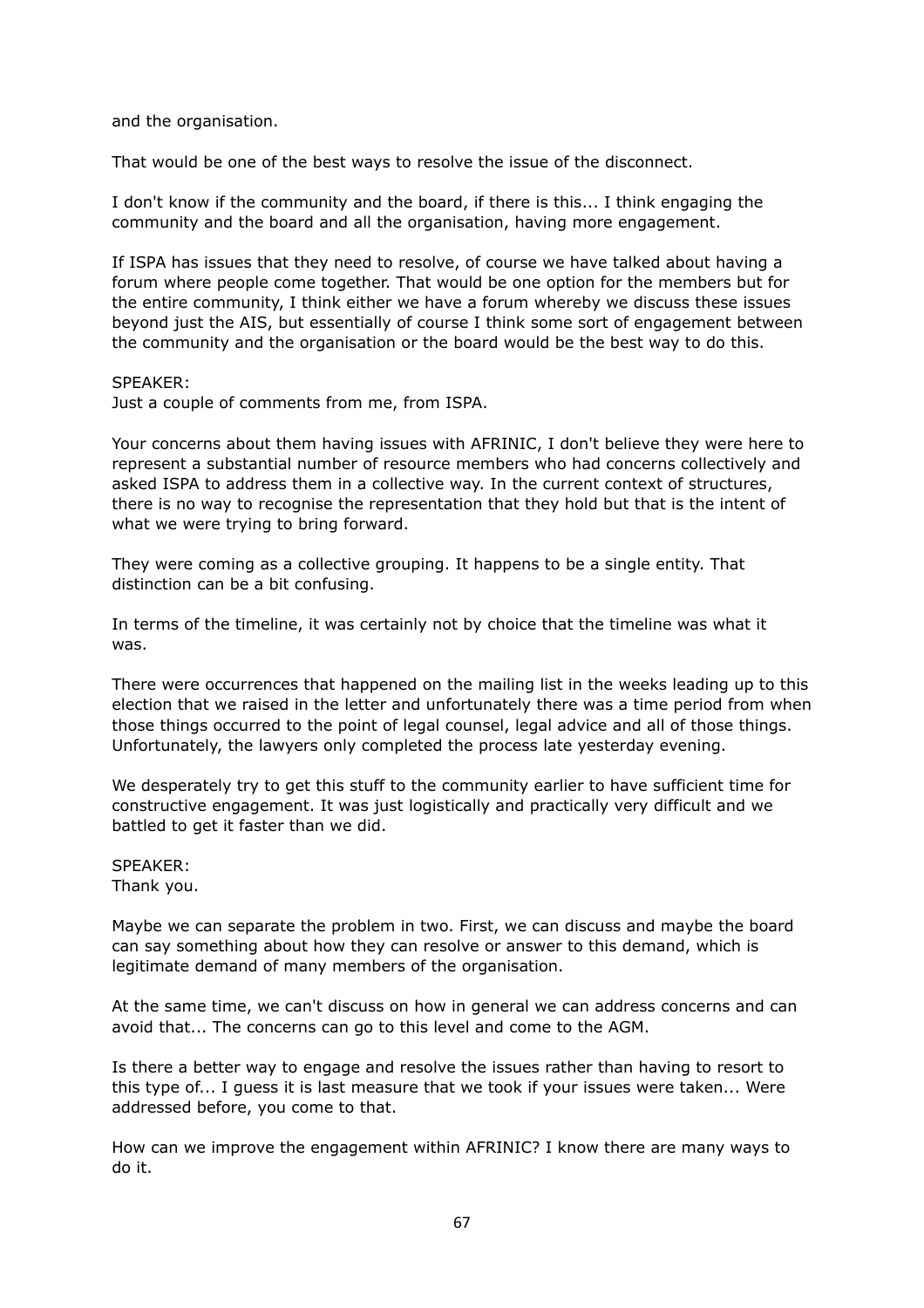# Why this has failed?

And why we had to reach to that point? Yes.

# SPEAKER:

thank you. I think on the side of the board, as the board, we also need to understand when we talk about transparency because there is no clear understanding of what transparency means because if we as a board share minutes, communicate on the mailing list, but it is based on the discussion, it seems like it is not enough for the members of the community.

On the board side, we would like to know what member expectations when we are talking about transparency, it will help a lot.

## SPEAKER:

Thank you for adding this additional point. I think there are many that are open, I would appreciate that the board as well as the community tries to answer to some of the questions that have been raised as well.

## SPEAKER:

Sorry if I put it... I put it that ISPA has issues. There are constants within the membership at ISPA and from my point of view there is a disconnect in terms of engagement.

We have a governance committee. It is in place.

I'm not sure if it is effective or we can measure its effectiveness. Of course, we put such measures in place to also use as mechanisms through which we can engage.

I think the governance committee was initially suggested by the community as the bridge between the board and the community.

Basically, I think we also need to think of what role, if it is effective or not, and would ISPA have reached out of the governance committee with some concerns to channel it to the concerns through the governance committee?

Because that was the reason we created this governance committee in the first place.

## SPEAKER:

I agree entirely that the governance committee is a good platform where these things should be addressed.

My concern is that I have not perceived a significant amount of guidance coming from the governance committee in these issues.

I do not understand the terms of engagement that are supposed to be there. I do not see the report or reform in major processes that seems to have been coming from there but maybe I am not seeing it. Do we have something, can they give us some report on their performance output, the actions that might have been taken based on their work? I'm not sure.

SPEAKER: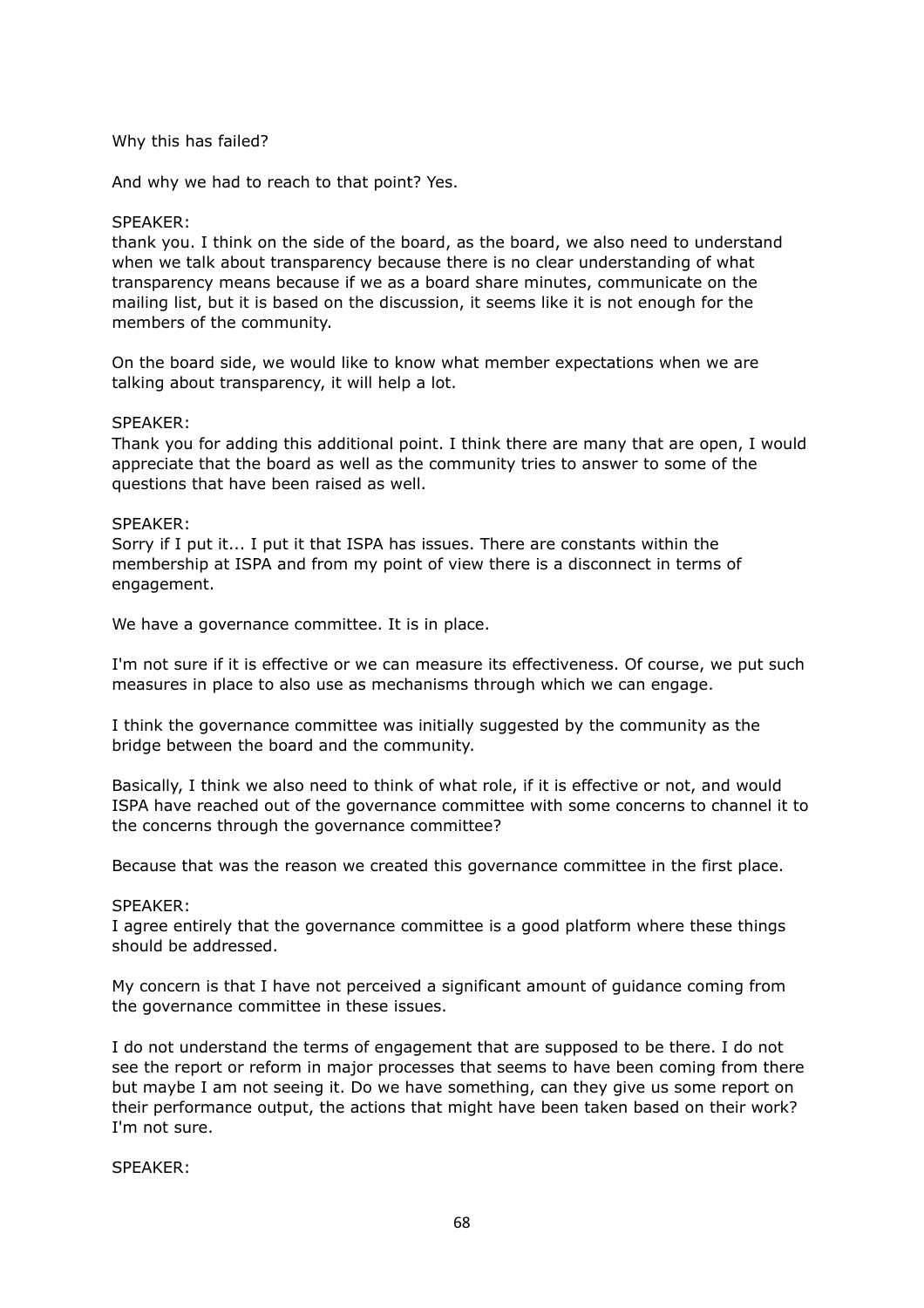That is what I was saying. Is it effective? If not, what can we do? Maybe the board can tell us.

## SPEAKER:

That is an important question that we will come back to. Ben wants to speak.

## SPEAKER:

I found today very frustrating.

I am standing here trying to picture what kind of engagement can result in a change in this problem.

Fundamentally, what I have been observing for several weeks and it is most pronounced in this room today has been an attitude of utter contempt and unwillingness from the board to attempt to take steps to address the legitimate concerns of its members.

I have personally had at least two direct specific questions go without a meaningful response at the microphone today, having had what I thought was a fairly heated but constructive discussion on the subject of the issue surrounding the motion put forward by ISPA earlier. I thought there was meaningful progress being made before the chair and legal counsel stepped in and ruled the motion out of order.

Unless there is a fundamental shift in attitude, all the engagement and forums and committees in the world will result in the same cycle over and over again.

On a related point, to provide a partial answer to questions question about what transparency means, this is what I think is the other side of the same coin. For me, the standard of transparency I would expect to see from this organisation is that every document and every record of decisions and issues that are taken either in the operational side of the company or the government side of the company are made available to its members unless there is a specific and compelling reason they should be confidential. If they need to be made confidential, the community should be provided with reasons for that. We should know what confidential information exists and the reason for its confidentiality.

## SPEAKER:

Is there anything in the bylaws regarding transparency what should be public and what should be confidential?

## SPEAKER:

I am done talking about bylaws for today.

(laughter)

## SPEAKER:

If I can respond quickly, I think I put transparency could potentially put us in a position of excessively analysing every single minutiae. I think that is driving some of the unhappiness. Publishing everything openly opens up a can of worms. It is potentially not necessary. That said, when the membership comes forward and question something, if it's not going to be publicly released, the engagement with the board should be sufficiently open that the membership can feel comfortable that the boarders executed their responsibilities in a way that, whether we see the information or not, we are comfortable that they have made the right decision.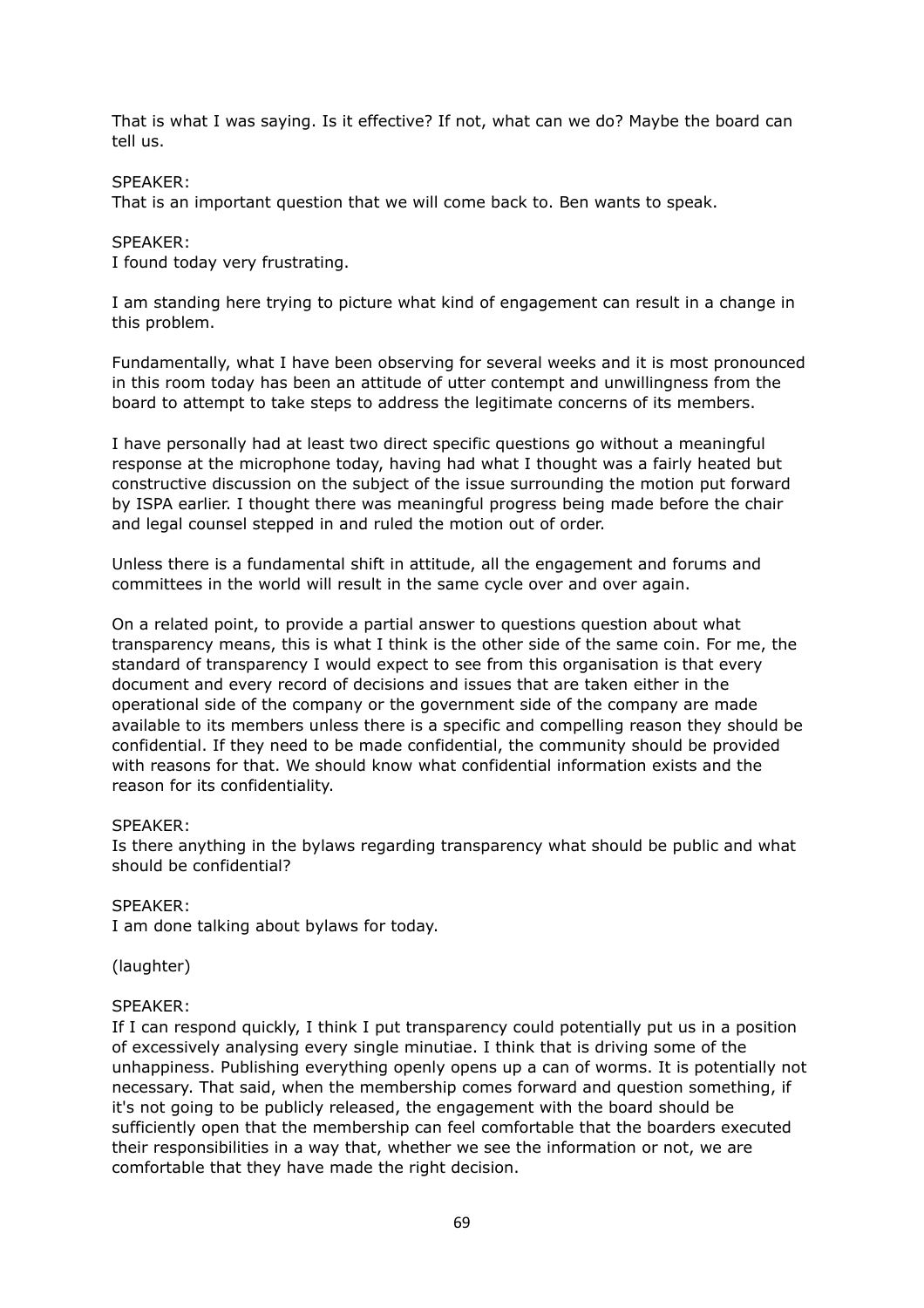## SPEAKER:Ben.

#### SPEAKER:

Really don't look that much alike. I can only think of one member of the community who is likely to read all the stuff I've described.

I personally feel comforted by the knowledge it is available for me without having to ask if I had cause to go looking for it. The principle of it is the more important part which is that, rather than seeking reasons why we should be providing information to the community and members, we should be required to think of reasons why we should not.

We should have a specific reason why something should be confidential, otherwise it should be available by default.

#### SPEAKER:

I just wanted to comment on what Ben said. I agree with what Ben is saying. I will pick out one specific incident. Recently on the community, there has been discussion about a specific conversation or deliberation that was going on between the board members on a specific issue.

The members of the community, different members raised some constants based on what had been published in those minutes. If we don't see this, it doesn't help because it's good for us to see what is happening. After all, we elect the directors to serve the community.

This level of transparency is really important for us. At the end of the day, considering that specific incident, you realise that, as a community, we are able to see and read what actually happens in these board meetings including essentially the resolutions that the board will eventually come up with but one thing I picked from that specific issue is the lack of cohesion within the board itself.

This lack of cohesion on the board, that needs to be resolved. The board needs to think about how they can best resolve the issue of lack of cohesion. If there are groups… I don't know.

What I saw in the minutes was lack of cohesion. At the end of the day, the resolution is clear. There is some sort of lack of communication between board members themselves. Of course, if you look at the resolution, the board decided that going forward, they need to find some sort of cohesion and in terms of communication between themselves and management, there is need for a streamline communication.

The minutes are good. We would not want them not to be published. Then we as a community have a clear view of what actually happens and then we can call it the board where we need to do so.

#### SPEAKER:

Thank you. I don't think it is a major problem. I think it is up to the community to agree what is the level of transparency that is needed. It is quite normal that there are some people who believe there should be more transparency or less transparency but I think at some point, the community should agree that this is the level of transparency we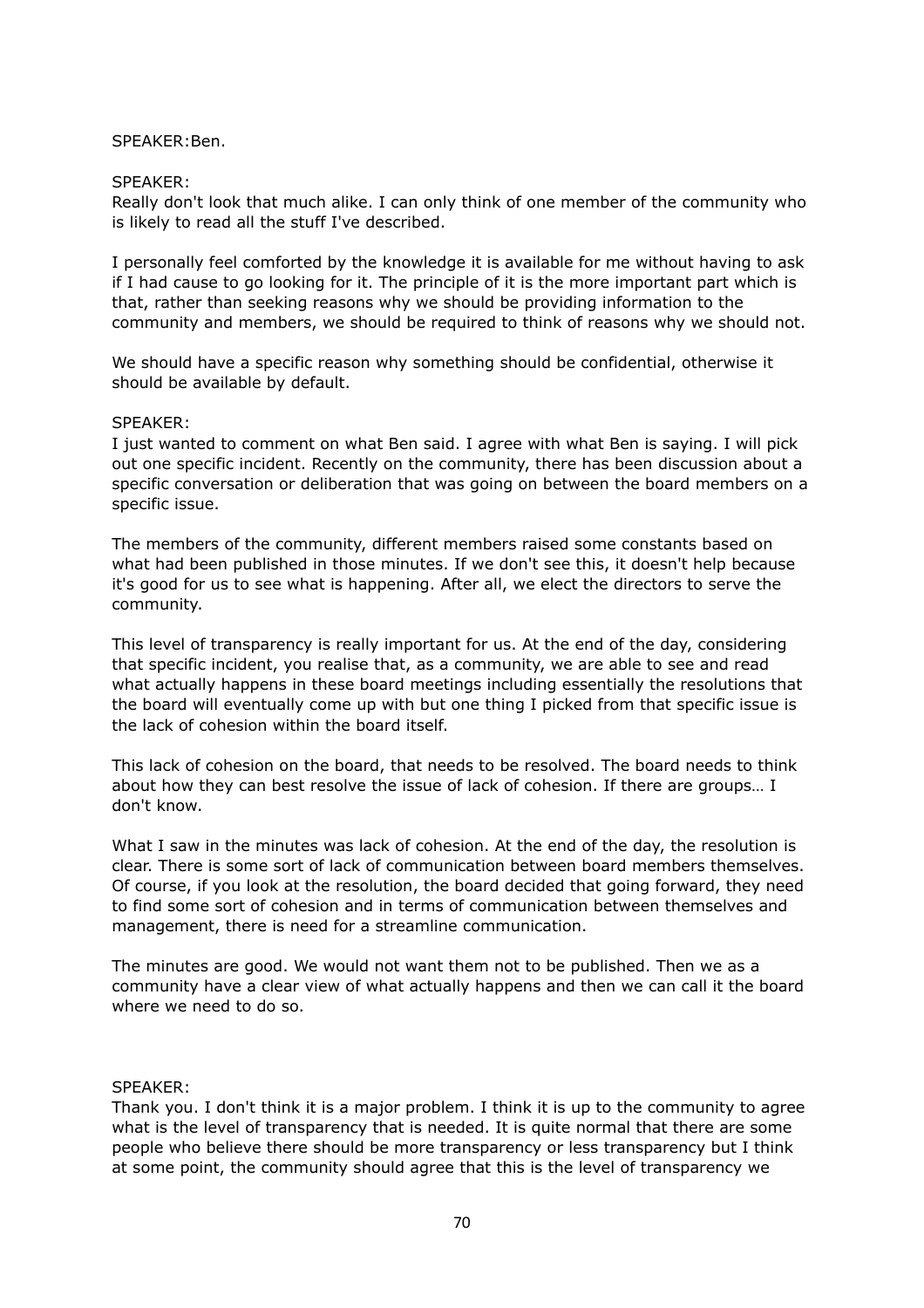## need.

Unless there is that kind of agreement, then people will consider that is not transparent enough thought is too transparent. I don't know.

If I say something about it, I would say that, if it is an issue, it should be put on paper and dealt with once and for all.

## SPEAKER:

Thank you very much. I want to understand what the problem is and the solution we are trained to present. You would wonder why don't all planes have cameras so you can see as your landing. Why do you have to rely on the expertise of the pilot to fly you and when you are in the cabin, you're looking forward.

For a car, you can see driver be careful but for a plane, one error is totally fatal. The truth is that we called for transparency. We did. There was a time that resolutions were not published. Then we started publishing resolutions. Minutes were not published.

I'm sorry.

Minutes were not published. We started publishing minutes. Now we are at the state where we are going into the granularity of looking at the steps. The board is taking a decision. What matters is the decision, not the processes that lead to it. What will then happen is that you see specific people beginning to play to the gallery.

I can say this because I have been there. I have been very much there. When you take decisions, a board should take decision as a monolithic entity. Not as a group of people whose individual position should be minuted. So the community can see I did not support an issue that seized to take power away from the board. So when I am due for election, the community can know the type of person they need to vote for.

When you minute individual positions of members of the boards, the board should have diversity because diversity is good for any organisation. There should be different views because we must not all life facing the same direction. The way you put the collective views together, you see a way forward.

What is important, what are the issues, what are the considerations, what is the decision we arrived at, it doesn't matter if someone supported it or is against it, we have decided. We have elected people. It doesn't matter whether you voted or not, they are no board members. They are responsible for everybody, not only those who voted for them.

Until we see ourselves as a community and that fold, the divisional keep growing wider and wider. Thank you.

## SPEAKER:

We have also some concerns. We are really at pains to (inaudible) it is all so painful to see (inaudible) personal agenda which are hidden. Unfortunately, people are dividing people for their own interest.

We have found there is a group of people who their goal is to send AFRINIC in a dish so when it is really the interest of everybody, AFRINIC is bringing resources of the communities and all of us, it is our responsibility.

Unfortunately we see the chairman had also to put some forced to take leadership if you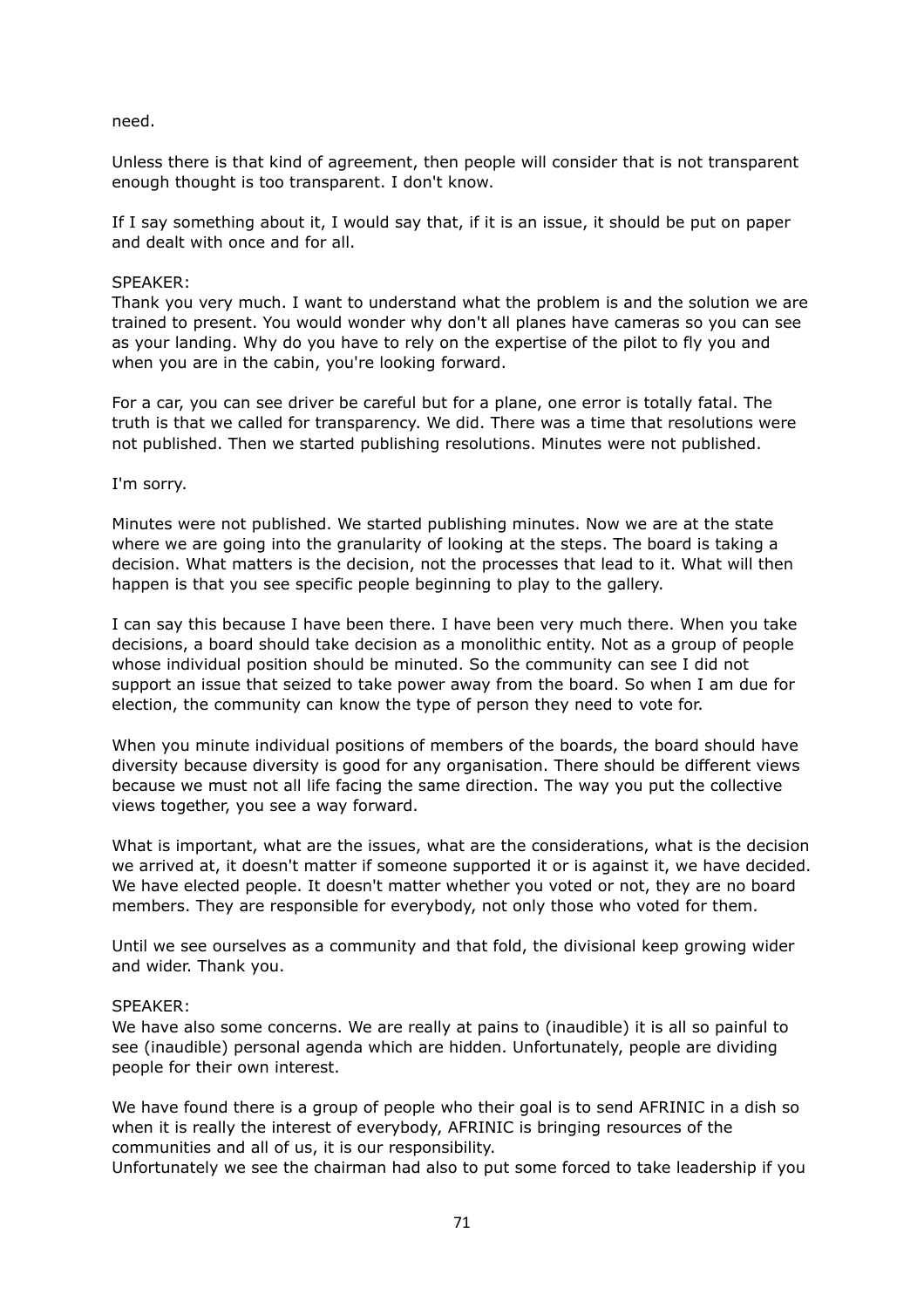leave leadership power down and the people will take it and also do whatever they want and that is what we have seen.

Unfortunately we can see members of the community are doing everything to destroy the structure of this community so we are praying that everybody should know leave the personal interest and put forward the interest of the community.

Those who have a hidden agenda, they should put it aside and think about the future of this community, the future of AFRINIC. I am inviting the board to take its responsibility to read deeply so they should not be manipulated by people who understand this text.

It is continental institution so we see some people who are joking. Thank you.

#### SPEAKER:

Thank you. I am also inviting other participants (inaudible) it is an opportunity for you. Please take this opportunity.

#### SPEAKER:

I don't know where we are in this discussion but there is another contentious issue in this community. Basically I thought as members who are here, there is a school of thought that people hide things from the public in terms of transparency. The board is doing that through a very important thing called the NDA.

The NDA document so I am wondering if this is something we would want to also discuss. Do we still need the board to sign these NDAs? It is something contentious and it's been cropping up within the community in the past couple of years. I just thought I should raise that issue.

## SPEAKER:

Ben has remembered what he wanted to say.

## SPEAKER:

I haven't remembered but I've got a response to what Noah said. There is inevitably going to be some confidential information that comes into the possession of the board and it needs to consider it and the need to be obliged to keep that confidential. The more important question which is kind of the same thing about the transparency question, the scope of the NDA.

## SPEAKER:

Thank you.

#### SPEAKER:

I just have two things to mention. I'm looking at what we got ourselves into today over adding items to the agenda. At the same time, 28 days timeframe to raise issues for discussion.

There was a loophole in the system in that those two points, the laws are basically to ensure that we don't have this particular issue in the future. If we are supposed to amend the agenda, the particular items (inaudible)

One of the key things that brought us here was the election and the motion to not have an election is… I'm thinking that that should not be possible in the future.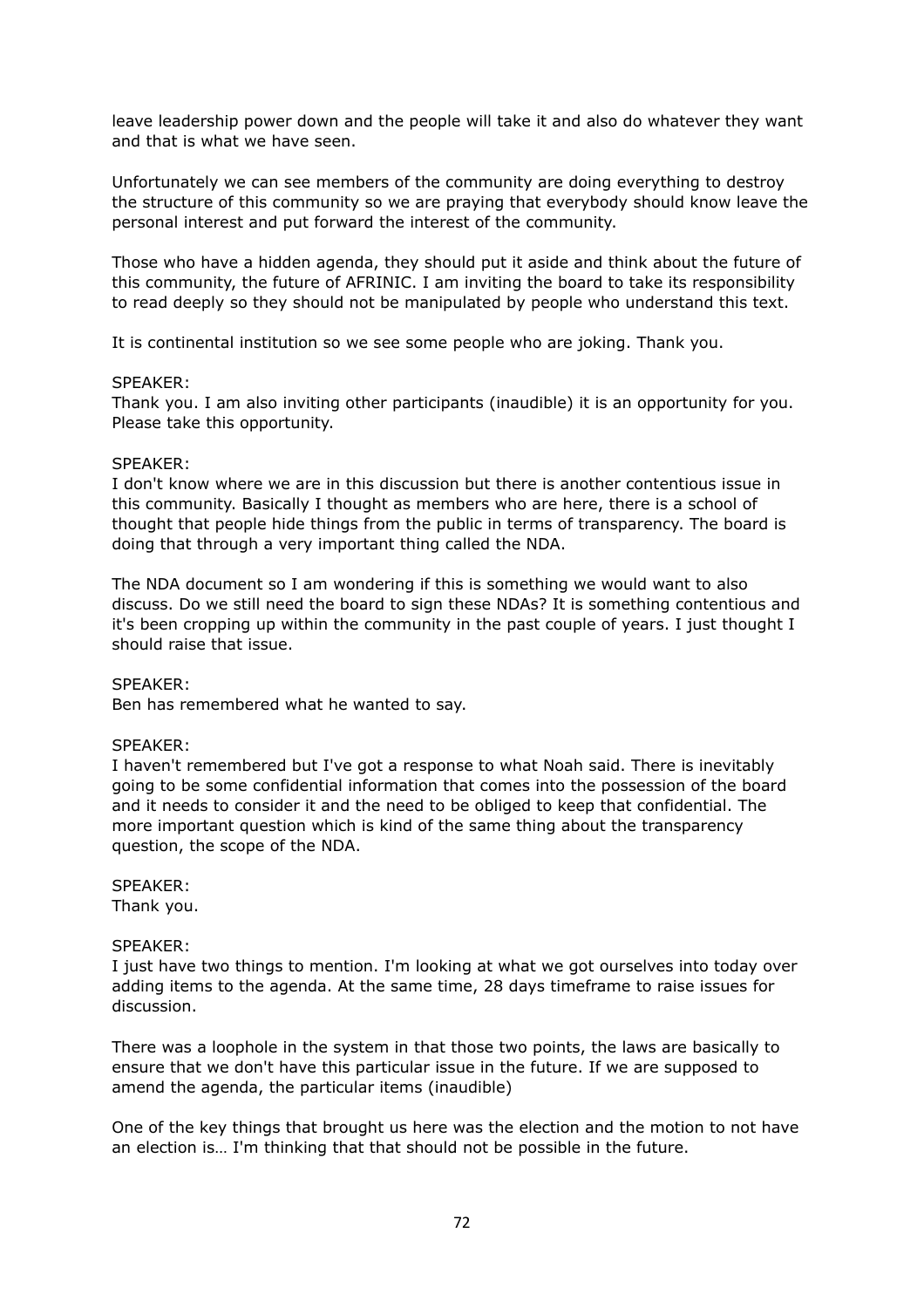Number two, I am looking at the associations in (unknown term) individual ISPs to AFRINIC and we have an issue that was raised by the Association. I would like maybe in the next few days, we get clarification or maybe possible get legal guidance on how… You have individual members but today there was a letter, not from specific members. This is the Association. It needs to be defined. In Uganda, we have ISPO.

This is an association. If you present 40 or 50 ISPs, when you speak you are representing all 40? Is it uniform because there is no way of doing that.

Five maybe neutral or maybe not. I think it would be good over the next few days we get clarification and we put it to the (inaudible)

## SPEAKER:

Thank you very much.

## SPEAKER:

Thanks. You raised an interesting point and I'm curious to get the feel from other members on the issue of the bylaws. We have talked about bylaws. There have been news about whether the bylaws work and if so what process do you think should be taken in updating the bylaws so they are able to support the organisation to go to the next level. What do members think, in what kind of process do you want to see two lead into some improvement in the bylaws or changes to the bylaws?

# SPEAKER:

To add to that, I have tried to keep away from these discussions so I am learning issues. What I realise is that many of the issues are normal issues like in any organisation. What should we publish? What should we not? How should we change the bylaws or how we interpret the bylaws.

These are normal discussions in an organisation I think they take more time to resolve here in AFRINIC and may be some of the institutions within the organisation don't work. For example the governance community, hard to deal with those issues. How can we improve that. What can we do so that some of the issues are dealt with once and for all and we move onto the next one?

## DR EMMANUEL ADEWALE ADEDOKUNV:

I might not have a recommended process for dealing with bylaw issues but something that I've observed each time we have to talk about bylaw constitution issues and consistency is that we have a big problem in that we here are resource members and according to how things are set up in the RAR system (inaudible) the rest of the community decides what happens within the RAR.

I've seen on a couple of occasions the legal counsel would say that the gentleman who are the directors are the only ones recognised by Mauritian law. Which is what AFRINIC operates under.

Once in a while, we are able to accommodate shareholders. Technically we are the shareholders under a normal company structure but when you look at it and interpret it the way Mauritian law says it is, it is those directors who are the only ones that Mauritian law recognises so we will keep struggling to balance the two.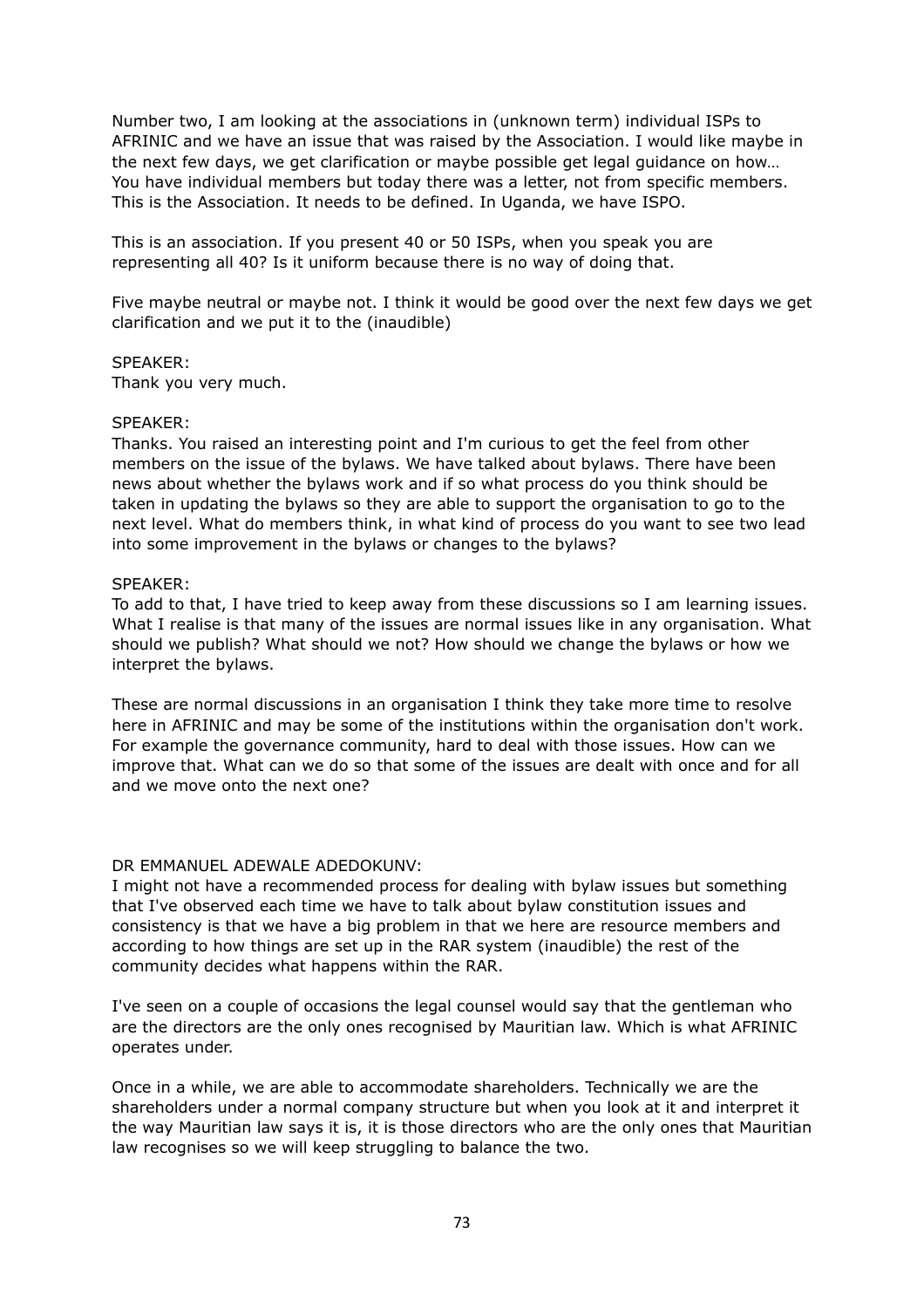As an example, this morning in voting, there was stuff about… I can't remember which of the cases it was but somebody pointed out that none of the shareholders… Something I remember was pointing to was not valid in his own case since he is not a member is recognised by the Mauritian law. I'm sure you go through the archives, you would realise which specific one it is.

Until we find a way to align our bylaws, with the laws of the country we are operating in in such a way that the board membership would not pick and choose the instances under which they want to align with the bylaws they have written or diminishing companies act which no one can touch, we will keep coming back to issues like this.

The only other thing I wanted to talk about which is not directly related to the bylaws caution that is sort of related to the bylaws.

This morning someone took a stance after being asked a couple of questions, he took the stance that if members felt that they were not satisfied, they should go to the courts.

That's not the spirit in which a bottom-up organisation is run and I will not expect the person who gives council to the board at all the meetings is thinking along those lines and has that mindset.

We need to remember that even though we are operating under the laws of Mauritius even if it's only the directors were recognised under the law, we should keep that spirit of bottom-up system and maybe that's one of our major issues, who knows?

(applause)

## SPEAKER:

I am speaking as a board member but not for the board. I think we are talking about bylaws changing bylaws and (inaudible) is not the board driving it, it's the committee driving it and from what I understand is a board member, the existing process which was set up by the board and the community, everyone was OK with that, as that process and issue now? The way it is being run?

I would ask for feedback about this.

SPEAKER: Would you like me to respond?

SPEAKER: You are already on the mic so you can make your comment.

## SPEAKER:

From my point of view, I haven't kept up with what is going on. I don't know… I can't quantify if there has been an improvement or if it has got worse. It's difficult to judge unless you are an expert or someone who is obsessing over reading bylaws.

The community has a lot of nonlegal people in it. We are typically a technical community. And don't necessarily have commercial or… We are a typical technical community.

The bylaws are a difficult thing to consume and I don't know.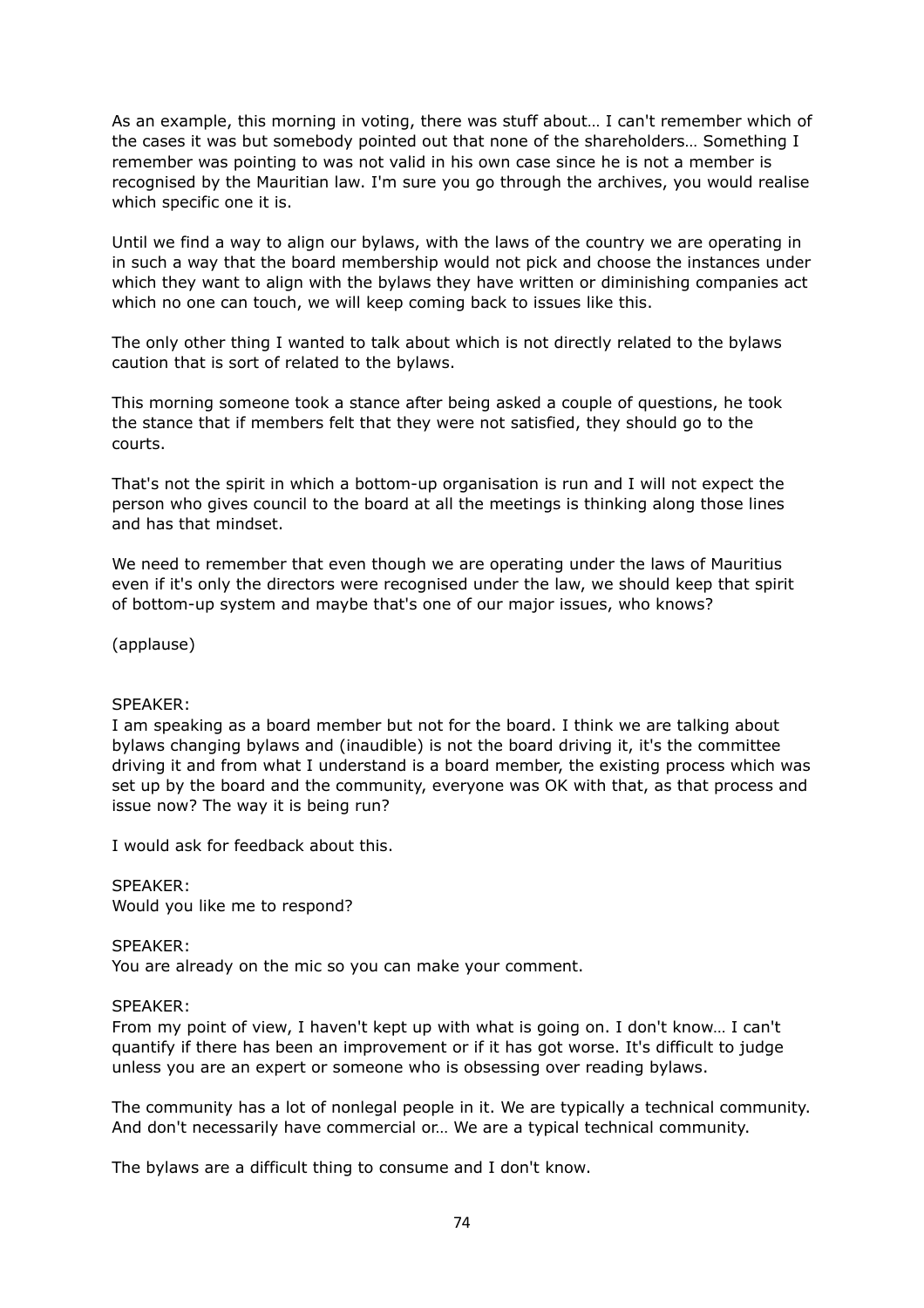One thing I have noticed and it goes back to what you were saying earlier, the reference to dealing with the timelines in an effective way and not bringing things in the last minute and those kinds of things.

What I noticed about coming into the process of this meeting is that even though there were issues that were maybe not violations of the bylaws, there was a lot of deviation from guidelines. A lot of unknowns and unexpected things that came out.

The frameworks we should be working in should be predictable. If the frameworks are predictable, be it a bylaw or guideline, the framework should be predictable.

If people have concerns to raise, they can raise it in a predictable way through a channel so if someone has a motion to bring forward, they know six months before the meeting that they should start thinking about it because they know if they bring it at the time when the motion should be presented, they will be accepted and put onto the agenda or whatever.

That's an example. When there is so much uncertainty both in the interpretation of bylaws and the companies act and all those things. In the execution, in the execution of procedure is that we have agreed in the community, procedures that have been agreed operationally at the board level, governance level, all of these things seem to be completely fluid. I think that is driving a lot of the instability we see right now because there is no… It's a black box. A magical timer is set somewhere between one day and 18 months.

You have no idea when things will be resolved. The PDP process in a sense is a similar creature where some people view it is very important but the PDP process is very unpredictable and how quickly it resolves to a consensus and policy change, we accept that will be problematic but stuff that is supposed to have solid timelines and frameworks should be more consistent than we are seeing at the moment. The gala buses are already here and there are many questions that have not been answered or commented on but we will try and give some kind of report to the board but we have to do, you can stay, those already with the mic, you can stay.

If you have a burning issue, you can say one more.

#### SPEAKER:

The bylaw review process. Just a suggestion, I think the way the request for comments on the bylaws was done was quite inadequate.

It looks like it was done because it had to be ticked off a list of items to do.

If you have got something that is that complex and varied, it would have been nice to start that request for comments with a teaser and breakdown the different sections we have in the bylaws and say this section talks about this particular issue because everybody here, almost everybody here volunteers to do this.

When someone does a little bit of an entry, you can say I remember that in this area and you take a look at the test and put your comment.

One suggestion may be, people can pick different parts and put in their comments. I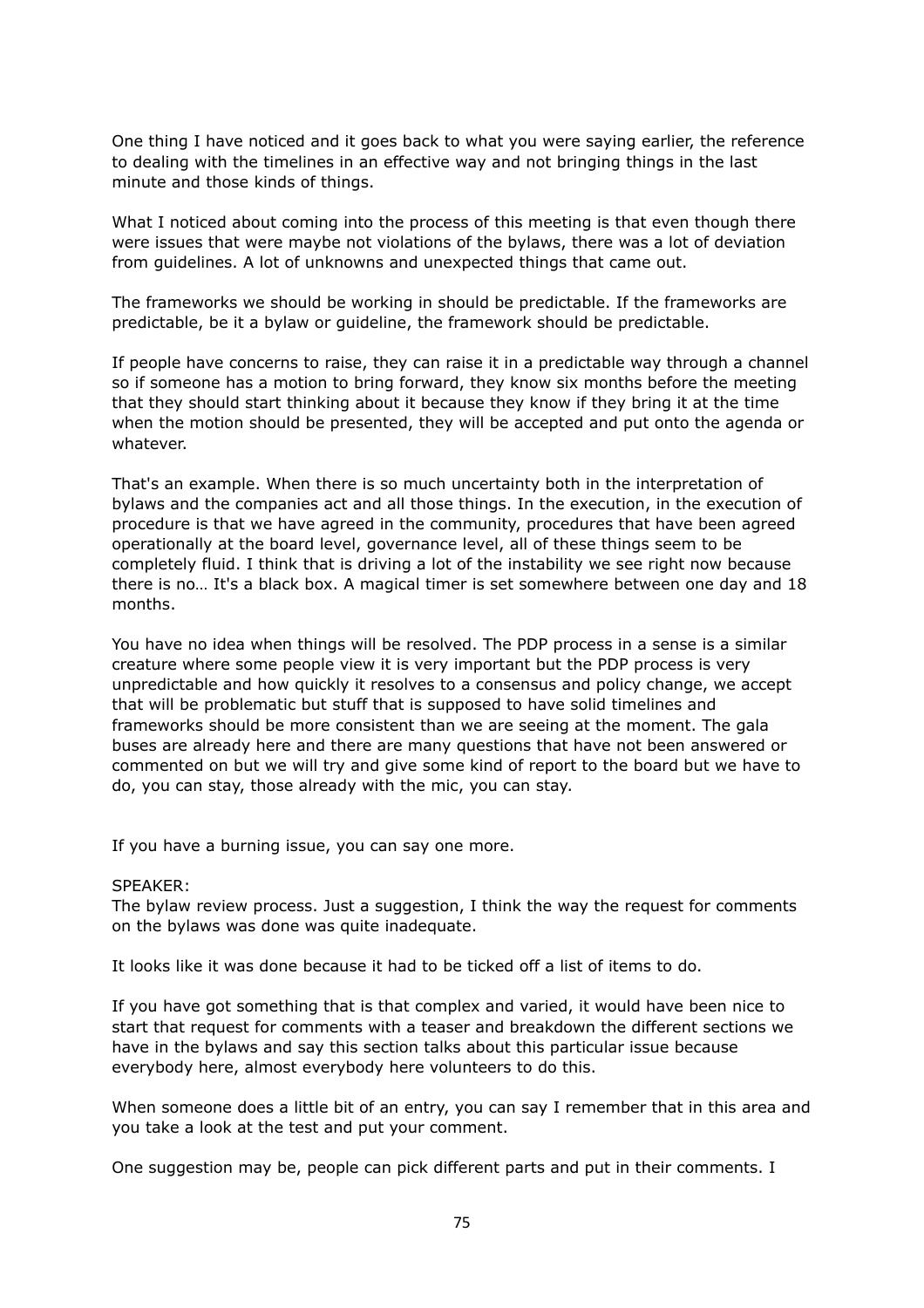would be glad myself if I saw something like that.

# SPEAKER:

I just remembered something which I thought is (inaudible) which I thought we should also probably put on the record for consideration. Of course, in this community we have (inaudible) engagement some of which is using the mailing lists which are available to us and in recent years we have a lot of (inaudible) amongst us ourselves and these have, basically these personal attacks have created a very hostile environment which has basically enabled, denied us the opportunity to engage further and I think this is something we need to look at as a community because we need some level of maturity of course, the mailing lists have some code of conduct which half of the time is not enforced and probably if that was enforced, there is a possibility that there will be some kind of sanity within the community in terms of how we engage with each other.

I thought I should bring that up for the record.

# SPEAKER:

Thank you. I realise that many people here in the room don't engage and maybe that is that reason. Maybe that is the reason are afraid to be liberal, attacked et cetera.

It is something to consider. I don't want to talk on behalf of those who were not talking but that is something to think about.

# SPEAKER:

Pushed forward, it is a good thing that ISOC is trying to make (inaudible) right now but I also think, the bylaws support something like this and if the (inaudible) law resolutions like this and the reason why I am pushing this forward is if that is not the case specifically, I am scared that there will be threats that go to court. If there is a court action against Afrinic, (inaudible) and the side for a court process is then enacted on the warring parties so I strongly would want to suggest that perhaps may be in your reports that you may be sen something by the community that we have solutions and another government currently has it its own pots to play but perhaps it has been tested... That is what I want to suggest and maybe something, are we disenfranchising (inaudible) members from voting for (unknown term) processes because it is by show of hands in the hall and whatever policies that are going to go on within this community also, I feel that (inaudible) members who are not physically present in the hall cannot also express their own electoral rights.

It is also a way of disenfranchising them so perhaps it might be put into (inaudible) for future electoral guidelines that might come. Thank you.

## SPEAKER:

Thank you very much. ISOC is not here mediating. We are just leading a discussion. I hope that we have led it in a way that gives opportunity for everyone to speak. We didn't have a lot of time and I am not sure that we have addressed all the issues but I would like to thank you all.

It is a good start and I would like to thank you all for trying your best to raise your points and I think we have seen that we can discuss and we can engage if we want to say something. One last one.

## SPEAKER:

The only time we actually, besides the mailing this, the only time the community and the